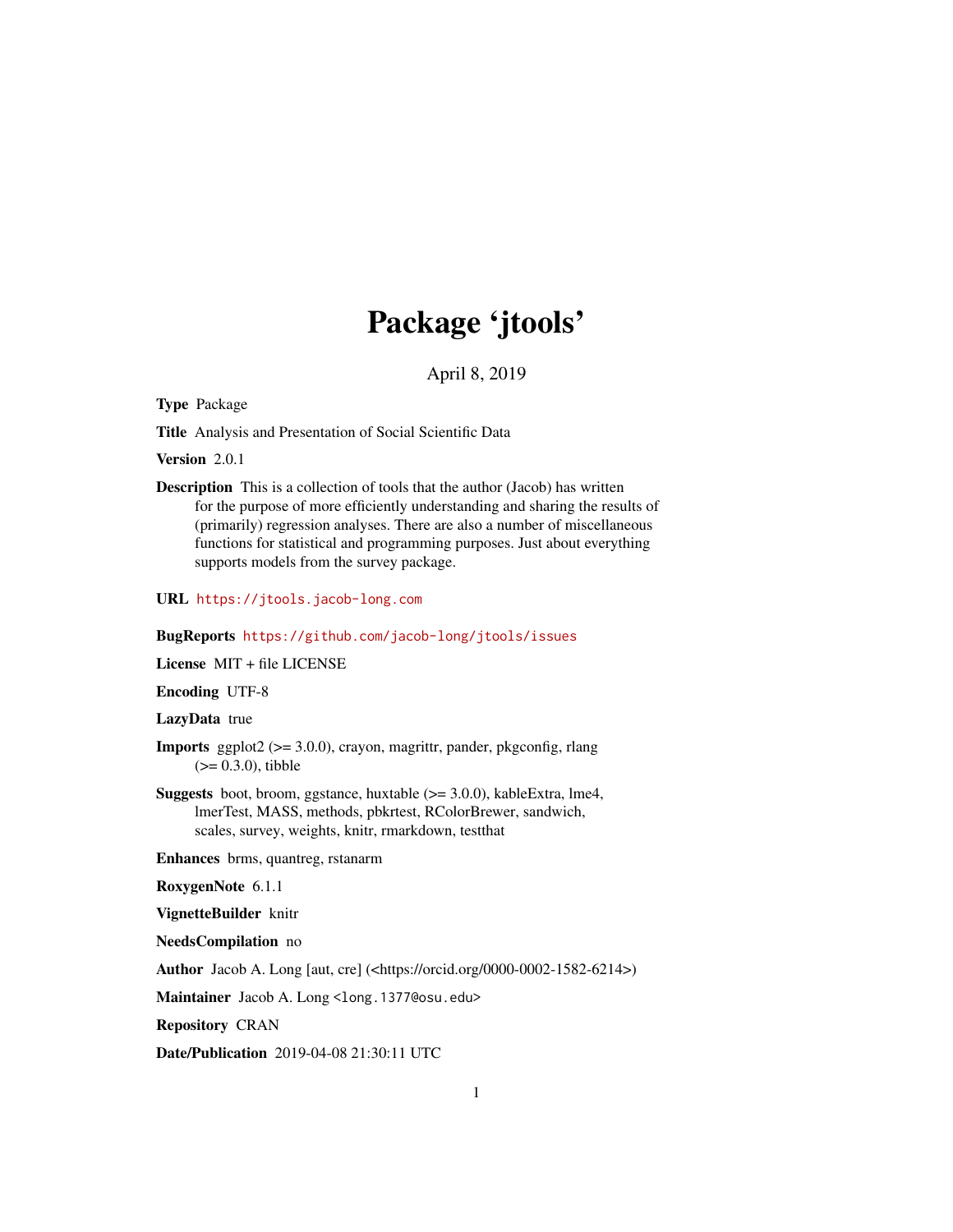# R topics documented:

|                 | 3              |
|-----------------|----------------|
|                 | $\overline{3}$ |
|                 | $\overline{4}$ |
|                 | 6              |
| $export\_summs$ | 11             |
|                 | 13             |
|                 | 14             |
|                 | 15             |
|                 | 16             |
|                 | 19             |
|                 | 19             |
|                 | 20             |
|                 | 21             |
|                 | 22             |
|                 | 24             |
|                 | 25             |
|                 | 25             |
|                 | 26             |
|                 | 28             |
|                 | 30             |
|                 | 31             |
|                 | 33             |
|                 | 34             |
|                 | 35             |
|                 | 36             |
|                 | 39             |
|                 | 42             |
|                 | 46             |
|                 | 48             |
|                 | 50             |
|                 | 52             |
|                 | 53             |
|                 | 55             |
|                 | 56             |
|                 |                |
|                 | 58             |
|                 | 60             |
|                 | 61             |
|                 | 62             |
|                 | 62             |
|                 |                |

**Index**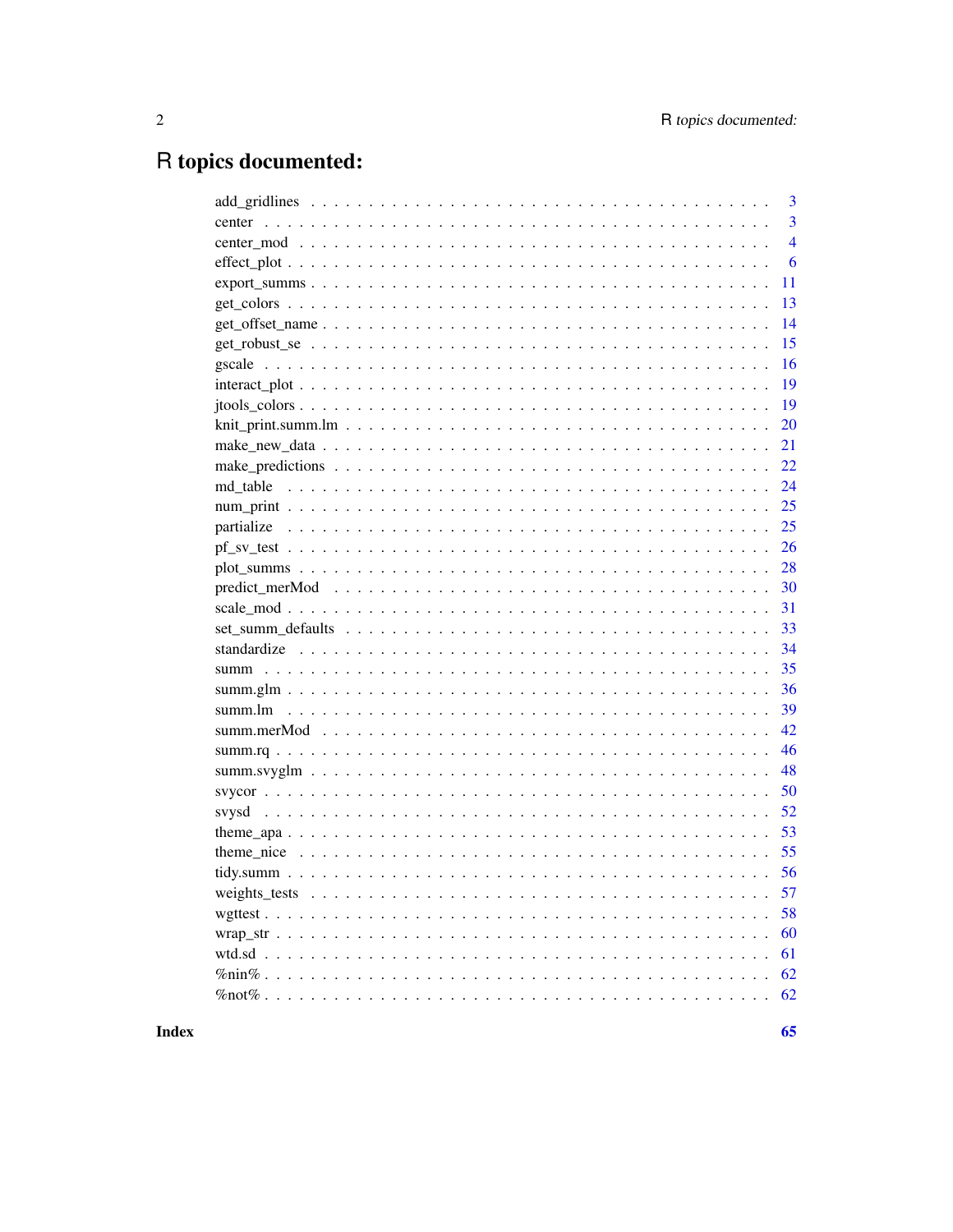<span id="page-2-0"></span>

## Description

These are convenience wrappers for editing [ggplot2::theme\(\)](#page-0-0)'s panel.grid.major and panel.grid.minor parameters with sensible defaults.

#### Usage

```
add\_gridlines(x = TRUE, y = TRUE, minor = TRUE)add_x_gridlines(minor = TRUE)
add_y_gridlines(minor = TRUE)
drop\_gridlines(x = TRUE, y = TRUE, minor-only = FALSE)drop_x_gridlines(minor.only = FALSE)
drop_y_gridlines(minor.only = FALSE)
```
## Arguments

| X           | Apply changes to the x axis?              |
|-------------|-------------------------------------------|
| y           | Apply changes to the y axis?              |
| minor       | Add minor gridlines in addition to major? |
| minor. only | Remove only the minor gridlines?          |

<span id="page-2-1"></span>

center *Mean-center vectors, data frames, and survey designs*

## Description

This function is a wrapper around [gscale\(\)](#page-15-1) that is configured to mean-center variables without affecting the scaling of those variables.

## Usage

```
center(data = NULL, vars = NULL, binary.inputs = "center",
 binary.factors = TRUE, weights = NULL)
```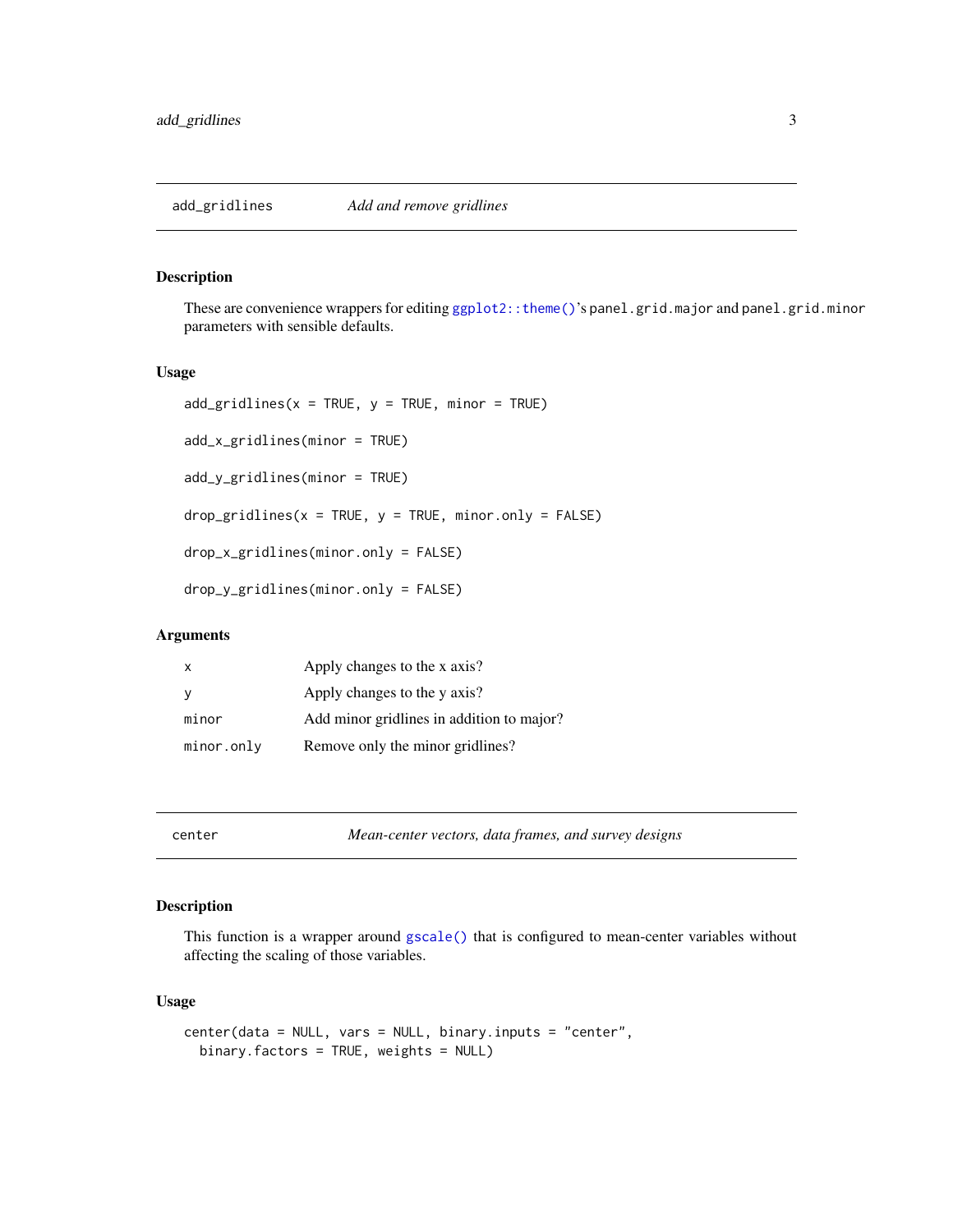## <span id="page-3-0"></span>Arguments

| data          | A data frame or survey design. Only needed if you would like to rescale multiple<br>variables at once. If $x = NULL$ , all columns will be rescaled. Otherwise, x should<br>be a vector of variable names. If x is a numeric vector, this argument is ignored. |
|---------------|----------------------------------------------------------------------------------------------------------------------------------------------------------------------------------------------------------------------------------------------------------------|
| vars          | If data is a data frame or similar, you can scale only select columns by providing<br>a vector column names to this argument.                                                                                                                                  |
| binary.inputs | Options for binary variables. Default is center; $0/1$ keeps original scale; $-0.5/0.5$<br>rescales 0 as -0.5 and 1 as 0.5; center subtracts the mean; and full subtracts<br>the mean and divides by 2 sd.                                                     |
|               | binary. factors Coerce two-level factors to numeric and apply scaling functions to them? De-<br>fault is TRUE.                                                                                                                                                 |
| weights       | A vector of weights equal in length to x. If iterating over a data frame, the<br>weights will need to be equal in length to all the columns to avoid errors. You<br>may need to remove missing values before using the weights.                                |

## Details

Some more information can be found in the documentation for [gscale\(\)](#page-15-1)

## Value

A transformed version of the data argument.

## See Also

Other standardization, scaling, and centering tools: [center\\_mod](#page-3-1), [gscale](#page-15-1), [scale\\_mod](#page-30-1), [standardize](#page-33-1)

## Examples

# Standardize just the "qsec" variable in mtcars standardize(mtcars, vars = "qsec")

<span id="page-3-1"></span>center\_mod *Center variables in fitted regression models*

#### Description

center\_mod (previously known as center\_lm) takes fitted regression models and mean-centers the continuous variables in the model to aid interpretation, especially in the case of models with interactions. It is a wrapper to [scale\\_mod](#page-30-1).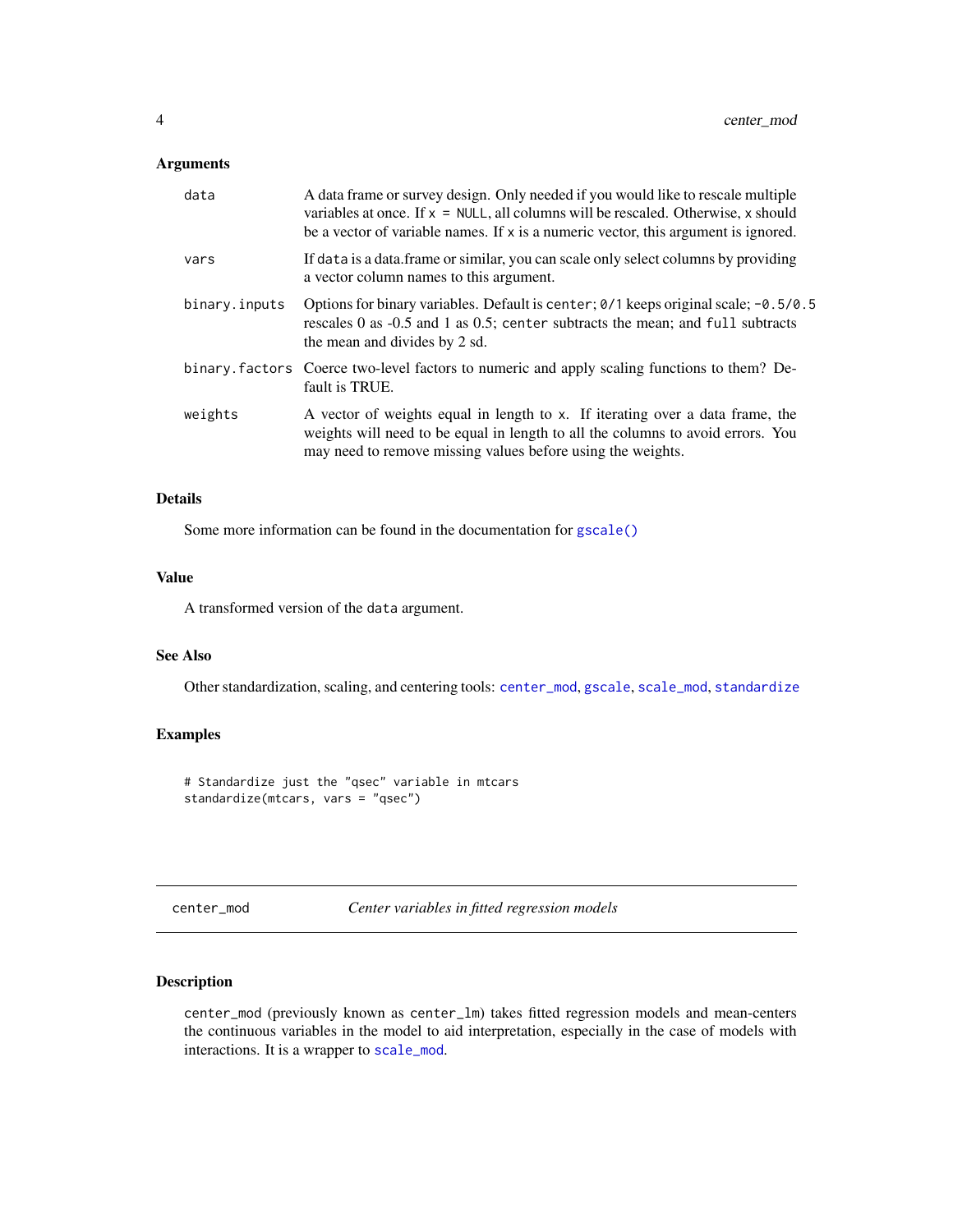## <span id="page-4-0"></span>center\_mod 5

#### Usage

```
center_mod(model, binary.inputs = "0/1", center.response = FALSE,
  data = NULL,
  apply.weighted.contrasts = getOption("jtools-weighted.contrasts",
  FALSE))
```
#### Arguments

| model                    | A regression model of type 1m, g1m, or svyg1m; others may work as well but<br>have not been tested.                                                                                                                                                                                                                                                                                                                                                                                                                                                                         |  |
|--------------------------|-----------------------------------------------------------------------------------------------------------------------------------------------------------------------------------------------------------------------------------------------------------------------------------------------------------------------------------------------------------------------------------------------------------------------------------------------------------------------------------------------------------------------------------------------------------------------------|--|
| binary.inputs            | Options for binary variables. Default is $0/1$ ; $0/1$ keeps original scale; $-0.5$ , 0.5<br>rescales 0 as -0.5 and 1 as 0.5; center subtracts the mean; and full treats them<br>like other continuous variables.                                                                                                                                                                                                                                                                                                                                                           |  |
| center.response          |                                                                                                                                                                                                                                                                                                                                                                                                                                                                                                                                                                             |  |
|                          | Should the response variable also be centered? Default is FALSE.                                                                                                                                                                                                                                                                                                                                                                                                                                                                                                            |  |
| data                     | If you provide the data used to fit the model here, that data frame is used to re-fit<br>the model instead of the stats::model.frame() of the model. This is particu-<br>larly useful if you have variable transformations or polynomial terms specified<br>in the formula.                                                                                                                                                                                                                                                                                                 |  |
| apply.weighted.contrasts |                                                                                                                                                                                                                                                                                                                                                                                                                                                                                                                                                                             |  |
|                          | Factor variables cannot be scaled, but you can set the contrasts such that the<br>intercept in a regression model will reflect the true mean (assuming all other<br>variables are centered). If set to TRUE, the argument will apply weighted effects<br>coding to all factors. This is similar to the R default effects coding, but weights<br>according to how many observations are at each level. An adapted version of<br>wec::contr.wec() from the wec package is used to do this. See that package's<br>documentation and/or Grotenhuis et al. (2016) for more info. |  |

## Details

This function will mean-center all continuous variables in a regression model for ease of interpretation, especially for those models that have interaction terms. The mean for svyglm objects is calculated using svymean, so reflects the survey-weighted mean. The weight variables in svyglm are not centered, nor are they in other lm family models.

This function re-estimates the model, so for large models one should expect a runtime equal to the first run.

## Value

The functions returns a lm or glm object, inheriting from whichever class was supplied.

## Author(s)

Jacob Long << long.1377@osu.edu>>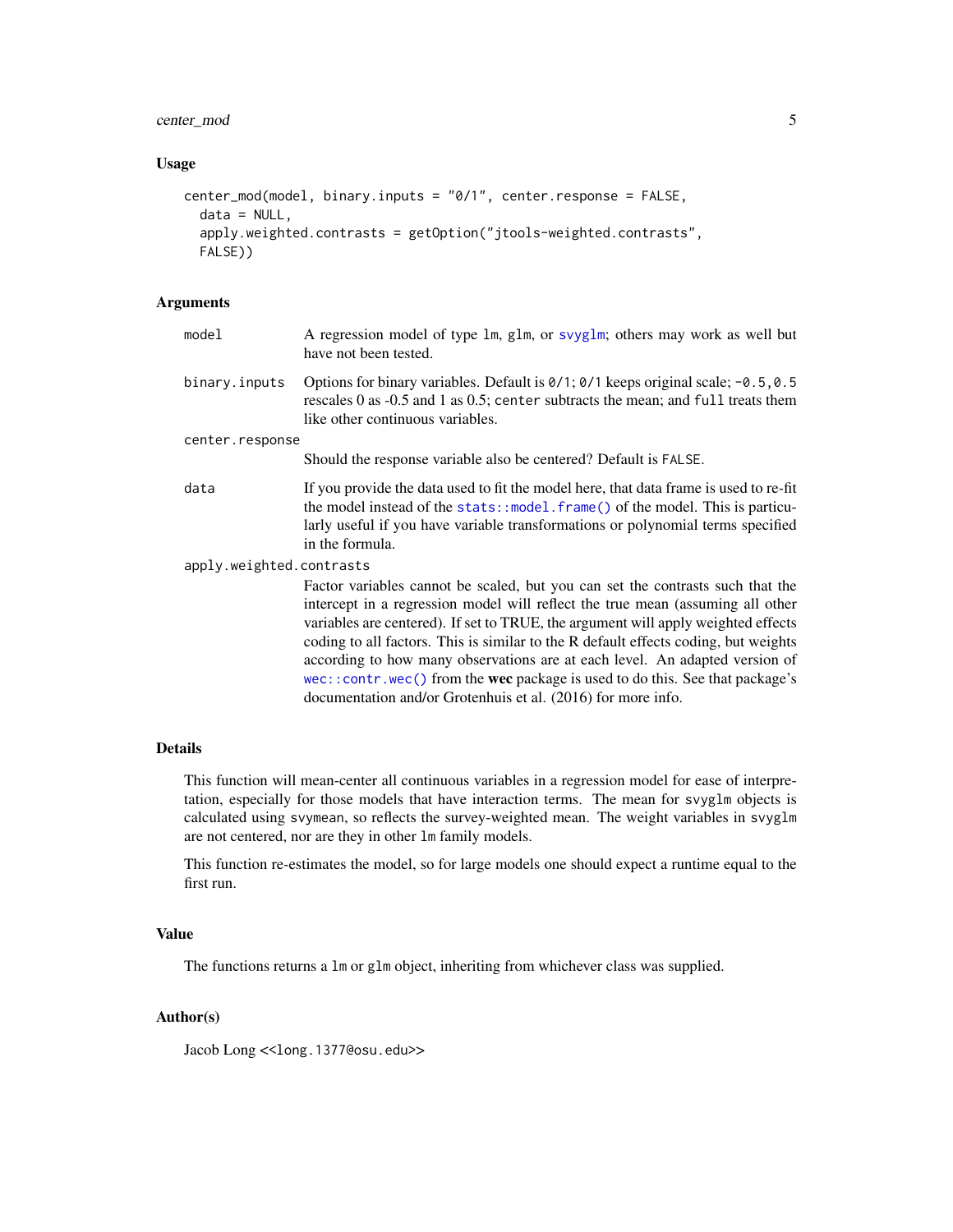#### <span id="page-5-0"></span>References

Bauer, D. J., & Curran, P. J. (2005). Probing interactions in fixed and multilevel regression: Inferential and graphical techniques. *Multivariate Behavioral Research*, *40*(3), 373-400.

Cohen, J., Cohen, P., West, S. G., & Aiken, L. S. (2003). *Applied multiple regression/correlation analyses for the behavioral sciences* (3rd ed.). Mahwah, NJ: Lawrence Erlbaum Associates, Inc.

## See Also

[sim\\_slopes](#page-18-1) performs a simple slopes analysis.

[interact\\_plot](#page-18-2) creates attractive, user-configurable plots of interaction models.

Other standardization, scaling, and centering tools: [center](#page-2-1), [gscale](#page-15-1), [scale\\_mod](#page-30-1), [standardize](#page-33-1)

## Examples

```
fit \leq lm(formula = Murder \sim Income \star Illiteracy,
          data = as.data.frame(state.x77))
fit_center <- center_mod(fit)
# With weights
fitw <- lm(formula = Murder ~ Income * Illiteracy,
           data = as.data.frame(state.x77),
           weights = Population)
fitw_center <- center_mod(fitw)
# With svyglm
if (requireNamespace("survey")) {
library(survey)
data(api)
dstrat <- svydesign(id = \sim1, strata = \simstype, weights = \simpw,
                    data = apistrat, fpc =~ fpc)
regmodel <- svyglm(api00 ~ ell * meals, design = dstrat)
regmodel_center <- center_mod(regmodel)
}
```
<span id="page-5-1"></span>effect\_plot *Plot simple effects in regression models*

#### Description

effect\_plot() plots regression paths. The plotting is done with ggplot2 rather than base graphics, which some similar functions use.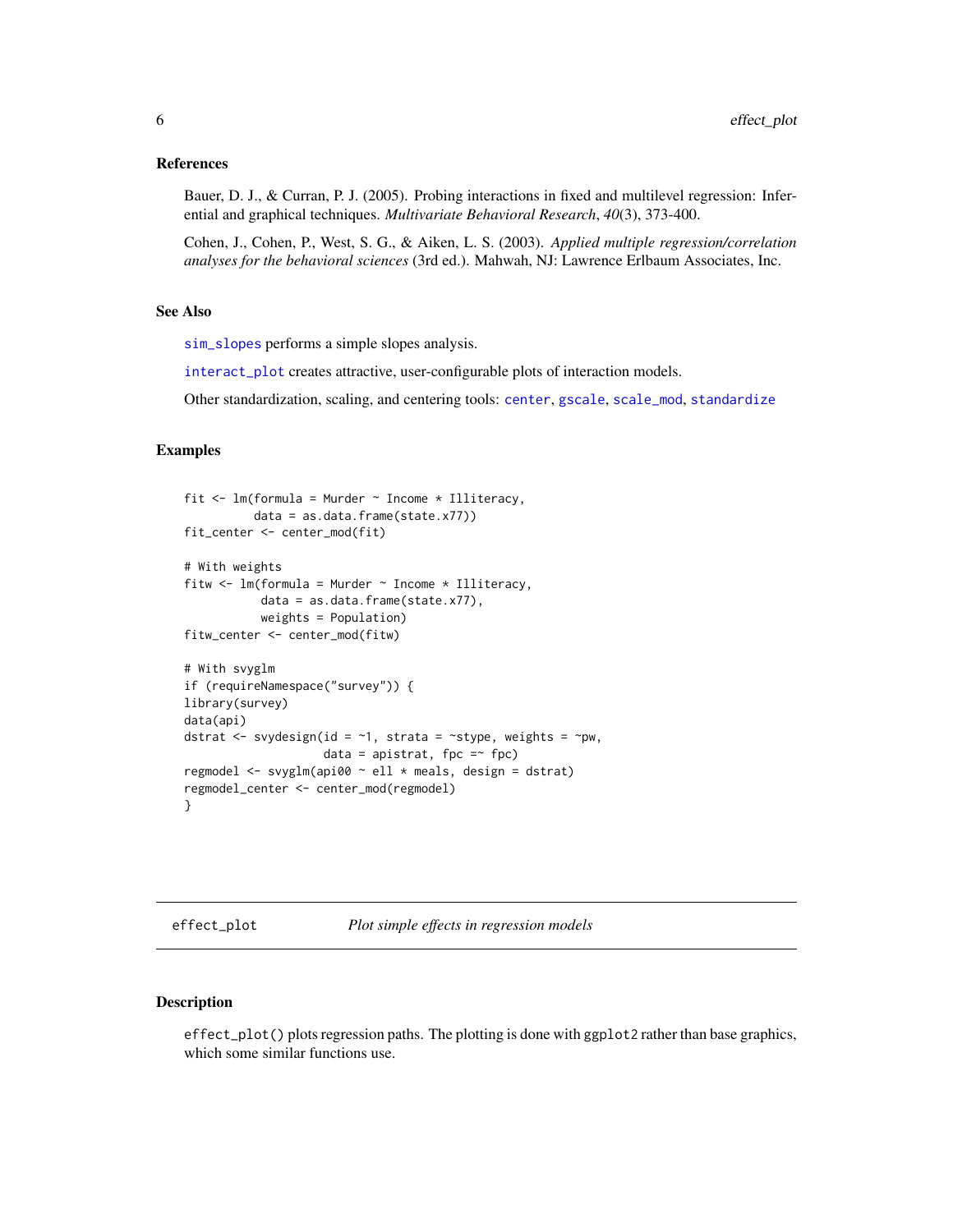## <span id="page-6-0"></span>effect\_plot 7

## Usage

```
effect_plot(model, pred, pred.values = NULL, centered = "all",
 plot.points = FALSE, interval = FALSE, data = NULL, at = NULL,
  int-type = c("confidence", "prediction"), int.width = 0.95,outcome.scale = "response", robust = FALSE, cluster = NULL,
  vcov = NULL, set.offset = 1, x.label = NULL, y.label = NULL,
  pred.labels = NULL, main.title = NULL, colors = "black",
  line.thickness = 1.1, point.size = 1.5, point.alpha = 0.6,
  point.color = "black", jitter = 0, rug = FALSE, rug.sides = "lb",
  force.cat = FALSE, cat.geom = c("point", "line", "bar"),
  cat.interval.geom = c("errorbar", "linerange"),
 cat.pred.point.size = 3.5, partial.residuals = FALSE,
 color.class = colors, ...)
```

| model       | A regression model. The function is tested with lm, glm, svyglm, merMod, rq,<br>brmsfit, stanreg models. Models from other classes may work as well but are<br>not officially supported. The model should include the interaction of interest.                                                                                                                                                                                                                                                                            |
|-------------|---------------------------------------------------------------------------------------------------------------------------------------------------------------------------------------------------------------------------------------------------------------------------------------------------------------------------------------------------------------------------------------------------------------------------------------------------------------------------------------------------------------------------|
| pred        | The name of the predictor variable involved in the interaction. This can be a<br>bare name or string. Note that it is evaluated using rlang, so programmers can<br>use the !! syntax to pass variables instead of the verbatim names.                                                                                                                                                                                                                                                                                     |
| pred.values | Values of pred to use instead of the equi-spaced series by default (for continuous<br>variables) or all unique values (for non-continuous variables).                                                                                                                                                                                                                                                                                                                                                                     |
| centered    | A vector of quoted variable names that are to be mean-centered. If "all", all<br>non-focal predictors are centered. You may instead pass a character vector of<br>variables to center. User can also use "none" to base all predictions on variables<br>set at 0. The response variable, pred, weights, and offset variables are never<br>centered.                                                                                                                                                                       |
| plot.points | Logical. If TRUE, plots the actual data points as a scatterplot on top of the inter-<br>action lines. The color of the dots will be based on their moderator value.                                                                                                                                                                                                                                                                                                                                                       |
| interval    | Logical. If TRUE, plots confidence/prediction intervals around the line using<br>geom_ribbon.                                                                                                                                                                                                                                                                                                                                                                                                                             |
| data        | Optional, default is NULL. You may provide the data used to fit the model. This<br>can be a better way to get mean values for centering and can be crucial for mod-<br>els with variable transformations in the formula $(e.g., log(x))$ or polynomial<br>terms (e.g., $poly(x, 2)$ ). You will see a warning if the function detects prob-<br>lems that would likely be solved by providing the data with this argument and<br>the function will attempt to retrieve the original data from the global environ-<br>ment. |
| at          | If you want to manually set the values of other variables in the model, do so<br>by providing a named list where the names are the variables and the list values<br>are vectors of the values. This can be useful especially when you are exploring<br>interactions or other conditional predictions.                                                                                                                                                                                                                     |
| int.type    | Type of interval to plot. Options are "confidence" or "prediction". Default is<br>confidence interval.                                                                                                                                                                                                                                                                                                                                                                                                                    |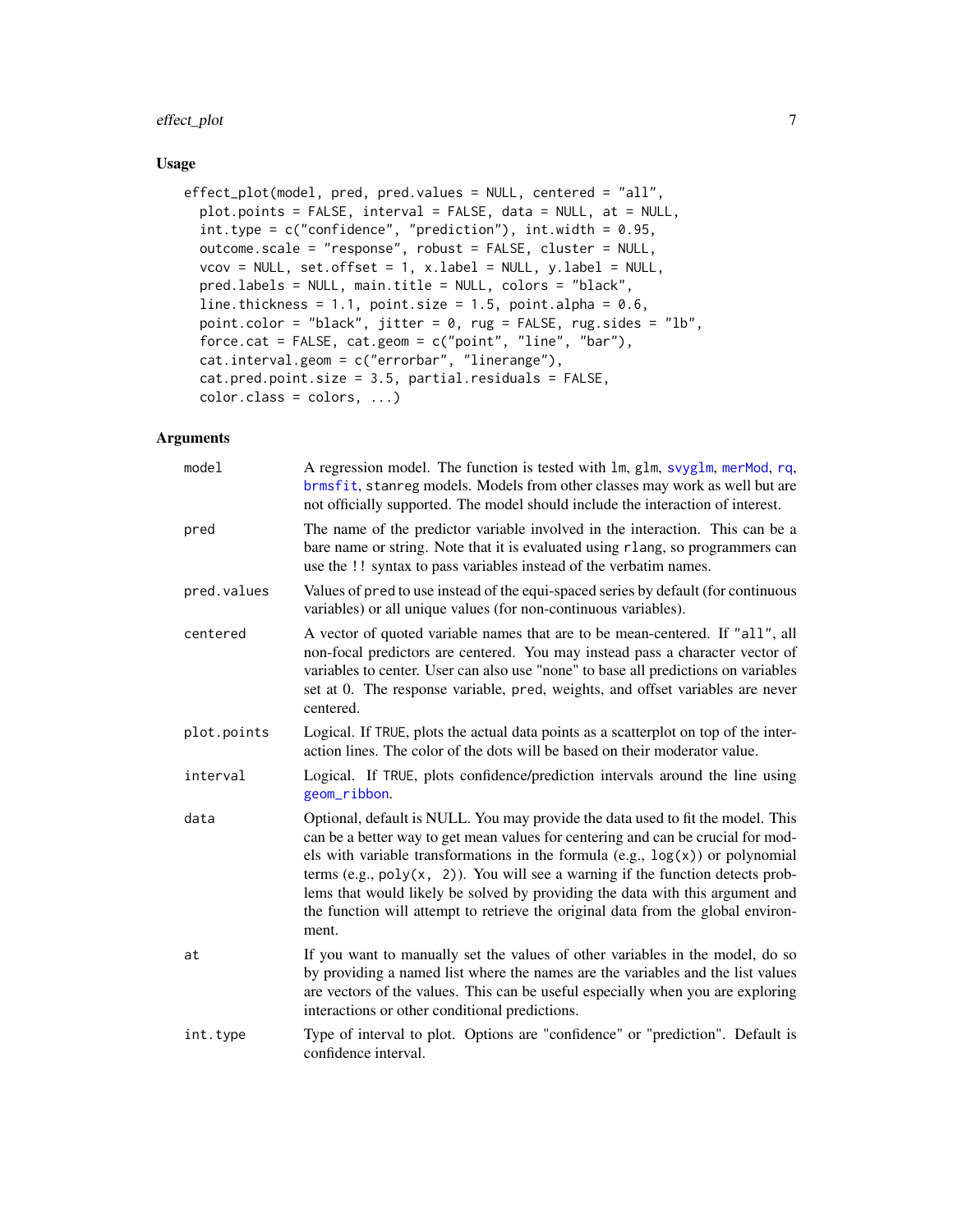<span id="page-7-0"></span>

| int.width     | How large should the interval be, relative to the standard error? The default,<br>.95, corresponds to roughly 1.96 standard errors and a .05 alpha level for values<br>outside the range. In other words, for a confidence interval, .95 is analogous to<br>a 95% confidence interval.                                                                                                                                              |
|---------------|-------------------------------------------------------------------------------------------------------------------------------------------------------------------------------------------------------------------------------------------------------------------------------------------------------------------------------------------------------------------------------------------------------------------------------------|
| outcome.scale | For nonlinear models (i.e., GLMs), should the outcome variable be plotted on<br>the link scale (e.g., log odds for logit models) or the original scale (e.g., predicted<br>probabilities for logit models)? The default is "response", which is the original<br>scale. For the link scale, which will show straight lines rather than curves, use<br>"link".                                                                        |
| robust        | Should robust standard errors be used to find confidence intervals for supported<br>models? Default is FALSE, but you should specify the type of sandwich stan-<br>dard errors if you'd like to use them (i.e., "HC0", "HC1", and so on). If TRUE,<br>defaults to "HC3" standard errors.                                                                                                                                            |
| cluster       | For clustered standard errors, provide the column name of the cluster variable in<br>the input data frame (as a string). Alternately, provide a vector of clusters.                                                                                                                                                                                                                                                                 |
| <b>VCOV</b>   | Optional. You may supply the variance-covariance matrix of the coefficients<br>yourself. This is useful if you are using some method for robust standard error<br>calculation not supported by the sandwich package.                                                                                                                                                                                                                |
| set.offset    | For models with an offset (e.g., Poisson models), sets an offset for the predicted<br>values. All predicted values will have the same offset. By default, this is set to<br>1, which makes the predicted values a proportion. See details for more about<br>offset support.                                                                                                                                                         |
| x.label       | A character object specifying the desired x-axis label. If NULL, the variable name<br>is used.                                                                                                                                                                                                                                                                                                                                      |
| y.label       | A character object specifying the desired x-axis label. If NULL, the variable name<br>is used.                                                                                                                                                                                                                                                                                                                                      |
| pred.labels   | A character vector of labels for categorical predicotrs. If NULL, the default, the<br>factor labels are used.                                                                                                                                                                                                                                                                                                                       |
| main.title    | A character object that will be used as an overall title for the plot. If NULL, no<br>main title is used.                                                                                                                                                                                                                                                                                                                           |
| colors        | See jtools_colors for details on the types of arguments accepted. Default is<br>"black".                                                                                                                                                                                                                                                                                                                                            |
|               | line. thickness How thick should the plotted lines be? Default is 1.1; ggplot's default is 1.                                                                                                                                                                                                                                                                                                                                       |
| point.size    | What size should be used for observed data when plot.points is TRUE? De-<br>fault is 1.5.                                                                                                                                                                                                                                                                                                                                           |
| point.alpha   | What should the alpha aesthetic for plotted points of observed data be? Default<br>is 0.6, and it can range from 0 (transparent) to 1 (opaque).                                                                                                                                                                                                                                                                                     |
| point.color   | What should the colour aesthetic for plotted points of observed data be? Default<br>is "black".                                                                                                                                                                                                                                                                                                                                     |
| jitter        | How much should plot.points observed values be "jittered" via ggplot2::position_jitter()?<br>When there are many points near each other, jittering moves them a small amount<br>to keep them from totally overlapping. In some cases, though, it can add confu-<br>sion since it may make points appear to be outside the boundaries of observed<br>values or cause other visual issues. Default is 0, but try various small values |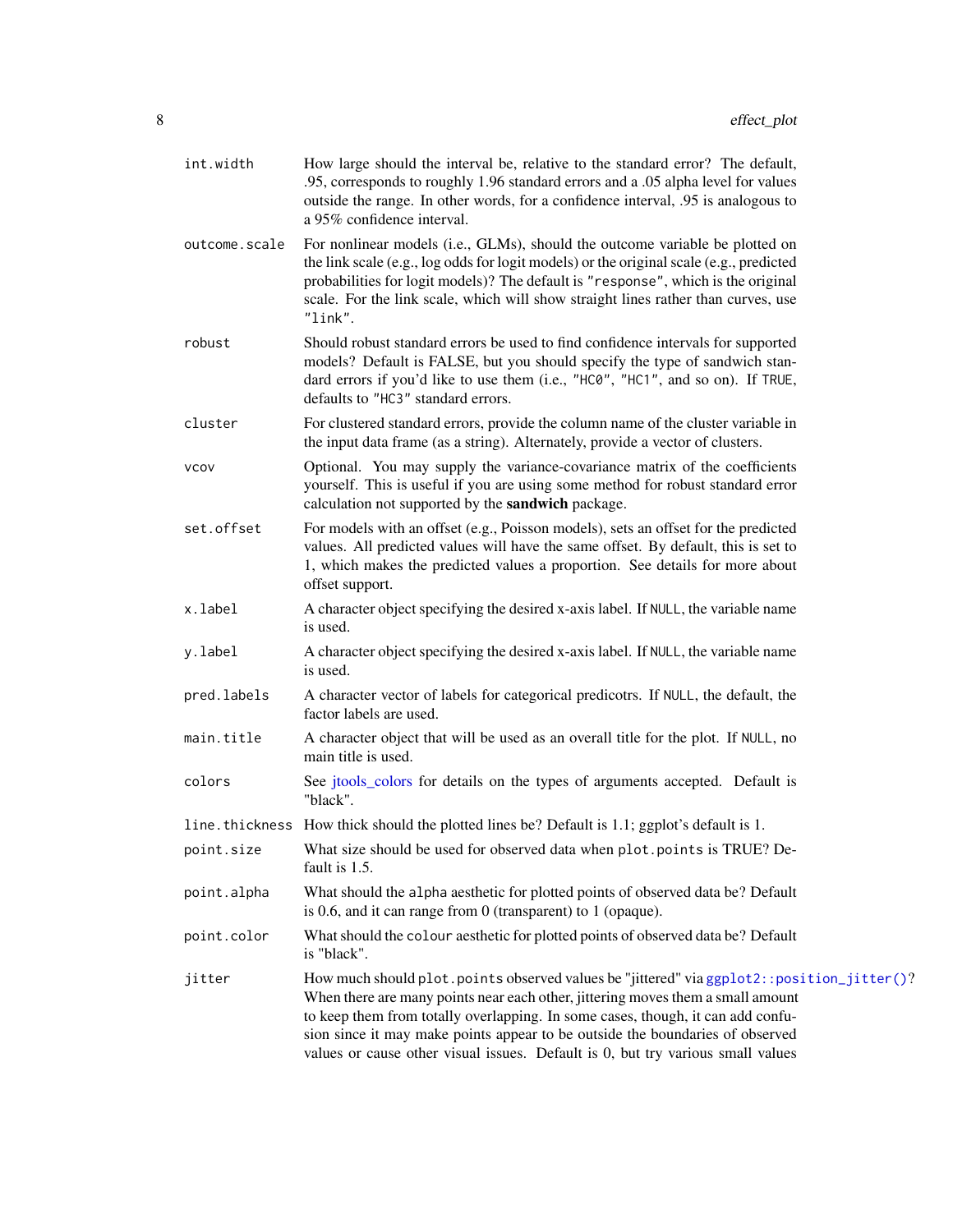<span id="page-8-0"></span>

|                     | $(e.g., 0.1)$ and increase as needed if your points are overlapping too much. If the<br>argument is a vector with two values, then the first is assumed to be the jitter for<br>width and the second for the height.                                                                                                           |
|---------------------|--------------------------------------------------------------------------------------------------------------------------------------------------------------------------------------------------------------------------------------------------------------------------------------------------------------------------------|
| rug                 | Show a rug plot in the margins? This uses $ggplot2$ : : $geom_rug()$ to show the<br>distribution of the predictor (top/bottom) and/or response variable (left/right) in<br>the original data. Default is FALSE.                                                                                                                |
| rug.sides           | On which sides should rug plots appear? Default is "lb", meaning both left and<br>bottom. "t" and/or "b" show the distribution of the predictor while "l" and/or "r"<br>show the distribution of the response.                                                                                                                 |
| force.cat           | Force the continuous pred to be treated as categorical? default is FALSE, but<br>this can be useful for things like dummy 0/1 variables.                                                                                                                                                                                       |
| cat.geom            | If pred is categorical (or force.cat is TRUE), what type of plot should this<br>be? There are several options here since the best way to visualize categorical<br>interactions varies by context. Here are the options:                                                                                                        |
|                     | • "point": The default. Simply plot the point estimates. You may want to<br>use point. shape = TRUE with this and you should also consider interval = TRUE<br>to visualize uncertainty.                                                                                                                                        |
|                     | • "line": This connects observations across levels of the pred variable with<br>a line. This is a good option when the pred variable is ordinal (ordered).<br>You may still consider point. shape = TRUE and interval = TRUE is still<br>a good idea.                                                                          |
|                     | • "bar": A bar chart. Some call this a "dynamite plot." Many applied re-<br>searchers advise against this type of plot because it does not represent the<br>distribution of the observed data or the uncertainty of the predictions very<br>well. It is best to at least use the interval $=$ TRUE argument with this<br>geom. |
| cat.interval.geom   |                                                                                                                                                                                                                                                                                                                                |
|                     | For categorical by categorical interactions. One of "errorbar" or "linerange". If<br>the former, ggplot2::geom_errorbar() is used. If the latter, ggplot2::geom_linerange()<br>is used.                                                                                                                                        |
| cat.pred.point.size |                                                                                                                                                                                                                                                                                                                                |
|                     | (for categorical pred) If TRUE and geom is "point" or "line", sets the size<br>of the predicted points. Default is 3.5. Note the distinction from point.size,<br>which refers to the observed data points.                                                                                                                     |
| partial.residuals   |                                                                                                                                                                                                                                                                                                                                |
|                     | Instead of plotting the observed data, you may plot the partial residuals (control-<br>ling for the effects of variables besides pred).                                                                                                                                                                                        |
| color.class         | Deprecated. Now known as colors.                                                                                                                                                                                                                                                                                               |
|                     | extra arguments passed to make_predictions                                                                                                                                                                                                                                                                                     |

## Details

This function provides a means for plotting effects for the purpose of exploring regression estimates. You must have the package ggplot2 installed to benefit from these plotting functions.

By default, all numeric predictors other than the one specified in the pred argument are meancentered, which usually produces more intuitive plots. This only affects the y-axis in linear models, but may be especially important/influential in non-linear/generalized linear models.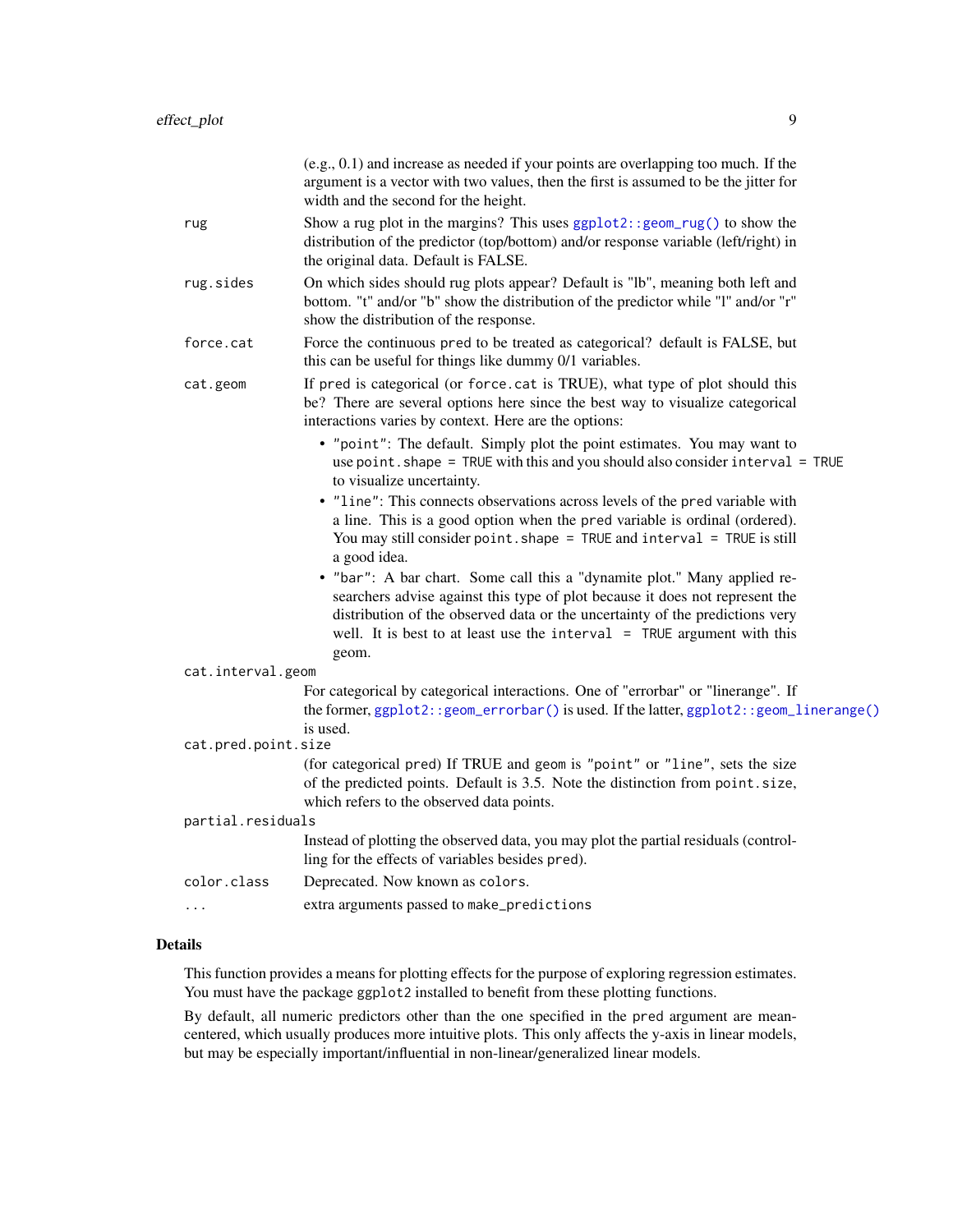This function supports nonlinear and generalized linear models and by default will plot them on their original scale (outcome. scale  $=$  "response").

While mixed effects models from  $\text{Im}e4$  are supported, only the fixed effects are plotted.  $\text{Im}e4$  does not provide confidence intervals, so they are not supported with this function either.

Note: to use transformed predictors, e.g.,  $log(x)$ , or polynomials, e.g., poly(x, 2), provide the raw variable name  $(x)$  to the pred = argument. You will need to input the data frame used to fit the model with the data = argument.

#### Value

The functions returns a ggplot object, which can be treated like a user-created plot and expanded upon as such.

### Author(s)

Jacob Long << long.1377@osu.edu>>

#### See Also

interact\_plot from the interactions package plots interaction effects, producing plots like this function but with separate lines for different levels of a moderator. cat\_plot from interactions does the same for categorical by categorical interactions.

#### Examples

```
# Using a fitted lm model
states <- as.data.frame(state.x77)
states$HSGrad <- states$`HS Grad`
fit <- lm(Income ~ HSGrad + Murder,
 data = states)
effect\_plot(model = fit, pred = Murder)# Using polynomial predictor, plus intervals
fit \leq lm(accel \sim poly(mag, 3) + dist, data = attenu)
effect_plot(fit, pred = mag, interval = TRUE,
 int.type = "confidence", int.width = .8, data = attenu) # note data arg.
# With svyglm
if (requireNamespace("survey")) {
library(survey)
data(api)
dstrat <- svydesign(id = \sim1, strata = \simstype, weights = \simpw,
                    data = apistrat, fpc = \simfpc)
regmodel <- svyglm(api00 ~ ell + meals, design = dstrat)
effect_plot(regmodel, pred = ell, interval = TRUE)
}
# With lme4
## Not run:
library(lme4)
data(VerbAgg)
```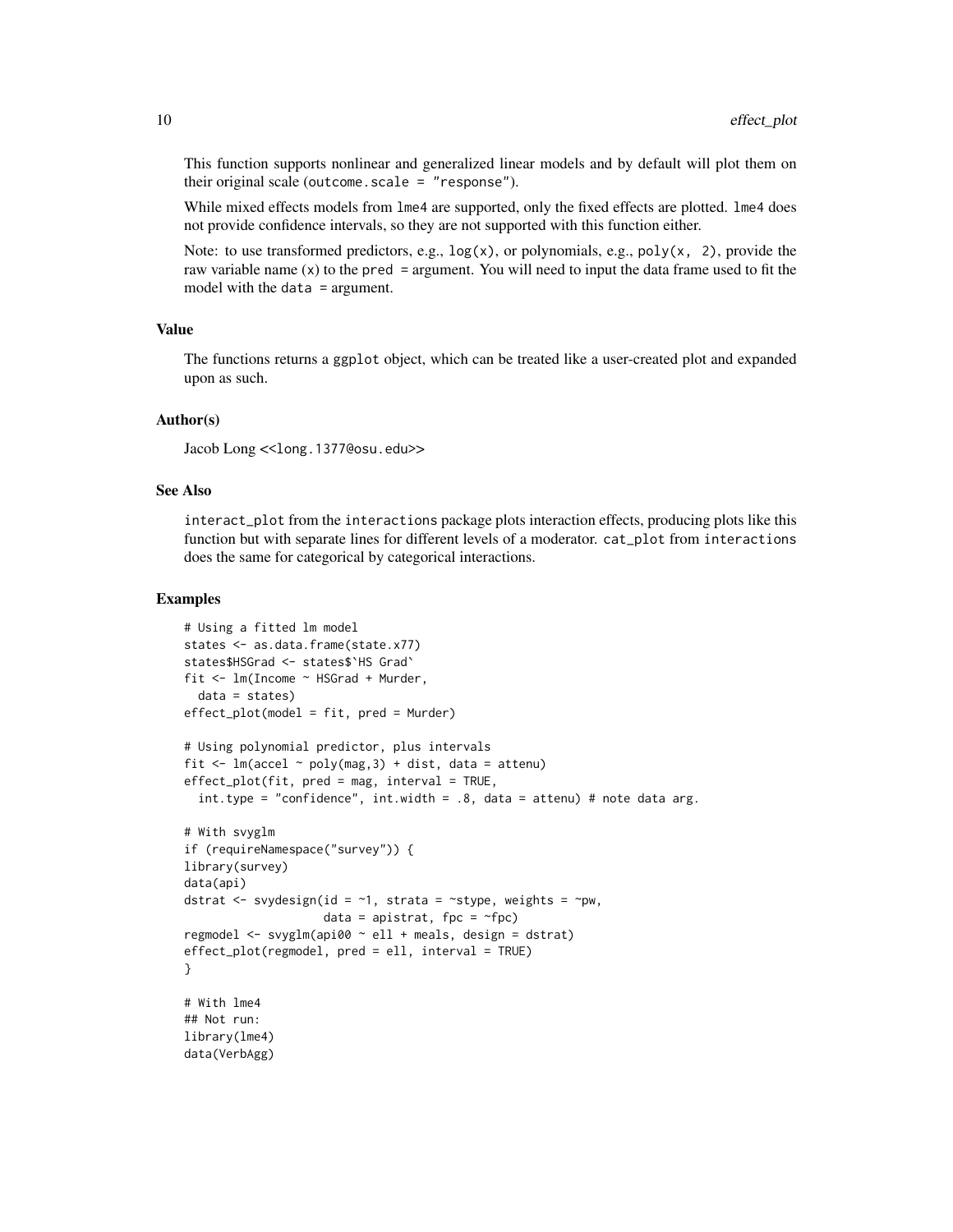## <span id="page-10-0"></span>export\_summs 11

```
mv <- glmer(r2 \sim Anger + mode + (1 | item), data = VerbAgg,
            family = binomial,
            control = glmerControl("bobyqa"))
effect_plot(mv, pred = Anger)
## End(Not run)
```
<span id="page-10-1"></span>export\_summs *Export regression summaries to tables*

## Description

This function allows users to use the features of [summ\(\)](#page-34-1) (e.g., standardization, robust standard errors) in the context of shareable HTML, LaTeX, and Microsoft Word tables. It relies heavily on [huxtable::huxreg\(\)](#page-0-0) to do the table formatting. This is particularly useful for putting the results of multiple models into a single table.

## Usage

```
export_summs(..., error_format = "({std.error})",
  error_pos = c("below", "right", "same"), ci_level = 0.95,
  statistics = NULL, model.names = NULL, coefs = NULL,
  to.file = NULL, file.name = NULL)
```

| $\ddots$     | At minimum, a regression object(s). See details for more arguments.                                                                                                                                                                                                                         |
|--------------|---------------------------------------------------------------------------------------------------------------------------------------------------------------------------------------------------------------------------------------------------------------------------------------------|
| error_format | Which of standard error, confidence intervals, test statistics, or p values should<br>be used to express uncertainty of estimates for regression coefficients? See de-<br>tails for more info. Default: "(std.error)"                                                                       |
| error_pos    | Where should the error statistic defined in error_style be placed relative to<br>the coefficient estimate? Default: "below"                                                                                                                                                                 |
| ci_level     | If reporting confidence intervals, what should the confidence level be? By de-<br>fault, it is .95 if confidence intervals are requested in error_format.                                                                                                                                   |
| statistics   | Which model summary statistics should be included? See huxreg for more on<br>usage. The default for this function depends on the model type. See details for<br>more on the defaults by model type.                                                                                         |
| model.names  | If you want to give your model(s) names at the top of each column, provide<br>them here as a character vector. Otherwise, they will just be labeled by number.<br>Default: NULL                                                                                                             |
| coefs        | If you want to include only a subset of the coefficients in the table, specify them<br>here in a character vector. If you want the table to show different names for the<br>coefficients, give a named vector where the names are the preferred coefficient<br>names. See details for more. |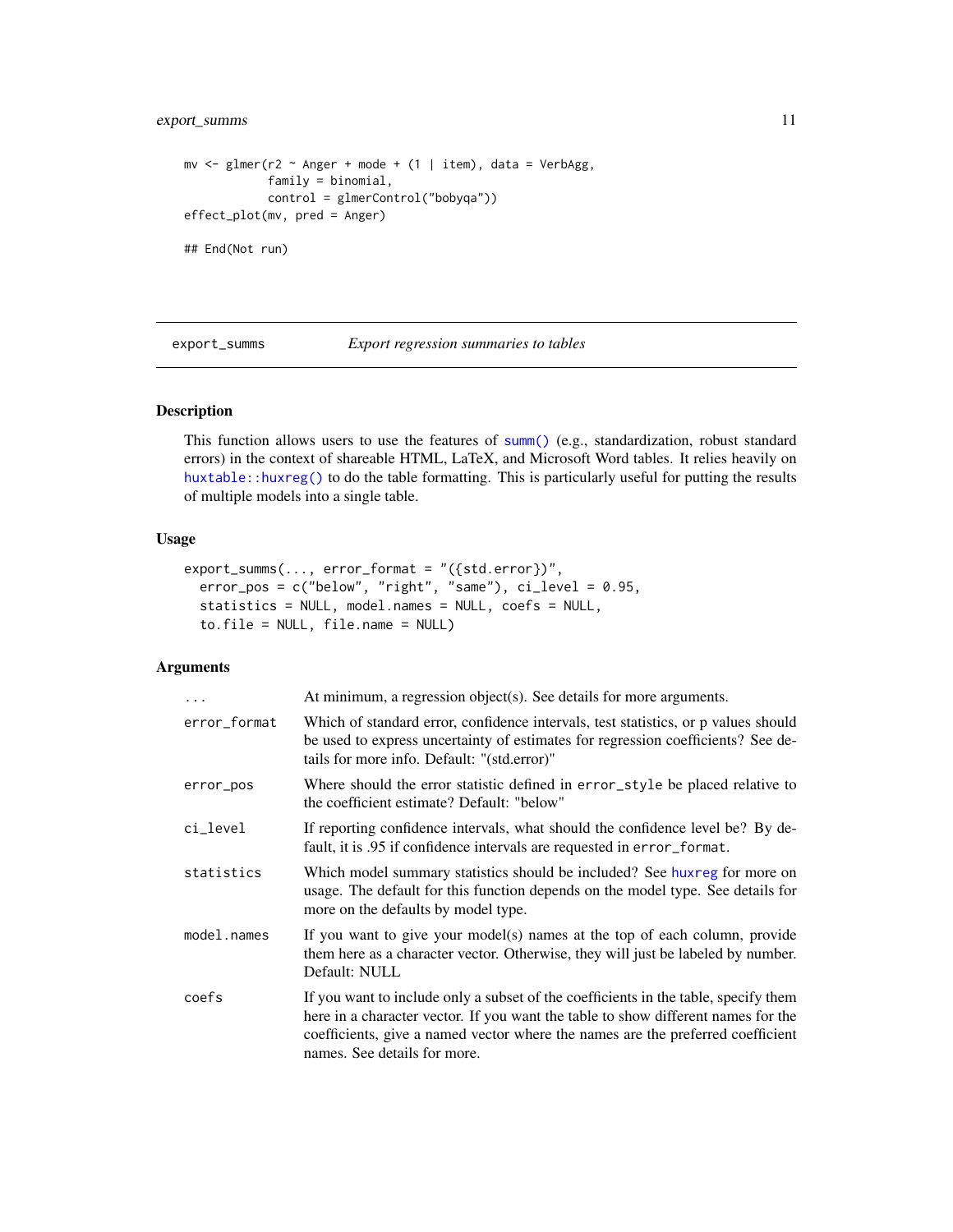<span id="page-11-0"></span>

| to.file   | Export the table to a Microsoft Word, PDF, or HTML document? This func-           |
|-----------|-----------------------------------------------------------------------------------|
|           | tionality relies on huxtable's quick_functions (huxtable::quick_docx(),           |
|           | huxtable::quick_pdf(),huxtable::quick_html(),huxtable::quick_xlsx()).             |
|           | Acceptable arguments are "Word" or "docx" (equivalent), "pdf", "html", or "xlsx". |
|           | All are case insensitive. Default is NULL, meaning the table is not saved.        |
| file.name | File name with (optionally) file path to save the file. Ignored if to file is     |
|           | <b>FALSE.</b> Default: NULL                                                       |

#### Details

There are many optional parameters not documented above. Any argument that you would want to pass to [summ\(\)](#page-34-1), for instance, will be used. Of particular interest may be the robust and scale arguments. Note that some summ arguments may not have any bearing on the table output.

The default model summary statistics reporting follows this logic:

- summ. $lm = c(N = "nobs", R2 = "r.squared"),$
- summ.glm =  $c(N = "nobs", AIC = "AIC", BIC = "BIC", \n"Pseudo R2' = "pseudo.r.squar"$
- summ.svyglm =  $c(N = "nobs", R2 = "r.squared"),$
- summ.merMod = c(N = "nobs", AIC = "AIC", BIC = "BIC",  $R2 (fixed)' = "r.squar$
- summ.rq = c(N = "nobs", tau = "tau", R1 = "r.1", AIC = "AIC", BIC = "BIC")

Be sure to look at the [summ\(\)](#page-34-1) documentation for more on the calculation of these and other statistics, especially for mixed models.

If you set statistics = "all", then the statistics argument passed to huxreg will be NULL, which reports whichever model statistics are available via glance. If you want no model summary statistics, set the argument to character(0).

You have a few options for the error\_format argument. You can include anything returned by [broom::tidy\(\)](#page-0-0) (see also [tidy.summ\(\)](#page-55-1)). For the most part, you will be interested in std.error (standard error), statistic (test statistic, e.g. t-value or z-value), p.value, or conf.high and conf.low, which correspond to the upper and lower bounds of the confidence interval for the estimate. Note that the default ci\_level argument is .95, but you can alter that as desired.

To format the error statistics, simply put the statistics desired in curly braces wherever you want them in a character string. For example, if you want the standard error in parentheses, the argument would be "({std.error})", which is the default. Some other ideas:

- "({statistic})", which gives you the test statistic in parentheses.
- "({statistic},  $p = \{p.value\}$ ", which gives the test statistic followed by a " $p = "p$  value" all in parentheses. Note that you'll have to pay special attention to rounding if you do this to keep cells sufficiently narrow.
- "[{conf.low}, {conf.high}]", which gives the confidence interval in the standard bracket notation. You could also explicitly write the confidence level, e.g., "CI [{conf.low}, {conf.high}]".

For coefs, the argument is slightly different than what is default in huxreg. If you provide a named vector of coefficients, then the table will refer to the selected coefficients by the names of the vector rather than the coefficient names. For instance, if I want to include only the coefficients for the hp and mpg but have the table refer to them as "Horsepower" and "Miles/gallon", I'd provide the argument like this: c("Horsepower" = "hp", "Miles/gallon" = "mpg")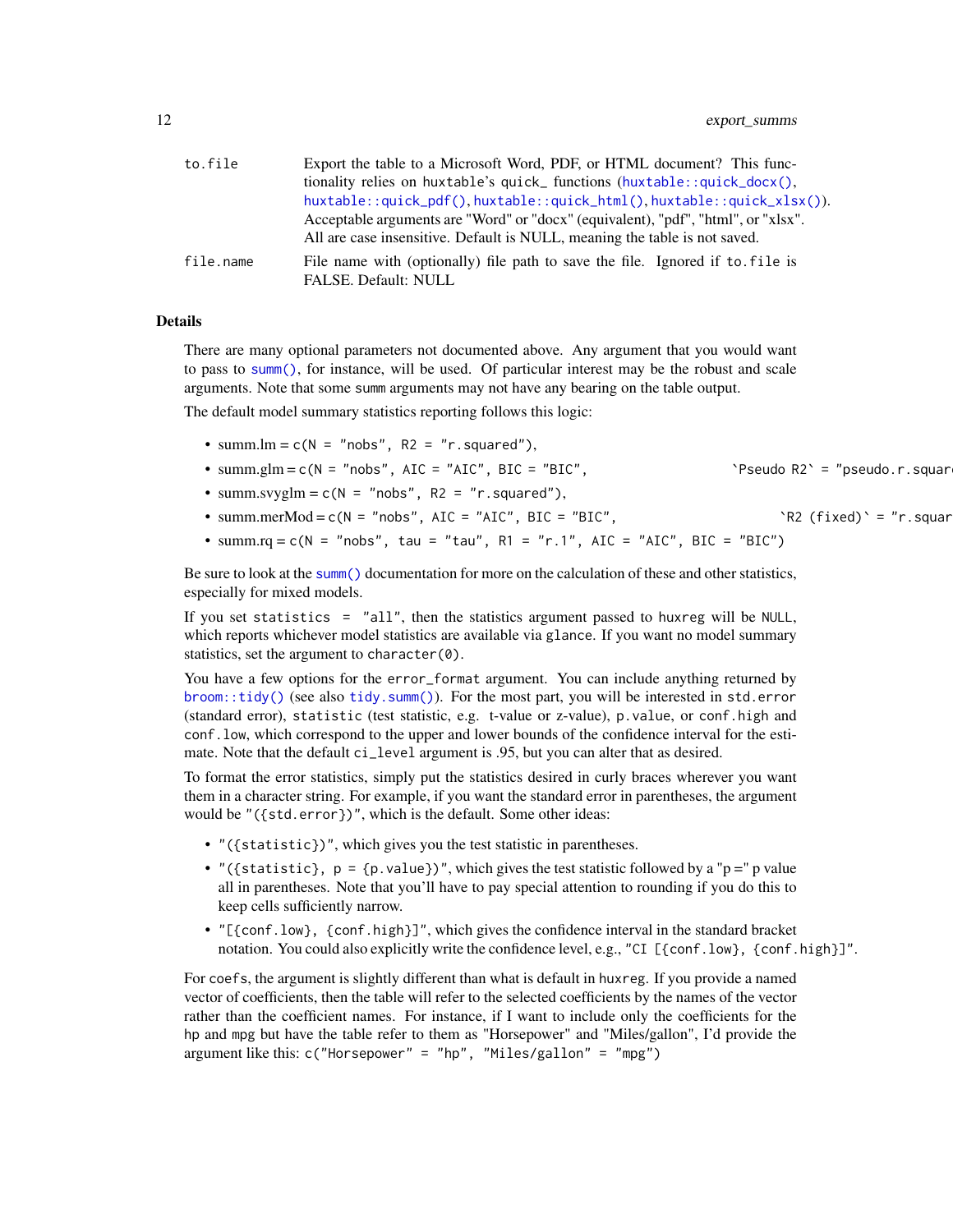## <span id="page-12-0"></span>get\_colors 13

You can also pass any argument accepted by the [huxtable::huxreg\(\)](#page-0-0) function. A few that are likely to be oft-used are documented above, but visit huxreg's documentation for more info.

For info on converting the [huxtable::huxtable\(\)](#page-0-0) object to HTML or LaTeX, see huxtable's documentation.

#### Value

A huxtable.

## See Also

[summ](#page-34-1)

[huxreg](#page-0-0)

#### Examples

```
states <- as.data.frame(state.x77)
fit1 <- lm(Income ~ Frost, data = states)
fit2 <- lm(Income ~ Frost + Illiteracy, data = states)
fit3 <- lm(Income ~ Frost + Illiteracy + Murder, data = states)
if (requireNamespace("huxtable")) {
  # Export all 3 regressions with "Model #" labels,
  # standardized coefficients, and robust standard errors
  export_summs(fit1, fit2, fit3,
               model.names = c("Model 1","Model 2","Model 3"),
               coefs = c("Frost Days" = "Frost",
                         "% Illiterate" = "Illiteracy",
                         "Murder Rate" = "Murder"),
               scale = TRUE, robust = TRUE)}
```
get\_colors *Get colors for plotting functions*

#### Description

This is a helper function that provides hex color codes for jtools, interactions, and perhaps other packages.

#### Usage

```
get_colors(colors, num.colors = 1, reverse = FALSE, gradient = FALSE)
```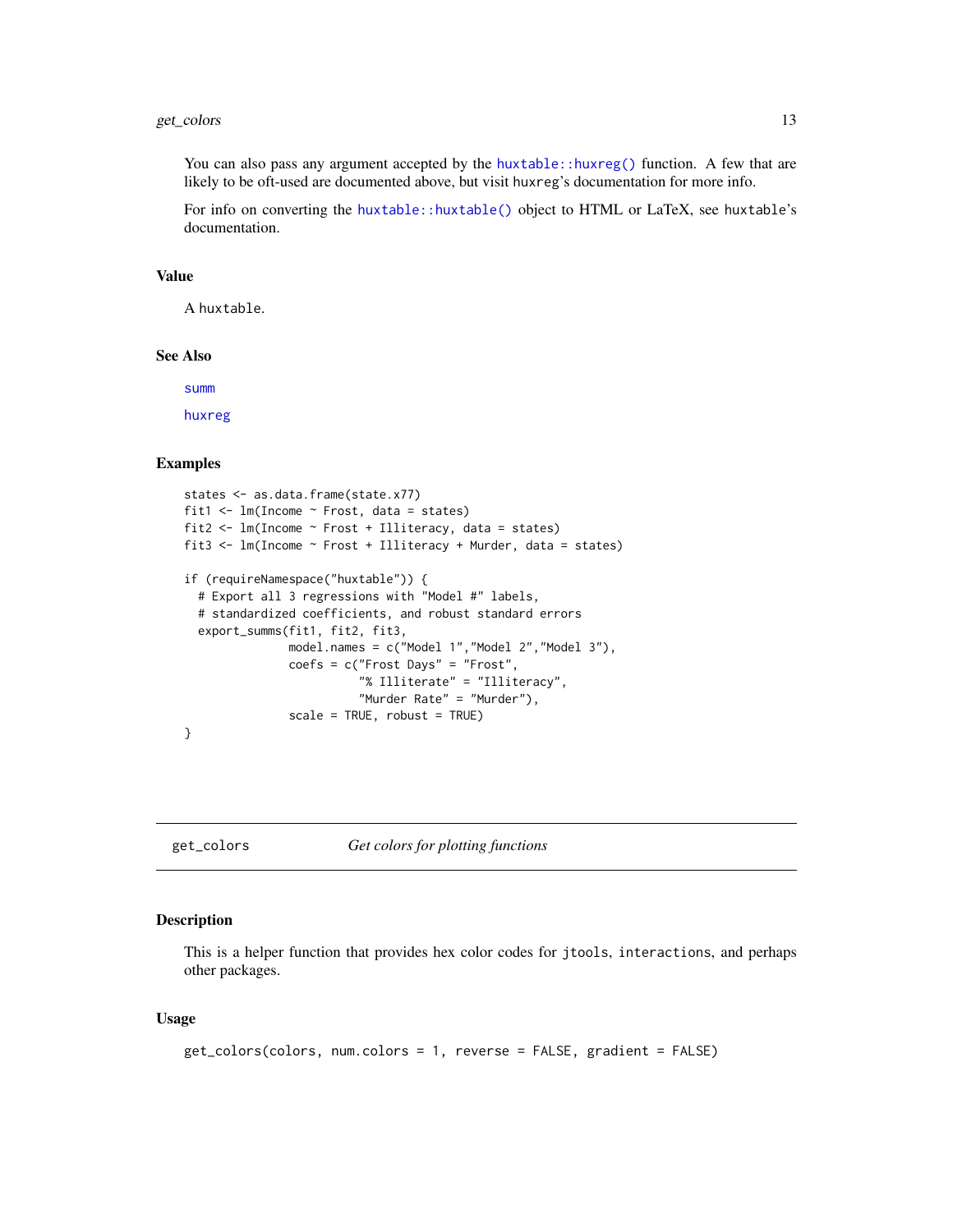## <span id="page-13-0"></span>Arguments

| colors     | The name of the desired color class or a vector of colors. See details of jtools_colors. |
|------------|------------------------------------------------------------------------------------------|
| num.colors | How many colors should be returned? Default is 1.                                        |
| reverse    | Should the colors be returned in reverse order, compared to normal? Default is<br>FALSE. |
| gradient   | Return endpoints for a gradient? Default is FALSE. If TRUE, num. colors is<br>ignored.   |

get\_offset\_name *Utility functions for generating model predictions*

## Description

These functions get information and data from regression models.

## Usage

```
get_offset_name(model)
get_weights(model, data)
get_data(model, warn = TRUE)
get_response_name(model)
```
## Arguments

| model | The model $(e.g., \text{lm}, g\text{lm}, \text{merMod}, \text{svyglm})$                                                                                                                                                                |
|-------|----------------------------------------------------------------------------------------------------------------------------------------------------------------------------------------------------------------------------------------|
| data  | For get_weights, the data used to fit the model.                                                                                                                                                                                       |
| warn  | For get_data, should there be a warning when model, frame won't work be-<br>cause of variable transformations? Default is TRUE but this may not be desired<br>when get_data is used inside of another function or used multiple times. |

#### Value

- get\_data(): The data used to fit the model.
- get\_response(): The name of the response variable.
- get\_offset\_name(): The name of the offset variable.
- get\_weights(): A list with weights\_name, the name of the weighting variable, and weights, the weights themselves (or all 1 when there are no weights).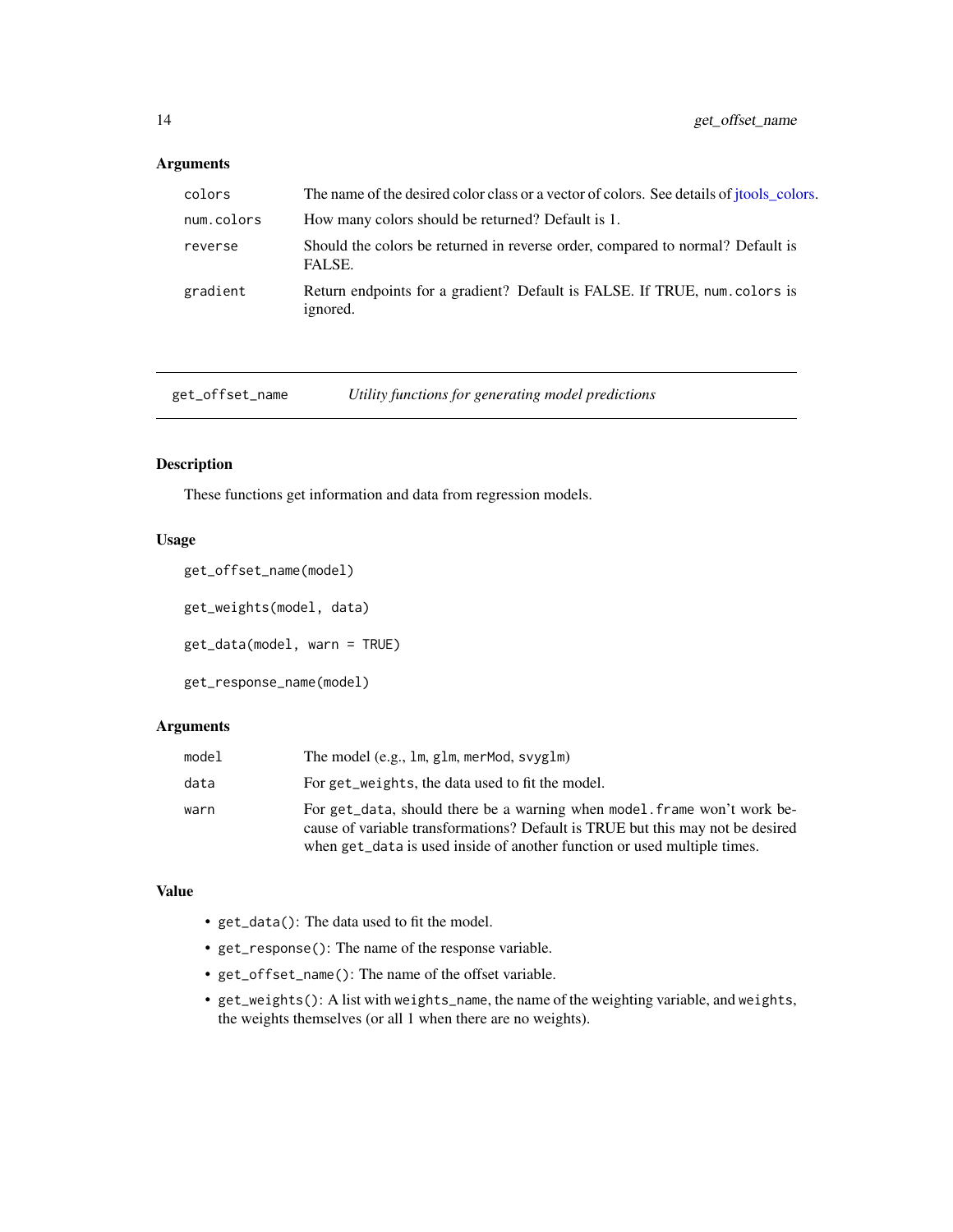<span id="page-14-0"></span>

## Description

This function wraps around several sandwich and lmtest functions to calculate robust standard errors and returns them in a useful format.

## Usage

```
get_robust_se(model, type = "HC3", cluster = NULL,
  data = model.frame(model), vcov = NULL)
```
## Arguments

| model       | A regression model, preferably of class 1 m or g1 m                                                                                                                                                                                            |
|-------------|------------------------------------------------------------------------------------------------------------------------------------------------------------------------------------------------------------------------------------------------|
| type        | One of "HC3", "const", "HC", "HC0", "HC1", "HC2", "HC4", "HC4m", "HC5".<br>See sandwich: : vcovHC() for some more details on these choices. Note that<br>some of these do not work for clustered standard errors (see sandwich:: $vcovCL()$ ). |
| cluster     | If you want clustered standard errors, either a string naming the column in data<br>that represents the clusters or a vector of clusters that is the same length as the<br>number of rows in data.                                             |
| data        | The data used to fit the model. Default is to just get the model. frame from<br>model.                                                                                                                                                         |
| <b>VCOV</b> | You may provide the variance-covariance matrix yourself and this function will<br>just calculate standard errors, etc. based on that. Default is NULL.                                                                                         |

#### Value

A list with the following:

- coefs: a coefficient table with the estimates, standard errors, t-statistics, and p-values from lmtest.
- ses: The standard errors from coefs.
- ts: The t-statistics from coefs.
- ps: The p-values from coefs.
- type: The argument to robust.
- use\_cluster: TRUE or FALSE indicator of whether clusters were used.
- cluster: The clusters or name of cluster variable used, if any.
- vcov: The robust variance-covariance matrix.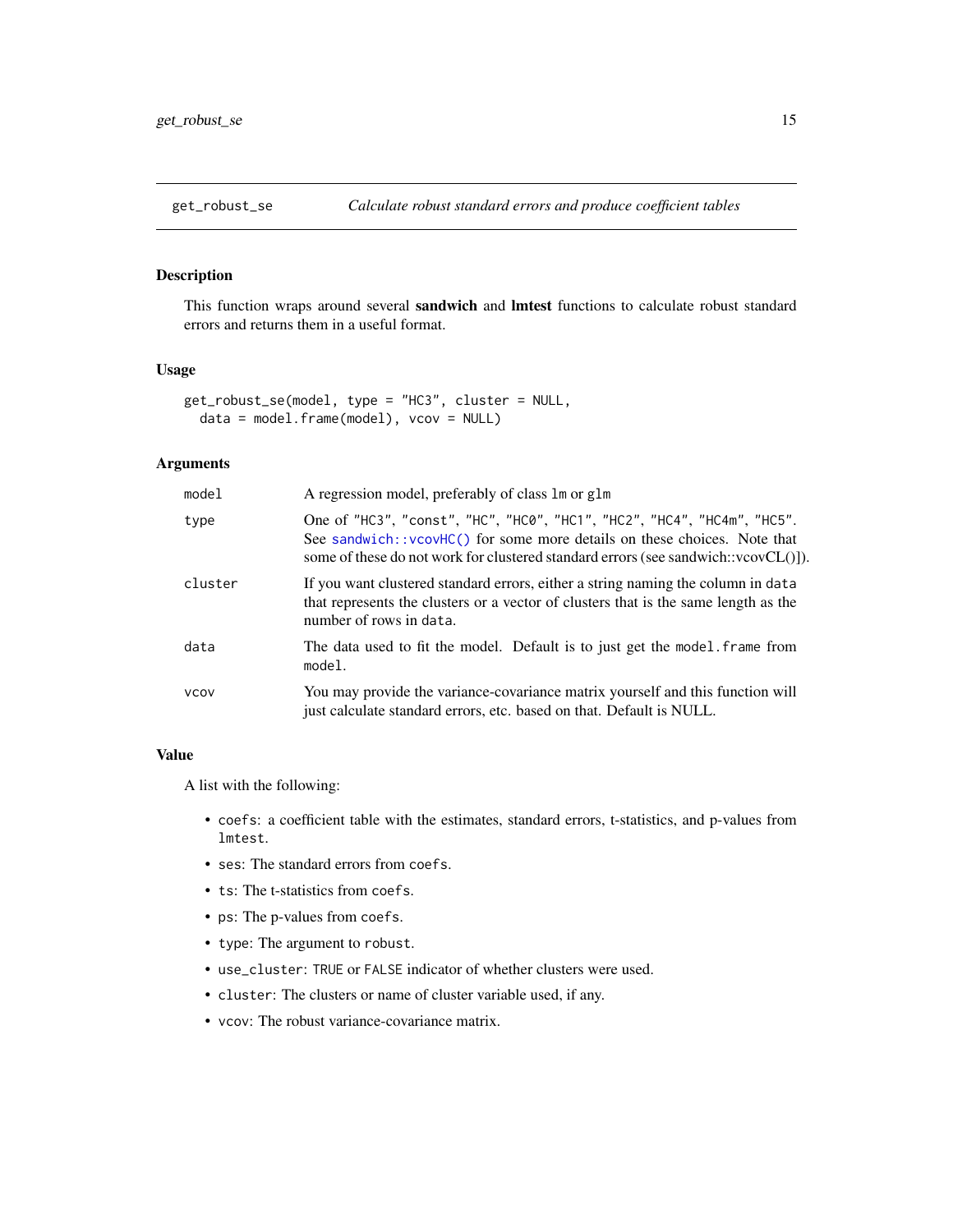#### <span id="page-15-1"></span><span id="page-15-0"></span>Description

gscale standardizes variables by dividing them by 2 standard deviations and mean-centering them by default. It contains options for handling binary variables separately. gscale() is a fork of [rescale](#page-0-0) from the arm package—the key feature difference is that gscale() will perform the same functions for variables in [svydesign](#page-0-0) objects. gscale() is also more user-friendly in that it is more flexible in how it accepts input.

## Usage

```
gscale(data = NULL, vars = NULL, binary.inputs = "center",
 binary.factors = TRUE, n.sd = 2, center.only = FALSE,
  scale.only = FALSE, weights = NULL,
  apply.weighted.contrasts = getOption("jtools-weighted.contrasts",
 FALSE, x = NULL, messages = FALSE)
```

| data                     | A data frame or survey design. Only needed if you would like to rescale multiple<br>variables at once. If $x = NULL$ , all columns will be rescaled. Otherwise, x should<br>be a vector of variable names. If x is a numeric vector, this argument is ignored. |
|--------------------------|----------------------------------------------------------------------------------------------------------------------------------------------------------------------------------------------------------------------------------------------------------------|
| vars                     | If data is a data.frame or similar, you can scale only select columns by providing<br>a vector column names to this argument.                                                                                                                                  |
| binary.inputs            | Options for binary variables. Default is center; 0/1 keeps original scale; -0.5/0.5<br>rescales 0 as -0.5 and 1 as 0.5; center subtracts the mean; and full subtracts<br>the mean and divides by 2 sd.                                                         |
|                          | binary factors Coerce two-level factors to numeric and apply scaling functions to them? De-<br>fault is TRUE.                                                                                                                                                  |
| n.sd                     | By how many standard deviations should the variables be divided by? Default<br>for gscale is 2, like arm's rescale. 1 is the more typical standardization<br>scheme.                                                                                           |
| center.only              | A logical value indicating whether you would like to mean -center the values,<br>but not scale them.                                                                                                                                                           |
| scale.only               | A logical value indicating whether you would like to scale the values, but not<br>mean-center them.                                                                                                                                                            |
| weights                  | A vector of weights equal in length to x. If iterating over a data frame, the<br>weights will need to be equal in length to all the columns to avoid errors. You<br>may need to remove missing values before using the weights.                                |
| apply.weighted.contrasts |                                                                                                                                                                                                                                                                |
|                          | Factor variables cannot be scaled, but you can set the contrasts such that the<br>intercept in a regression model will reflect the true mean (assuming all other                                                                                               |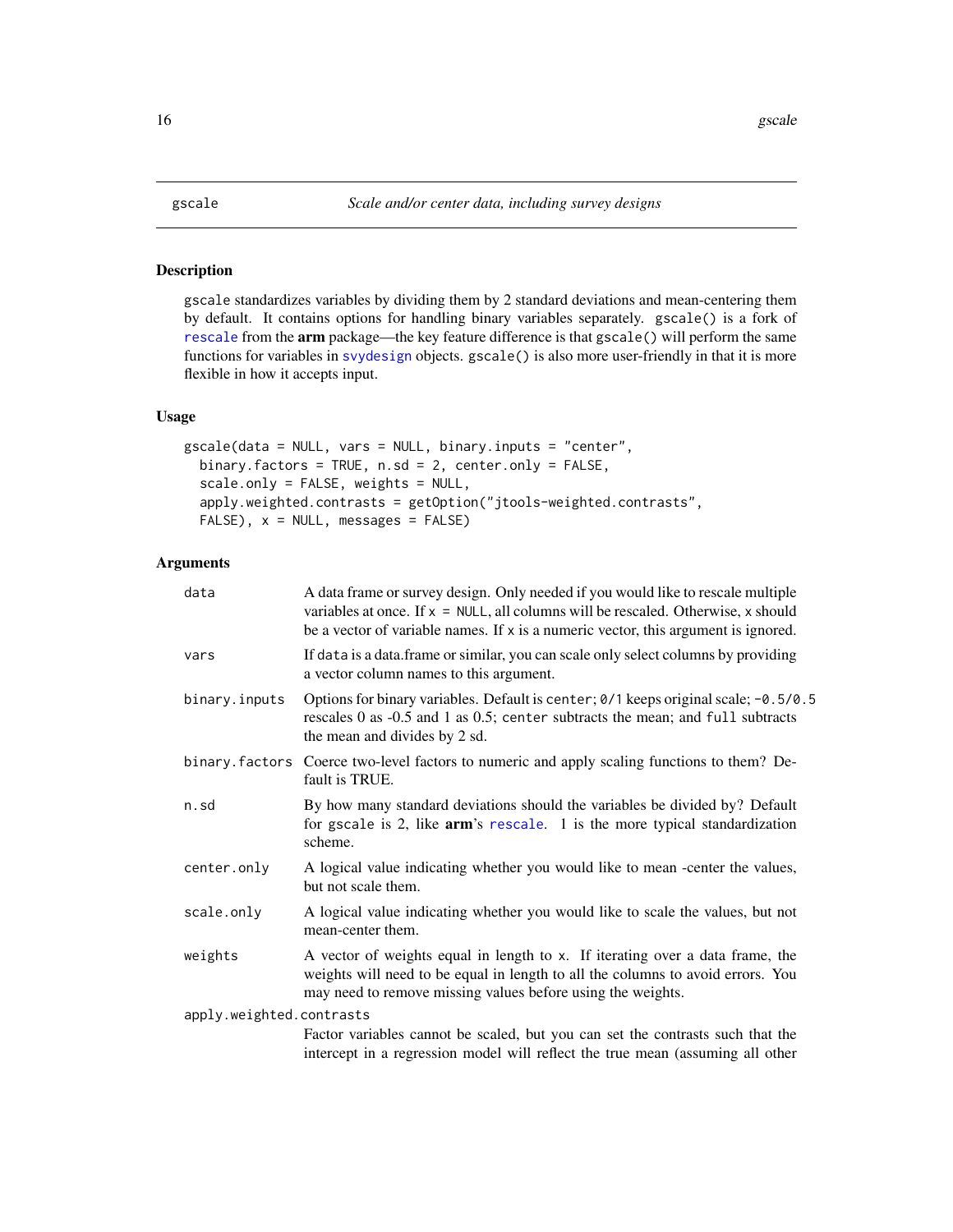<span id="page-16-0"></span>

|          | variables are centered). If set to TRUE, the argument will apply weighted effects<br>coding to all factors. This is similar to the R default effects coding, but weights<br>according to how many observations are at each level. An adapted version of<br>wec::contr.wec() from the wec package is used to do this. See that package's<br>documentation and/or Grotenhuis et al. (2016) for more info. |
|----------|---------------------------------------------------------------------------------------------------------------------------------------------------------------------------------------------------------------------------------------------------------------------------------------------------------------------------------------------------------------------------------------------------------|
| X        | Deprecated. Pass numeric vectors to data. Pass vectors of column names to<br>vars.                                                                                                                                                                                                                                                                                                                      |
| messages | Print messages when variables are not processed due to being non-numeric or<br>all missing? Default is FALSE.                                                                                                                                                                                                                                                                                           |

#### Details

This function is adapted from the [rescale](#page-0-0) function of the **arm** package. It is named gscale() after the popularizer of this scaling method, Andrew Gelman. By default, it works just like rescale. But it contains many additional options and can also accept multiple types of input without breaking a sweat.

Only numeric variables are altered when in a data.frame or survey design. Character variables, factors, etc. are skipped.

For those dealing with survey data, if you provide a survey.design object you can rest assured that the mean-centering and scaling is performed with help from the [svymean](#page-0-0) and [svyvar](#page-0-0) functions, respectively. It was among the primary motivations for creating this function. gscale() will not center or scale the weights variables defined in the survey design unless the user specifically requests them in the  $x = \text{argument.}$ 

## Author(s)

Jacob Long << long.1377@osu.edu>>

#### References

Gelman, A. (2008). Scaling regression inputs by dividing by two standard deviations. *Statistics in Medicine*, *27*, 2865–2873. [http://www.stat.columbia.edu/~gelman/research/published/](http://www.stat.columbia.edu/~gelman/research/published/standardizing7.pdf) [standardizing7.pdf](http://www.stat.columbia.edu/~gelman/research/published/standardizing7.pdf)

Grotenhuis, M. te, Pelzer, B., Eisinga, R., Nieuwenhuis, R., Schmidt-Catran, A., & Konig, R. (2017). When size matters: Advantages of weighted effect coding in observational studies. *International Journal of Public Health*, *62*, 163–167. https://doi.org/10.1007/s00038-016-0901-1 ( open access)

#### See Also

[j\\_summ](#page-34-2) is a replacement for the summary function for regression models. On request, it will center and/or standardize variables before printing its output.

Other standardization, scaling, and centering tools: [center\\_mod](#page-3-1), [center](#page-2-1), [scale\\_mod](#page-30-1), [standardize](#page-33-1)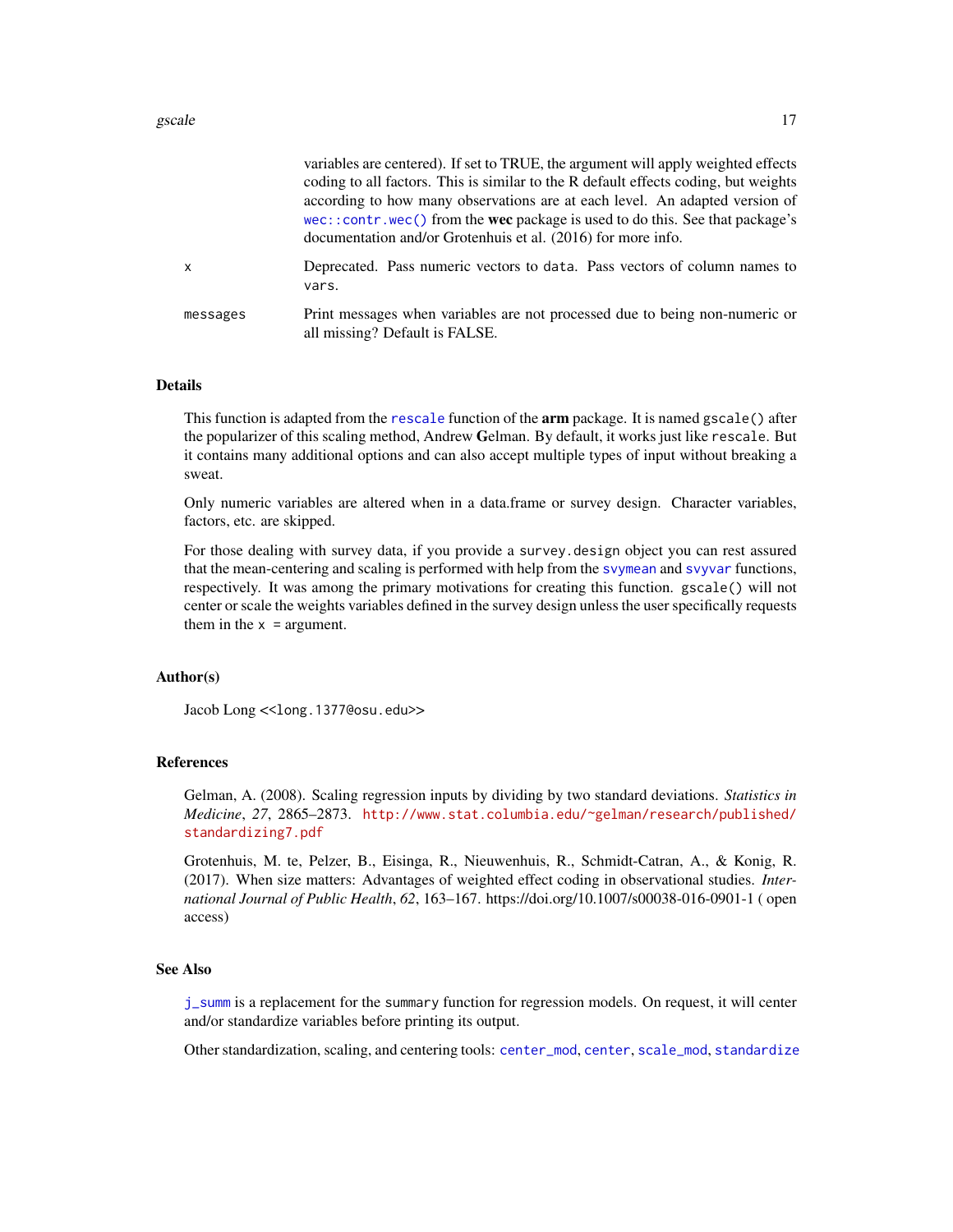## Examples

```
x < - rnorm(10, 2, 1)
x2 \le rbinom(10, 1, .5)
# Basic use
gscale(x)
# Normal standardization
\text{gscale}(x, n.sd = 1)# Scale only
gscale(x, scale.only = TRUE)
# Center only
gscale(x, center.only = TRUE)
# Binary inputs
gscale(x2, binary.inputs = "0/1")
gscale(x2, binary.inputs = "full") # treats it like a continous var
gscale(x2, binary.inputs = " -0.5/0.5") # keep scale, center at zero
\text{gscale}(x2, \text{ binary.inputs} = "center") # mean center it
# Data frame as input
# loops through each numeric column
\text{gscale}(\text{data = mtrans}, \text{binary.inputs = "-0.5/0.5")}# Specified vars in data frame
gscale(mtcars, vars = c("hp", "wt", "vs"), binary.inputs = "center")
# Weighted inputs
wts <- runif(10, 0, 1)
\text{gscale}(x, \text{ weights} = \text{wts})# If using a weights column of data frame, give its name
mtcars$weights <- runif(32, 0, 1)
gscale(mtcars, weights = weights) # will skip over mtcars$weights
# If using a weights column of data frame, can still select variables
gscale(mtcars, vars = c("hp", "wt", "vs"), weights = weights)
# Survey designs
if (requireNamespace("survey")) {
  library(survey)
  data(api)
  ## Create survey design object
  dstrat <- svydesign(id = \sim1, strata = \simstype, weights = \simpw,
                        data = apistrat, fpc=~fpc)
  # Creating test binary variable
  dstrat$variables$binary <- rbinom(200, 1, 0.5)
  \text{gscale}(\text{data} = \text{dstrat}, \text{binary. inputs} = "0.5/0.5")gscale(data = dstrat, vars = c("api00","meals","binary"),
         binary.inputs = " -0.5/0.5")}
```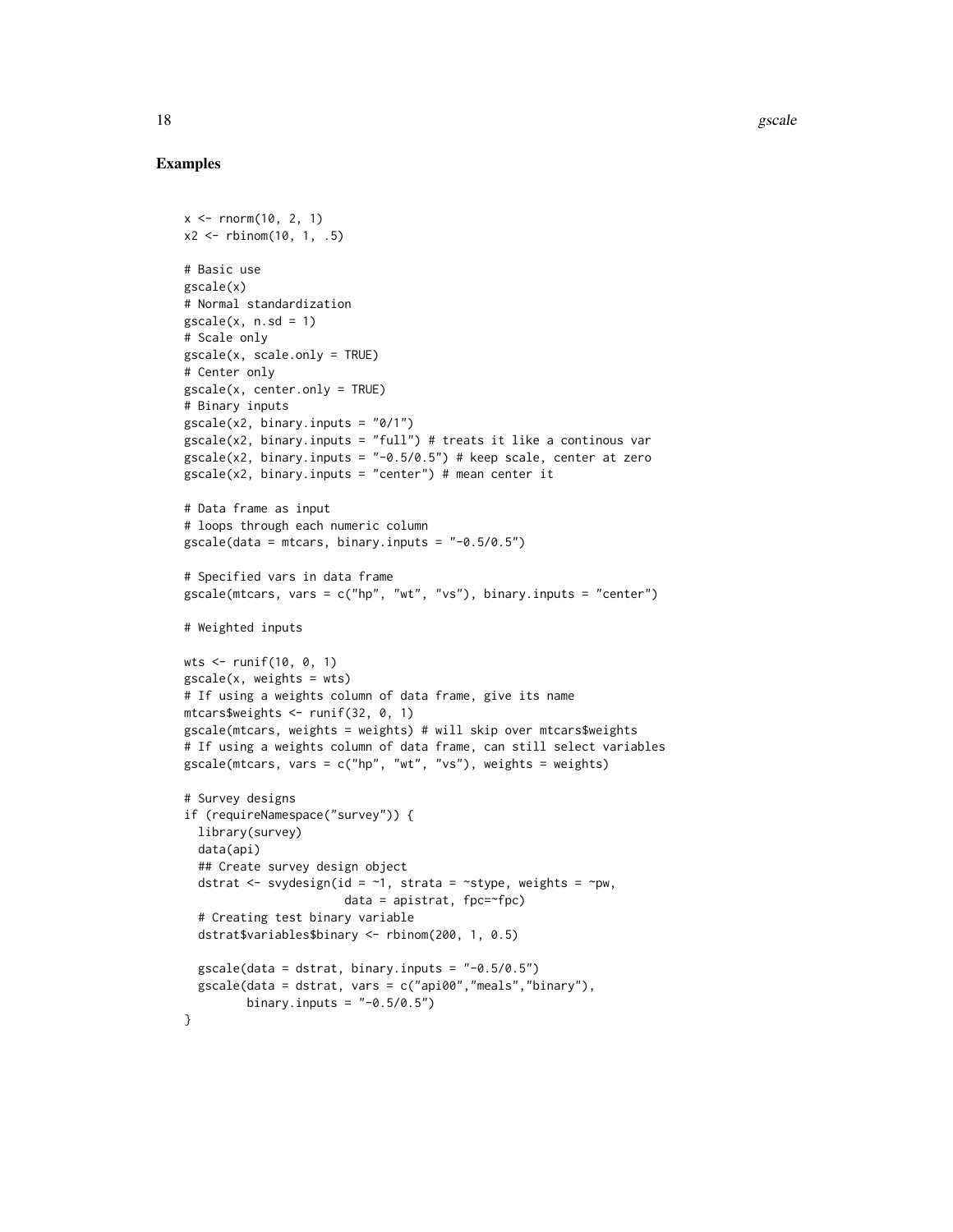<span id="page-18-2"></span><span id="page-18-0"></span>interact\_plot *Deprecated interaction functions*

#### <span id="page-18-1"></span>Description

These functions are now part of the interactions package.

#### Usage

```
interact_plot(...)
cat\_plot(...)sim_slopes(...)
johnson_neyman(...)
probe_interaction(...)
```
## Arguments

... arguments are ignored

<span id="page-18-3"></span>jtools\_colors *Color palettes in* jtools *functions*

## **Description**

jtools combines several options into the colors argument in plotting functions.

## Details

The argument to colors in functions like effect\_plot, plot\_coefs, and others is very flexible but may also cause confusion.

If you provide an argument of length 1, it is assumed that you are naming a palette. jtools provides 6 color palettes design for qualitative data. 4 of the 6 are based on Paul Tol's suggestions (see references) and are meant to both optimize your ability to quickly differentiate the colors and to be distinguishable to colorblind people. These are called "Qual1", "Qual2", "Qual3", "CUD", "CUD Bright", and "Rainbow". Each of the "Qual" schemes comes from Paul Tol. "Rainbow" is Paul Tol's compromise rainbow color scheme that is fairly differentiable for colorblind people and when rendered in grayscale. "CUD Bright" is a brightened and reordered version of Okabe and Ito's suggestions for 'Color Universal Design' while "CUD" is their exact scheme (see references). "CUD Bright" is the default for qualitative scales in jtools functions.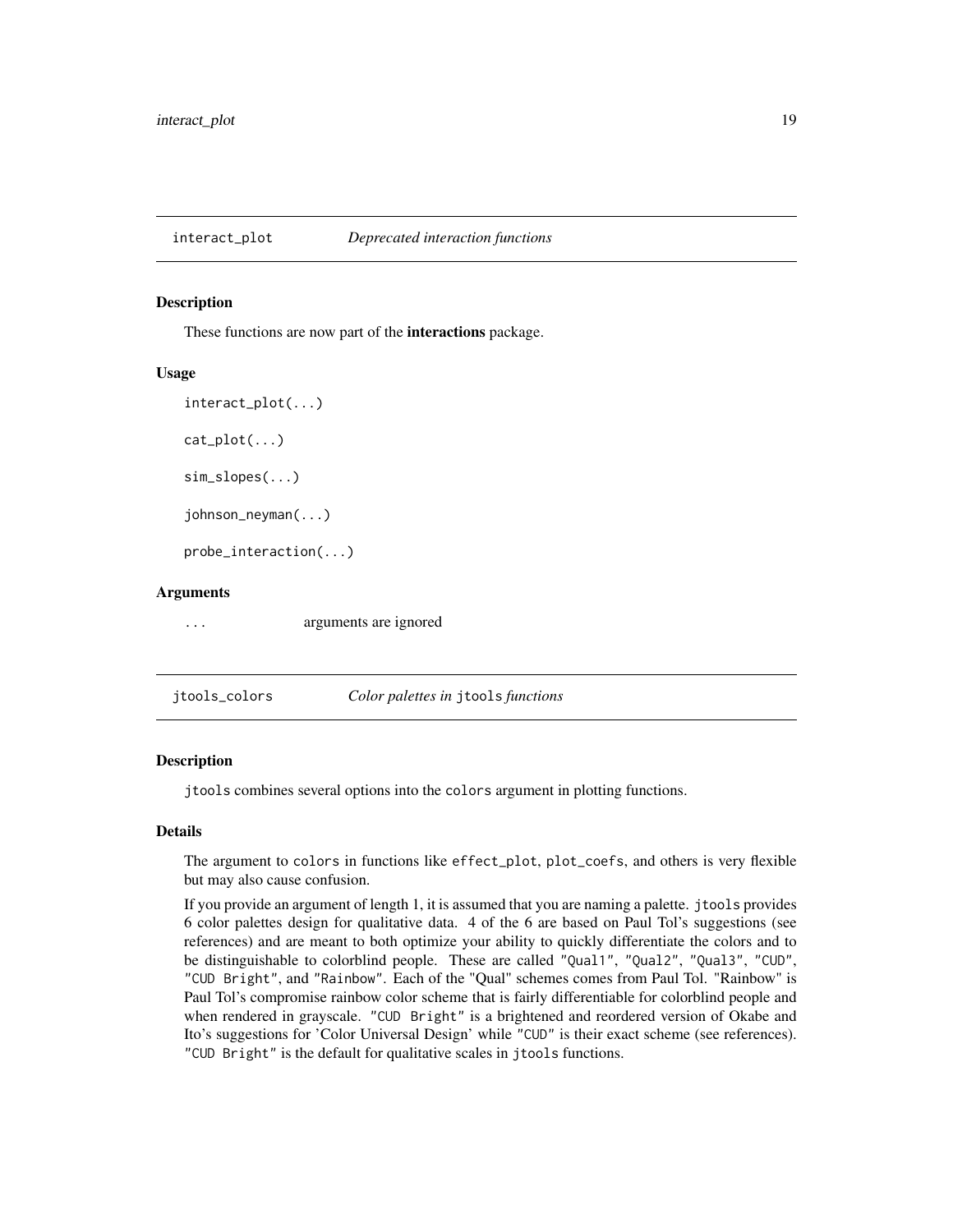You may also provide any color palette supported by RColorBrewer. See all of those options at [RColorBrewer::brewer.pal\(\)](#page-0-0)'s documentation. If you provide one of RColorBrewer's sequential palettes, like "Blues", jtools automatically requests one more color than needed from brewer.pal and then drops the lightest color. My experience is that those scales tend to give one color that is too light to easily differentiate against a white background.

For **gradients**, you can use any of the RColorBrewer sequential palette names and get comparable results on a continuous scale. There are also some jtools-specific gradient schemes: "blue", "blue2", "green", "red", "purple", "seagreen". If you want something a little non-standard, I'd suggest taking a look at "blue2" or "seagreen".

Lastly, you may provide colors by name. This must be a vector of the same length as whatever it is the colors will correspond to. The format must be one understood by ggplot2's manual scale functions. This basically means it needs to be in hex format (e.g., "#000000") or one of the many names R understands (e.g., "red"; use colors() to see all of those options).

#### References

Paul Tol's site is what is used to derive 4 of the 6 jtools-specific qualitative palettes: [https:](https://personal.sron.nl/~pault/) [//personal.sron.nl/~pault/](https://personal.sron.nl/~pault/)

Okabe and Ito's palette inspired "CUD Bright", though "CUD Bright" is not exactly the same. "CUD" is the same. See [https://web.archive.org/web/20190216090108/jfly.iam.u-tokyo.](https://web.archive.org/web/20190216090108/jfly.iam.u-tokyo.ac.jp/color/) [ac.jp/color/](https://web.archive.org/web/20190216090108/jfly.iam.u-tokyo.ac.jp/color/) for more.

knit\_print.summ.lm *knitr methods for summ*

#### Description

There's no reason for end users to utilize these functions, but CRAN requires it to be documented.

#### Usage

```
knit_print.summ.lm(x, options = NULL, ...)
knit_print.summ.glm(x, options = NULL, ...)
knit_print.summ.svyglm(x, options = NULL, ...)
knit_print.summ.merMod(x, options = NULL, ...)
```

```
knit_print.summ.rq(x, options = NULL, ...)
```

| x       | The summ object |
|---------|-----------------|
| options | Chunk options.  |
|         | Ignored.        |

<span id="page-19-0"></span>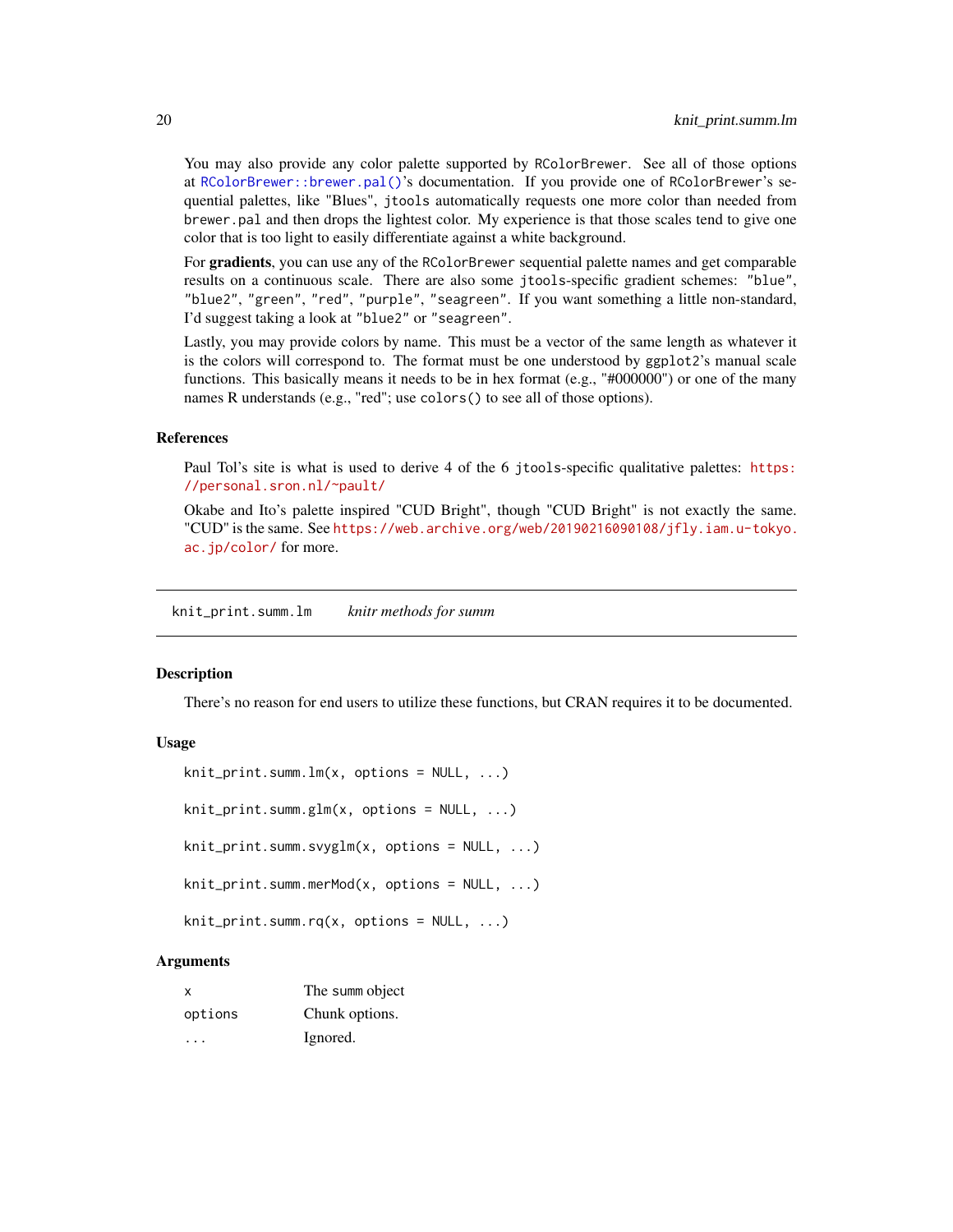#### <span id="page-20-1"></span><span id="page-20-0"></span>Description

This is a convenience function that helps automate the process of generating predicted data from regression model from a predictor(s). It is designed to give you the data frame for the predict method's newdata argument.

#### Usage

```
make_new_data(model, pred, pred.values = NULL, at = NULL,
 data = NULL, center = TRUE, set.offset = NULL, num.preds = 100)
```
## Arguments

| model       | The model (e.g., 1m, g1m, merMod, svyg1m)                                                                                                                                                                                                                                                             |
|-------------|-------------------------------------------------------------------------------------------------------------------------------------------------------------------------------------------------------------------------------------------------------------------------------------------------------|
| pred        | The name of the focal predictor as a string. This is the variable for which, if you<br>are plotting, you'd likely have along the x-axis (with the dependent variable as<br>the y-axis).                                                                                                               |
| pred.values | The values of pred you want to include. Default is NULL, which means a<br>sequence of equi-spaced values over the range of a numeric predictor or each<br>level of a non-numeric predictor.                                                                                                           |
| at          | If you want to manually set the values of other variables in the model, do so<br>by providing a named list where the names are the variables and the list values<br>are vectors of the values. This can be useful especially when you are exploring<br>interactions or other conditional predictions. |
| data        | The data frame used in fitting the model. Default is NULL, in which case the<br>data will be retrieved via model. frame or, if there are variable transformations<br>in the formula, by looking in the environment for the data.                                                                      |
| center      | Set numeric covariates to their mean? Default is TRUE. You may also just<br>provide a vector of names (as strings) of covariates to center. Note that for<br>svyglm models, the survey-weighted means are used. For models with weights,<br>these are weighted means.                                 |
| set.offset  | If the model has an offset, the value to use for the offset variable. Default is<br>NULL, in which case the median of the offset variable is used.                                                                                                                                                    |
| num.preds   | The number of predictions to generate. Default is 100. Ignored if pred. values<br>is not NULL.                                                                                                                                                                                                        |

## Details

Please bear in mind that this does not generate the predictions. You will need to do that with a predict function for your model or another interface, such as the prediction package's titular function.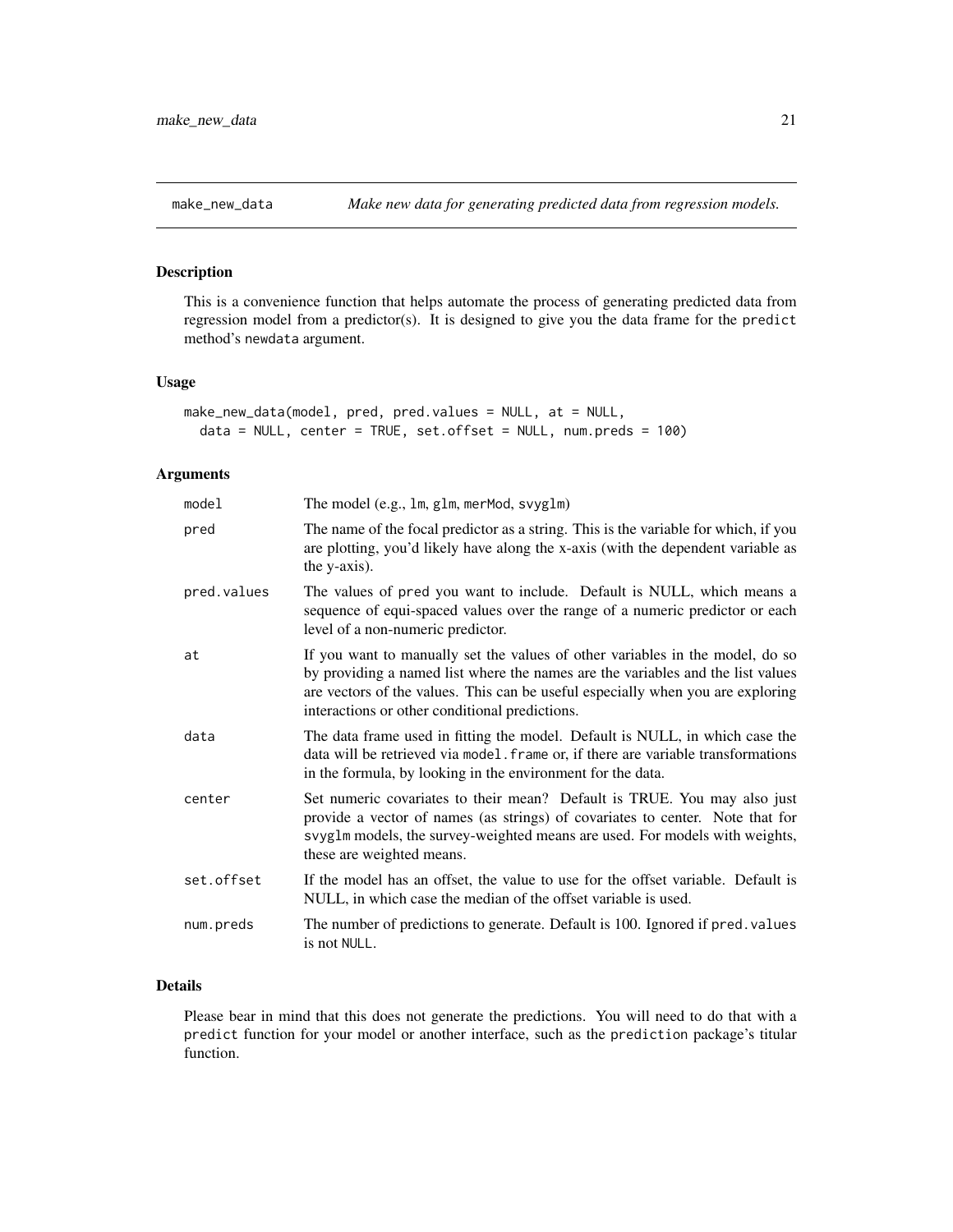## <span id="page-21-0"></span>Value

A data frame.

## Examples

```
fit <- lm(Income ~ Frost + Illiteracy + Murder, data = as.data.frame(state.x77))
# Basic use
new_data <- make_new_data(fit, pred = "Frost")
# Set covariate to specific value
new_data <- make_new_data(fit, pred = "Frost", at = list(Murder = 5))
# Set covariate to several specific values
new_data <- make_new_data(fit, pred = "Frost", at = list(Murder = c(5, 10, 15)))
```
make\_predictions *Generate predicted data for plotting results of regression models*

#### Description

This is an alternate interface to the underlying tools that make up [effect\\_plot\(\)](#page-5-1) as well as [interactions::interact\\_plot\(\)](#page-0-0) and [interactions::cat\\_plot\(\)](#page-0-0) from the **interactions** package. make\_predictions() creates the data to be plotted and adds information to the original data to make it more amenable for plotting with the predicted data.

#### Usage

```
make_predictions(model, ...)
## Default S3 method:
make_predictions(model, pred, pred.values = NULL,
  at = NULL, data = NULL, center = TRUE, interval = TRUE,
  int.type = c("confidence", "prediction"), int.width = 0.95,outcome.scale = "response", robust = FALSE, cluster = NULL,
  vcov = NULL, set.offset = NULL, new_data = NULL,
  return.orig.data = FALSE, partial.residuals = FALSE, ...)
```

| model    | The model (e.g., 1m, g1m, merMod, svyg1m)                                                                                                                                               |
|----------|-----------------------------------------------------------------------------------------------------------------------------------------------------------------------------------------|
| $\cdots$ | Ignored.                                                                                                                                                                                |
| pred     | The name of the focal predictor as a string. This is the variable for which, if you<br>are plotting, you'd likely have along the x-axis (with the dependent variable as<br>the y-axis). |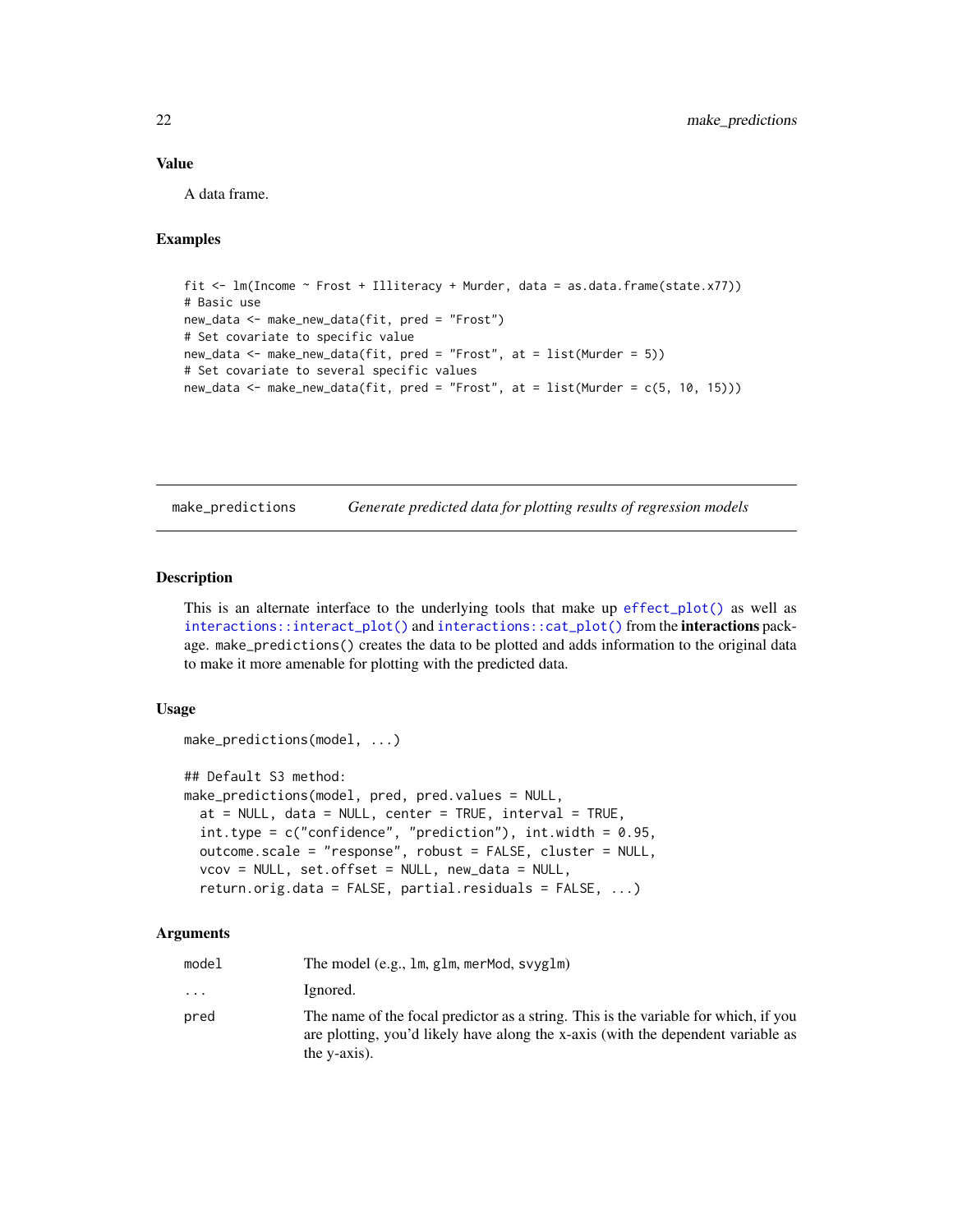- <span id="page-22-0"></span>at If you want to manually set the values of other variables in the model, do so by providing a named list where the names are the variables and the list values are vectors of the values. This can be useful especially when you are exploring interactions or other conditional predictions.
- data Optional, default is NULL. You may provide the data used to fit the model. This can be a better way to get mean values for centering and can be crucial for models with variable transformations in the formula  $(e.g., log(x))$  or polynomial terms (e.g.,  $poly(x, 2)$ ). You will see a warning if the function detects problems that would likely be solved by providing the data with this argument and the function will attempt to retrieve the original data from the global environment.
- center Set numeric covariates to their mean? Default is TRUE. You may also just provide a vector of names (as strings) of covariates to center. Note that for svyglm models, the survey-weighted means are used. For models with weights, these are weighted means.
- interval Logical. If TRUE, plots confidence/prediction intervals around the line using [geom\\_ribbon](#page-0-0).
- int.type Type of interval to plot. Options are "confidence" or "prediction". Default is confidence interval.
- int.width How large should the interval be, relative to the standard error? The default, .95, corresponds to roughly 1.96 standard errors and a .05 alpha level for values outside the range. In other words, for a confidence interval, .95 is analogous to a 95% confidence interval.
- outcome.scale For nonlinear models (i.e., GLMs), should the outcome variable be plotted on the link scale (e.g., log odds for logit models) or the original scale (e.g., predicted probabilities for logit models)? The default is "response", which is the original scale. For the link scale, which will show straight lines rather than curves, use "link".
- robust Should robust standard errors be used to find confidence intervals for supported models? Default is FALSE, but you should specify the type of sandwich standard errors if you'd like to use them (i.e., "HC0", "HC1", and so on). If TRUE, defaults to "HC3" standard errors.
- cluster For clustered standard errors, provide the column name of the cluster variable in the input data frame (as a string). Alternately, provide a vector of clusters.
- vcov Optional. You may supply the variance-covariance matrix of the coefficients yourself. This is useful if you are using some method for robust standard error calculation not supported by the sandwich package.
- set. of fset For models with an offset (e.g., Poisson models), sets an offset for the predicted values. All predicted values will have the same offset. By default, this is set to 1, which makes the predicted values a proportion. See details for more about offset support.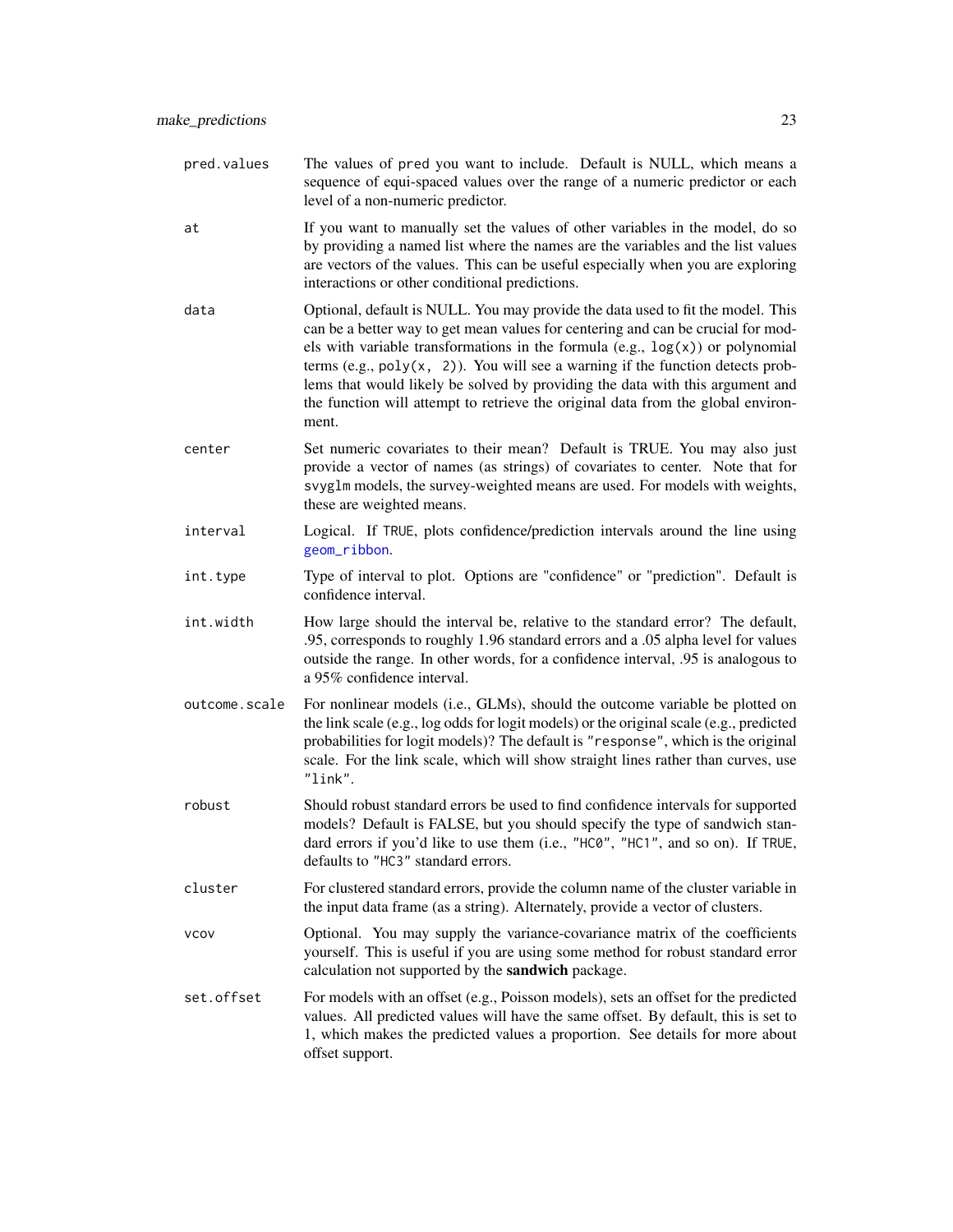<span id="page-23-0"></span>

| new_data          | If you would prefer to generate your own hypothetical (or not hypothetical) data<br>rather than have the function make a call to $make_new_data()$ , you can provide                                                                                                |  |
|-------------------|---------------------------------------------------------------------------------------------------------------------------------------------------------------------------------------------------------------------------------------------------------------------|--|
|                   | it.                                                                                                                                                                                                                                                                 |  |
| return.orig.data  |                                                                                                                                                                                                                                                                     |  |
|                   | Instead of returning a just the predicted data frame, should the original data be<br>returned as well? If so, then a list will be return with both the predicted data<br>(as the first element) and the original data (as the second element). Default is<br>FALSE. |  |
| partial.residuals |                                                                                                                                                                                                                                                                     |  |
|                   | If return orig data is TRUE, should the observed dependent variable be re-<br>placed with the partial residual? This makes a call to partialize(), where you<br>can find more details.                                                                              |  |
|                   |                                                                                                                                                                                                                                                                     |  |

#### <span id="page-23-1"></span>md\_table *Print attractive data frames in the console*

## Description

This function takes data frame input and prints to the console as an ASCII/markdown table for better readability.

## Usage

```
md_table(x, format = getOption("md_table_format", "grid"),
  digits = getOption("jtools-digits", 2), sig.digits = TRUE,
  row.names = rownames(x), col.names = colnames(x), align = NULL)
```

| $\mathsf{x}$ | A data frame or matrix.                                                                                                                                                                                                              |
|--------------|--------------------------------------------------------------------------------------------------------------------------------------------------------------------------------------------------------------------------------------|
| format       | The style, which can be one of the following: "multiline", "grid", "simple" (also<br>"pandoc"), "rmarkdown" (also "markdown"). Default: "markdown"                                                                                   |
| digits       | How many digits to print for numbers. Default: 2                                                                                                                                                                                     |
| sig.digits   | Should each number be printed with digits number of digits or only when there<br>are at least that many significant digits? Default is TRUE, meaning only print<br>digits number of <i>significant</i> digits.                       |
| row.names    | if FALSE, row names are suppressed. A character vector of row names can also<br>be specified here. By default, row names are included if rownames(t) is neither<br>NULL nor identical to $1: nrow(x)$ .                              |
| col.names    | a character vector of column names to be used in the table                                                                                                                                                                           |
| align        | Column alignment: a character vector consisting of '1" (left), ''c" (center)<br>and/or $\cdot \cdot$ r'' (right). By default or if $\cdot$ align = NULL', numeric columns are right-<br>aligned, and other columns are left-aligned. |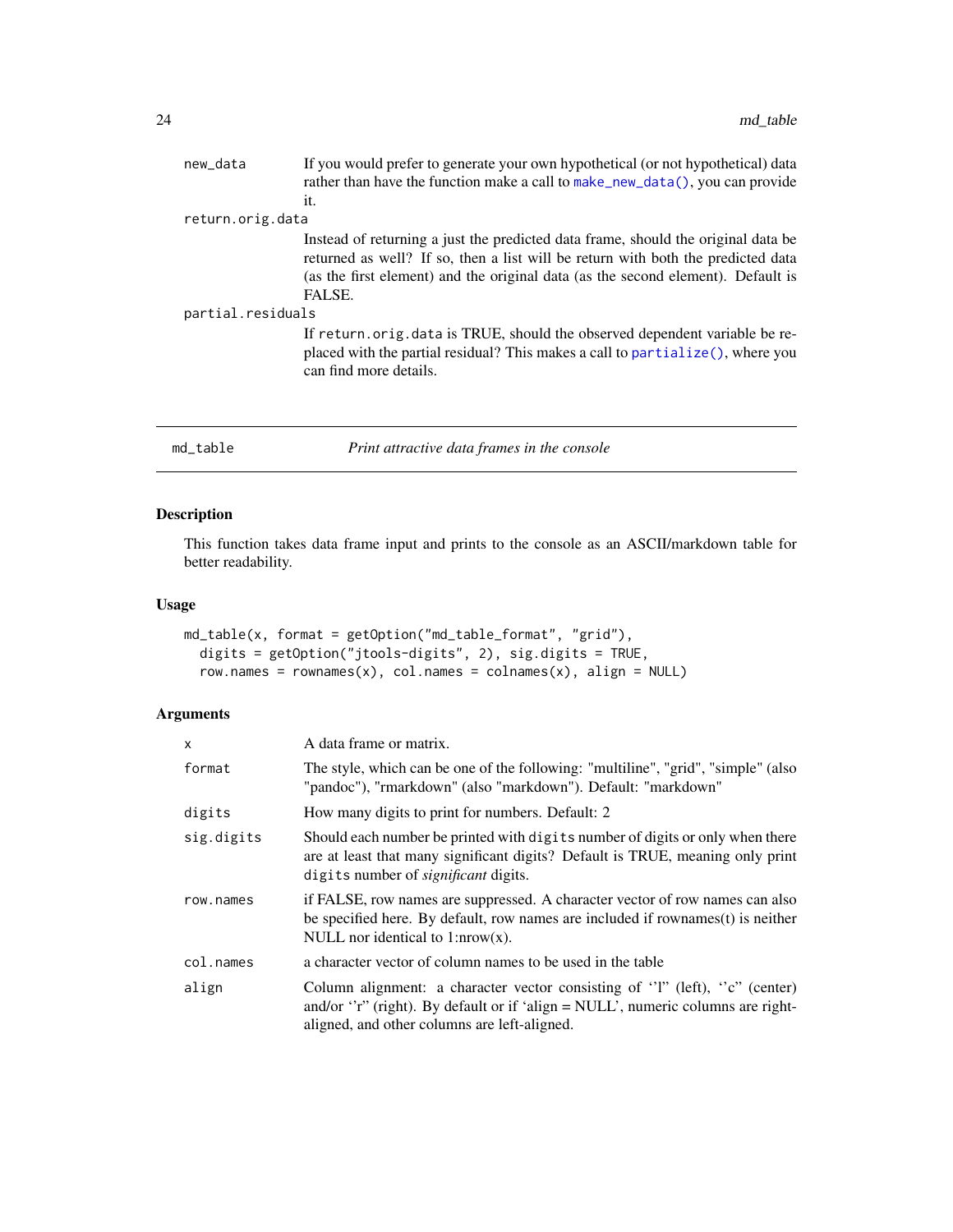<span id="page-24-0"></span>

## Description

This function will print exactly the amount of digits requested as well as signed zeroes when appropriate (e.g, -0.00).

## Usage

```
num_print(x, digits = getOption("jtools-digits", 2), format = "f")
```
## Arguments

| $\mathsf{x}$ | The number(s) to print                                                                          |
|--------------|-------------------------------------------------------------------------------------------------|
| digits       | Number of digits past the decimal to print                                                      |
| format       | equal to "d" (for integers), "f", "e", "E", "g", "G", "fg" (for reals). Default is<br>$n \in n$ |

<span id="page-24-1"></span>

partialize *Adjust observed data for partial residuals plots*

## Description

This function is designed to facilitate the creation of partial residual plots, in which you can plot observed data alongside model predictions. The difference is instead of the *actual* observed data, the outcome variable is adjusted for the effects of the covariates.

#### Usage

```
partialize(model, ...)
## Default S3 method:
partialize(model, vars = NULL, data = NULL,
 at = NULL, center = TRUE, scale = c("response", "link"),set.offset = 1, ...)
```

| model | A regression model.                                                                                                                                                                           |
|-------|-----------------------------------------------------------------------------------------------------------------------------------------------------------------------------------------------|
| .     | Ignored.                                                                                                                                                                                      |
| vars  | The variable(s) to <i>not</i> adjust for, as a string (or vector of strings). If I want to<br>show the effect of x adjusting for the effect of z, then I would make "x" the<br>vars argument. |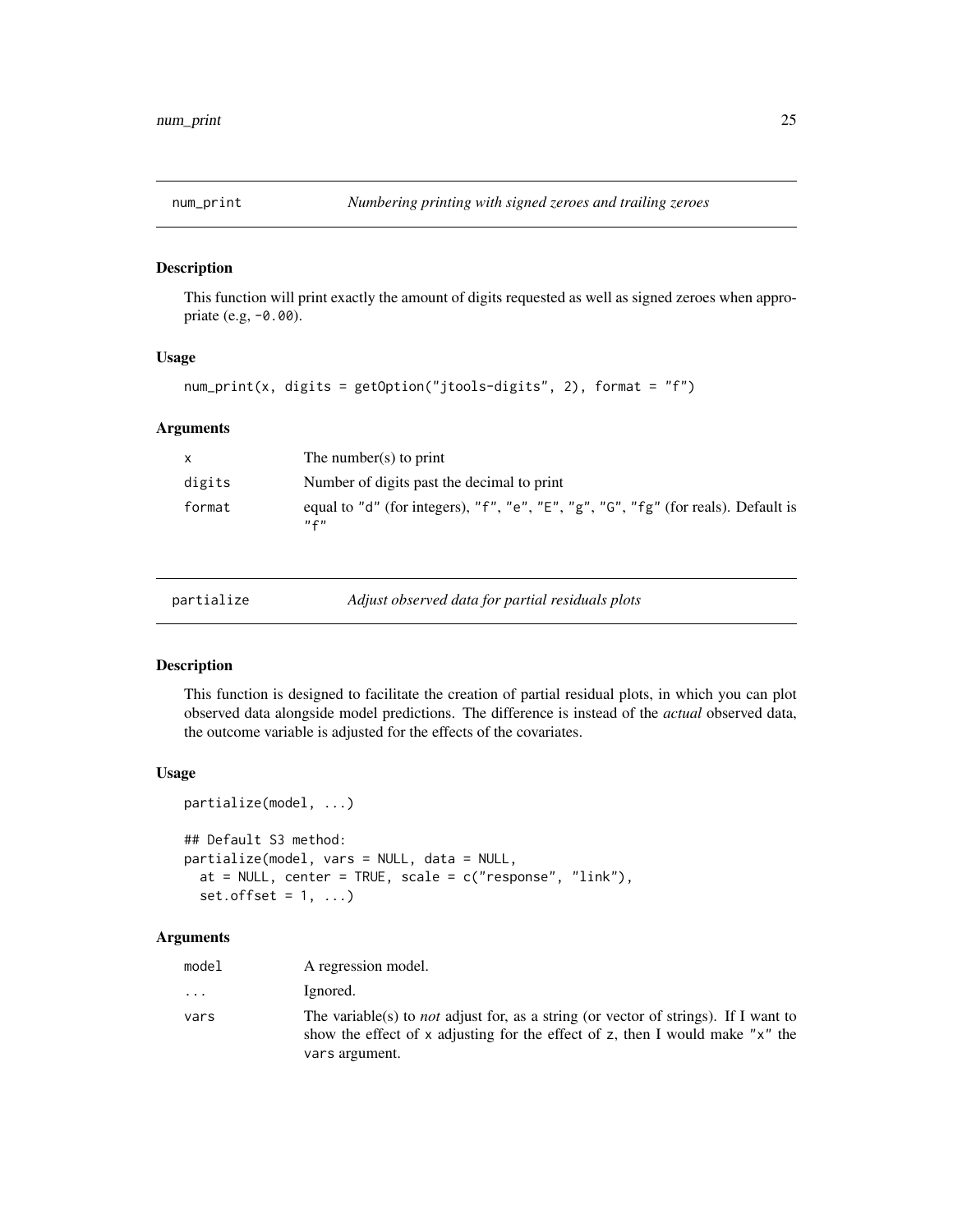<span id="page-25-0"></span>

| data       | Optionally, provide the data used to fit the model (or some other data frame with<br>the same variables). Otherwise, it will be retrieved from the model or the global<br>environment.                                                                                                                |
|------------|-------------------------------------------------------------------------------------------------------------------------------------------------------------------------------------------------------------------------------------------------------------------------------------------------------|
| at         | If you want to manually set the values of other variables in the model, do so<br>by providing a named list where the names are the variables and the list values<br>are vectors of the values. This can be useful especially when you are exploring<br>interactions or other conditional predictions. |
| center     | Set numeric covariates to their mean? Default is TRUE. You may also just<br>provide a vector of names (as strings) of covariates to center. Note that for<br>svyglm models, the survey-weighted means are used. For models with weights,<br>these are weighted means.                                 |
| scale      | For GLMs, should the outcome variable be returned on the link scale or response<br>scale? Default is "response".                                                                                                                                                                                      |
| set.offset | For models with an offset (e.g., Poisson models), sets an offset for the predicted<br>values. All predicted values will have the same offset. By default, this is set to<br>1, which makes the predicted values a proportion. See details for more about<br>offset support.                           |

## Details

The main use for working with partial residuals rather than the observed values is to explore patterns in the model fit with respect to one or more variables while "controlling out" the effects of others. Plotting a predicted line along with observed data may make a very well-fitting model look as if it is a poor fit if a lot of variation is accounted for by variables other than the one on the x-axis.

I advise consulting Fox and Weisberg (available free) for more details on what partial residuals are. This function is designed to produce data in a similar format to  $effect: : Effect()$  when that function has residuals set to TRUE and is plotted. I wanted a more modular function to produce the data separately. To be clear, the developers of the effects package have nothing to do with this function; 'partialize" is merely designed to replicate some of that functionality.

## Value

data plus the residualized outcome variable.

#### References

Fox, J., & Weisberg, S. (2018). Visualizing fit and lack of fit in complex regression models with predictor effect plots and partial residuals. *Journal of Statistical Software*, *87*(9), 1–27. https://doi.org/10.18637/jss.v087.i09

<span id="page-25-1"></span>pf\_sv\_test *Test whether sampling weights are needed*

## **Description**

Use the test proposed in Pfeffermann and Sverchkov (1999) to check whether a regression model is specified correctly without weights.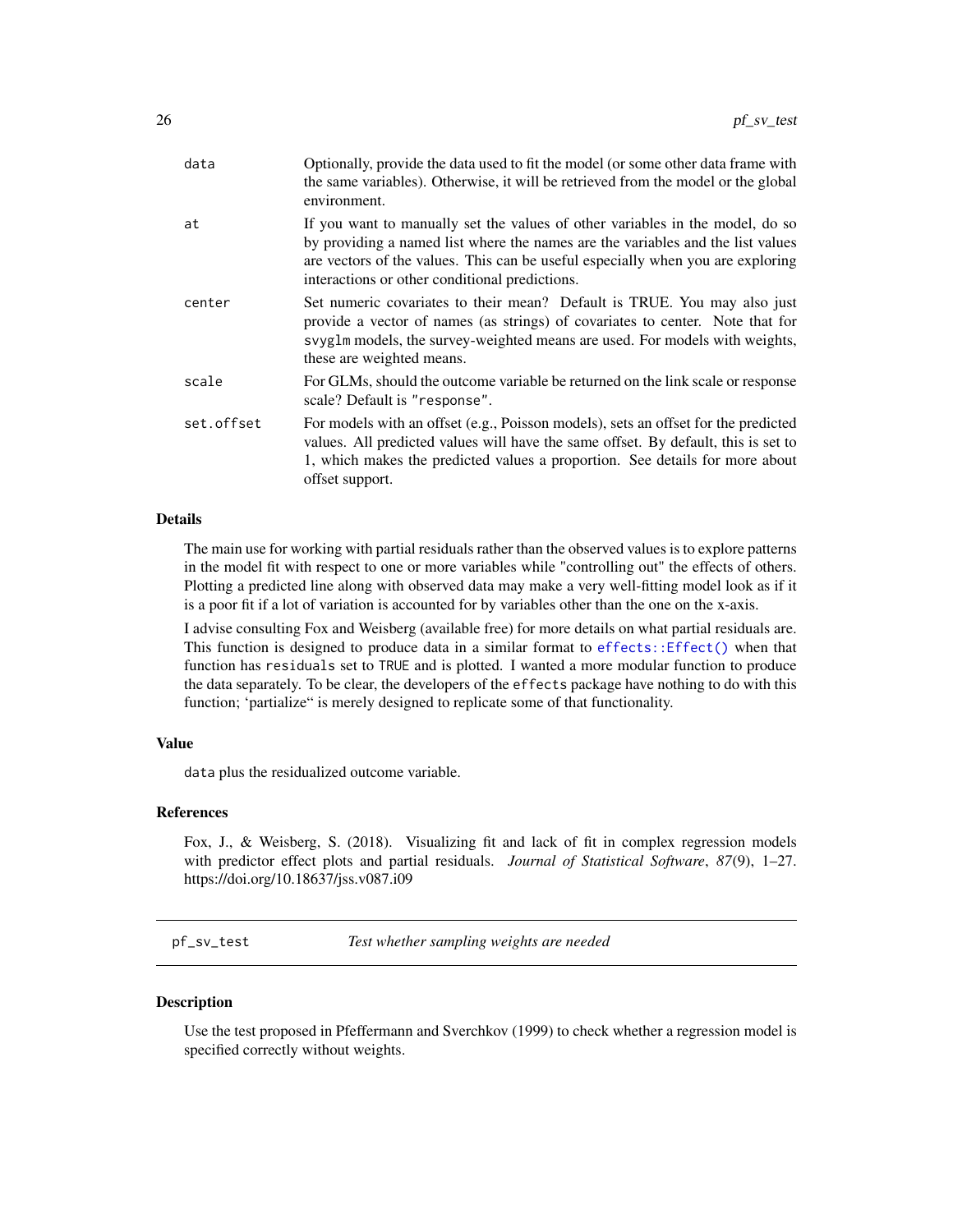## <span id="page-26-0"></span>pf\_sv\_test 27

#### Usage

```
pf_sv_test(model, data = NULL, weights, sims = 1000,
  digits = getOption("jtools-digits", default = 3))
```
## Arguments

| model   | The fitted model, without weights                                                                                                                                                                                                                                |
|---------|------------------------------------------------------------------------------------------------------------------------------------------------------------------------------------------------------------------------------------------------------------------|
| data    | The data frame with the data fed to the fitted model and the weights                                                                                                                                                                                             |
| weights | The name of the weights column in model's data frame or a vector of weights<br>equal in length to the number of observations included in model.                                                                                                                  |
| sims    | The number of bootstrap simulations to use in estimating the variance of the<br>residual correlation. Default is 1000, but for publications or when computing<br>power/time is sufficient, a higher number is better.                                            |
| digits  | An integer specifying the number of digits past the decimal to report in the out-<br>put. Default is 3. You can change the default number of digits for all jtools<br>functions with options ("jtools-digits" = digits) where digits is the de-<br>sired number. |

## Details

This is a test described by Pfeffermann and Sverchkov (1999) that is designed to help analysts decide whether they need to use sample weights in their regressions to avoid biased parameter estimation.

It first checks the correlation of the residuals of the model with the weights. It then uses bootstrapping to estimate the variance of the correlation, ending with a t-test of whether the correlation differs from zero. This is done for the squared residuals and cubed residuals as well. If anyone of them are statistically significant (at whatever level you feel appropriate), it is best to do a weighted regression. Note that in large samples, a very small correlation may have a low p-value without a large bias in the unweighted regression.

#### References

Pfeffermann, D., & Sverchkov, M. (1999). Parametric and semi-parametric estimation of regression models fitted to survey data. *Sankhya: The Indian Journal of Statistics*, *61*. 166-186.

#### See Also

Other survey tools: [svycor](#page-49-1), [svysd](#page-51-1), [weights\\_tests](#page-56-1), [wgttest](#page-57-1)

## Examples

```
# Note: This is a contrived example to show how the function works,
# not a case with actual sammpling weights from a survey vendor
if (requireNamespace("boot")) {
  states <- as.data.frame(state.x77)
  set.seed(100)
  states$wts <- runif(50, 0, 3)
```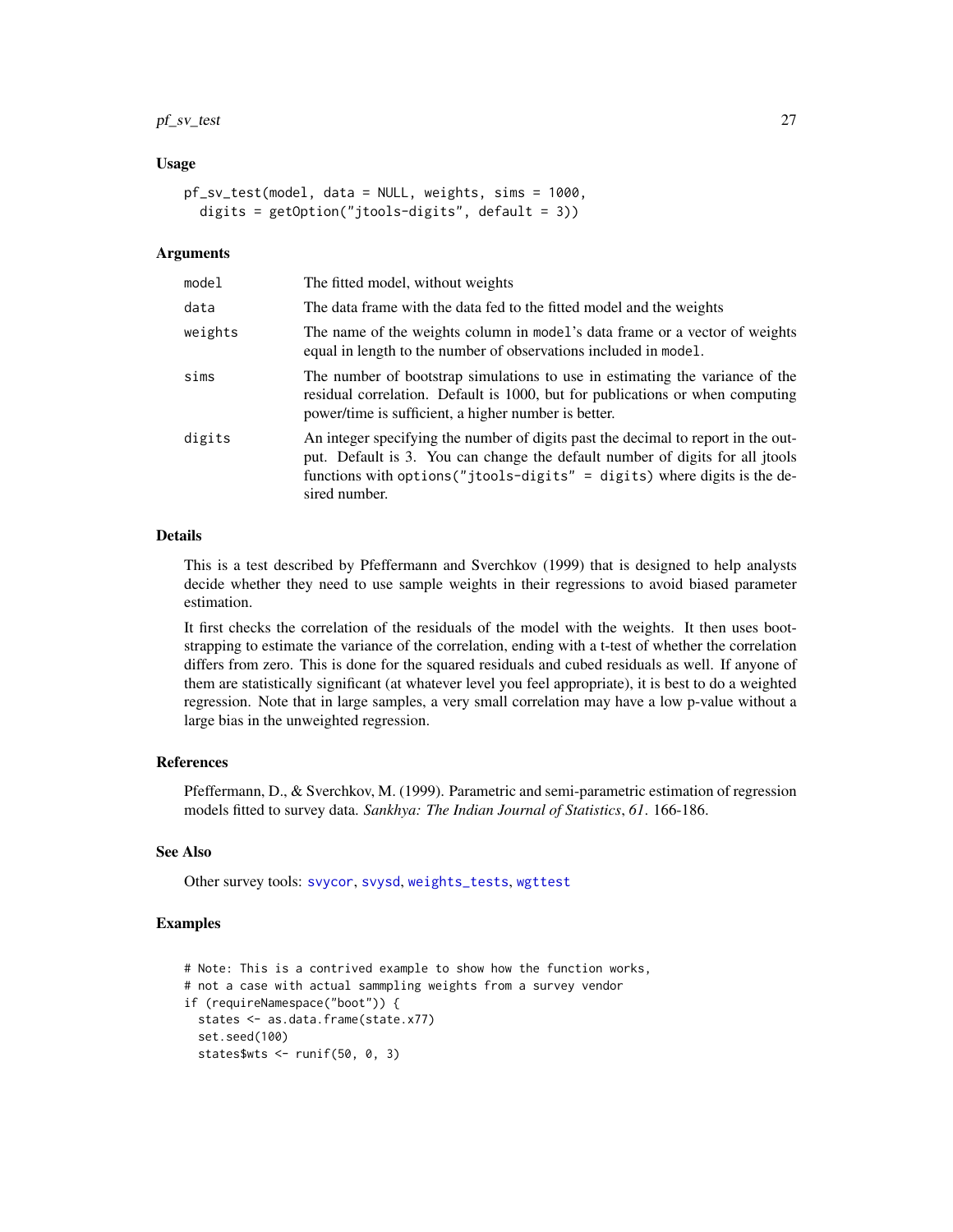<span id="page-27-0"></span>28 plot\_summs

```
fit \leq lm(Murder \sim Illiteracy + Frost, data = states)
 pf_sv_test(model = fit, data = states, weights = wts, sims = 100)
}
```
plot\_summs *Plot Regression Summaries*

## Description

plot\_summs and plot\_coefs create regression coefficient plots with ggplot2.

### Usage

```
plot\_summs(..., c i_{level} = 0.95, model.names = NULL, coefs = NULL,omit.coefs = "(Intercept)", inner_ci_level = NULL,
 colors = "CUD Bright", plot.distributions = FALSE,
  rescale.distributions = FALSE, exp = FALSE, point.shape = TRUE,
  legend.title = "Model", groups = NULL, facet.rows = NULL,
  facet.cols = NULL, facet.label.pos = "top", color.class = colors)
```

```
plot_coefs(..., ci_level = 0.95, inner_ci_level = NULL,
  model.names = NULL, coefs = NULL, omit.coefs = c("(Intercept)",
  "Intercept"), colors = "CUD Bright", plot.distributions = FALSE,
  rescale.distributions = FALSE, exp = FALSE, point.shape = TRUE,
  legend.title = "Model", groups = NULL, facet.rows = NULL,
  facet.cols = NULL, facet.label.pos = "top", color.class = colors)
```

| $\ddots$ .  | regression model(s).                                                                                                                                                                                                                                                        |
|-------------|-----------------------------------------------------------------------------------------------------------------------------------------------------------------------------------------------------------------------------------------------------------------------------|
| ci_level    | The desired width of confidence intervals for the coefficients. Default: 0.95                                                                                                                                                                                               |
| model.names | If plotting multiple models simultaneously, you can provide a vector of names<br>here. If NULL, they will be named sequentially as "Model 1", "Model 2", and<br>so on. Default: NULL                                                                                        |
| coefs       | If you'd like to include only certain coefficients, provide them as a vector. If it<br>is a named vector, then the names will be used in place of the variable names.<br>See details for examples. Default: NULL                                                            |
| omit.coefs  | If you'd like to specify some coefficients to not include in the plot, provide them<br>as a vector. This argument is overridden by coefs if both are provided. By<br>default, the intercept term is omitted. To include the intercept term, just set<br>omit.coefs to NULL. |
|             | inner_ci_level Plot a thicker line representing some narrower span than ci_level. Default is<br>NULL, but good options are .9, .8, or .5.                                                                                                                                   |
| colors      | See jtools_colors for more on your color options. Default: 'CUD Bright'                                                                                                                                                                                                     |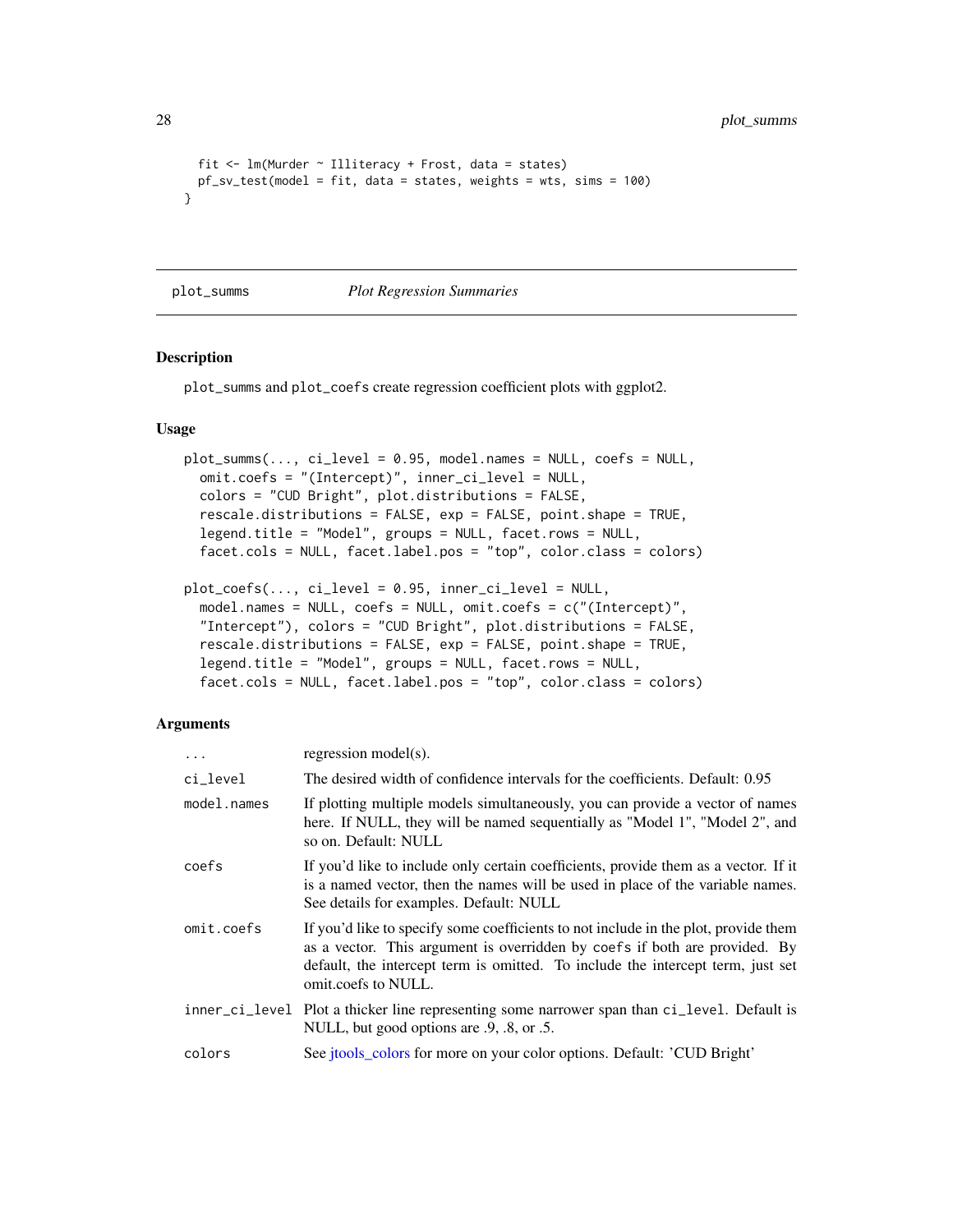<span id="page-28-0"></span>

| plot.distributions |                               |                                                                                                                                                                                                                                                                                                                                                                                                            |
|--------------------|-------------------------------|------------------------------------------------------------------------------------------------------------------------------------------------------------------------------------------------------------------------------------------------------------------------------------------------------------------------------------------------------------------------------------------------------------|
|                    |                               | Instead of just plotting the ranges, you may plot normal distributions represent-<br>ing the width of each estimate. Note that these are completely theoretical and<br>not based on a bootstrapping or MCMC procedure, even if the source model was<br>fit that way. Default is FALSE.                                                                                                                     |
|                    | rescale.distributions         |                                                                                                                                                                                                                                                                                                                                                                                                            |
|                    |                               | If plot.distributions is TRUE, the default behavior is to plot each normal<br>density curve on the same scale. If some of the uncertainty intervals are much<br>wider/narrower than others, that means the wide ones will have such a low height<br>that you won't be able to see the curve. If you set this parameter to TRUE, each<br>curve will have the same maximum height regardless of their width. |
|                    | exp                           | If TRUE, all coefficients are exponentiated (e.g., transforms logit coefficents<br>from log odds scale to odds). The reference line is also moved to 1 instead of 0.                                                                                                                                                                                                                                       |
|                    | point.shape                   | When using multiple models, should each model's point estimates use a different<br>point shape to visually differentiate each model from the others? Default is<br>TRUE.                                                                                                                                                                                                                                   |
|                    | legend.title                  | What should the title for the legend be? Default is "Model", but you can specify<br>it here since it is rather difficult to change later via ggplot2's typical methods.                                                                                                                                                                                                                                    |
|                    | groups                        | If you would like to have facets (i.e., separate panes) for different groups of<br>coefficients, you can specify those groups with a list here. See details for more<br>on how to do this.                                                                                                                                                                                                                 |
|                    | facet.rows                    | The number of rows in the facet grid (the nrow argument to ggplot2:: facet_wrap()).                                                                                                                                                                                                                                                                                                                        |
|                    | facet.cols<br>facet.label.pos | The number of columns in the facet grid (the nrow argument to ggplot2:: facet_wrap()).                                                                                                                                                                                                                                                                                                                     |
|                    |                               | Where to put the facet labels. One of "top" (the default), "bottom", "left", or<br>"right".                                                                                                                                                                                                                                                                                                                |
|                    | color.class                   | Deprecated. Now known as colors.                                                                                                                                                                                                                                                                                                                                                                           |

#### Details

A note on the distinction between plot\_summs and plot\_coefs: plot\_summs only accepts models supported by [summ\(\)](#page-34-1) and allows users to take advantage of the standardization and robust standard error features (among others as may be relevant). plot\_coefs supports any models that have a [broom::tidy\(\)](#page-0-0) method defined in the broom package, but of course lacks any additional features like robust standard errors. To get a mix of the two, you can pass summ objects to plot\_coefs too.

For coefs, if you provide a named vector of coefficients, then the plot will refer to the selected coefficients by the names of the vector rather than the coefficient names. For instance, if I want to include only the coefficients for the hp and mpg but have the plot refer to them as "Horsepower" and "Miles/gallon", I'd provide the argument like this:  $c$  ("Horsepower" = "hp", "Miles/gallon" = "mpg")

To use the groups argument, provide a (preferably named) list of character vectors. If I want separate panes with "Frost" and "Illiteracy" in one and "Population" and "Area" in the other, I'd make a list like this:

```
list(pane_1 = c("Frost", "Illiteracy"), pane_2 = c("Population", "Area"))
```
## Value

A ggplot object.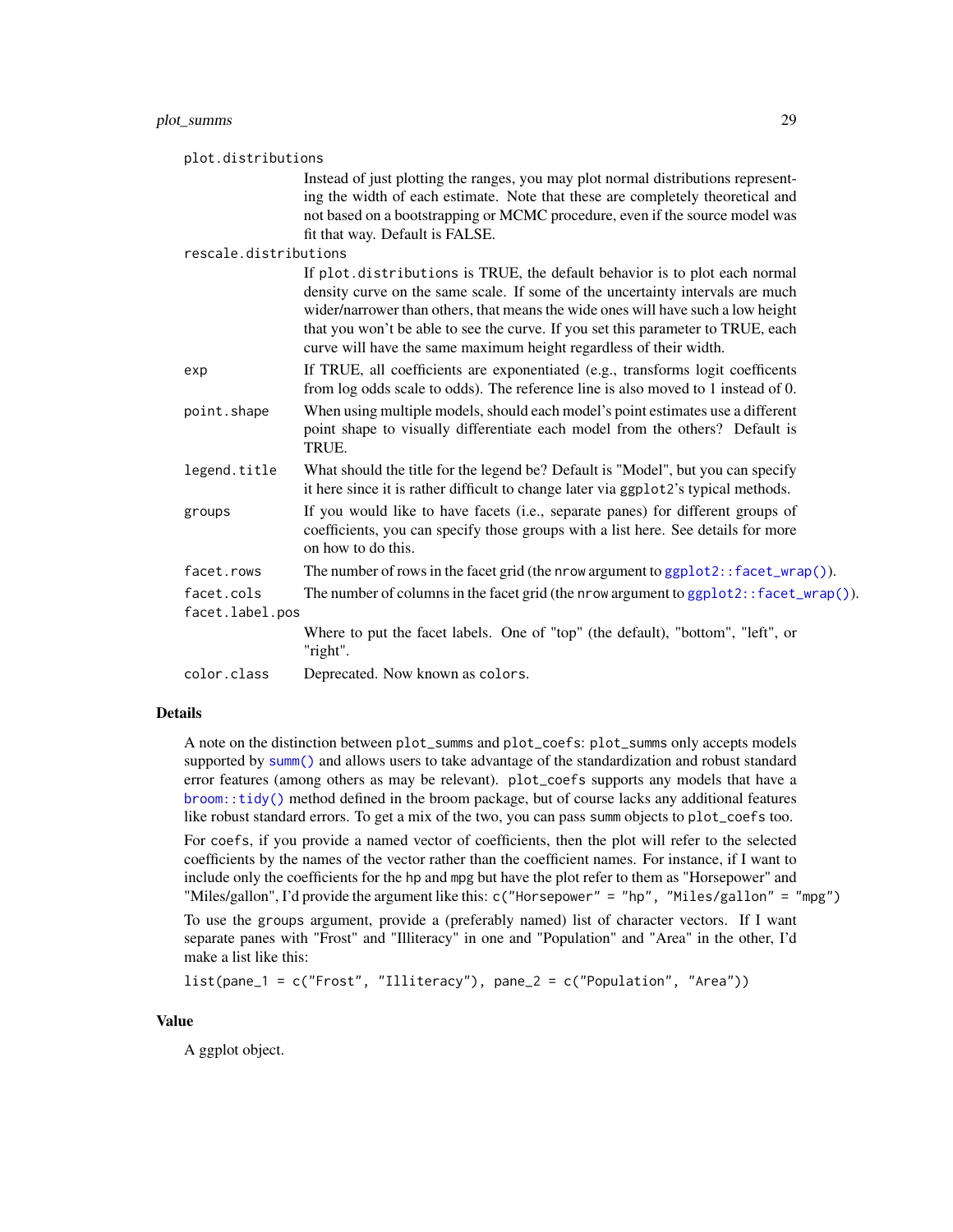## Examples

```
states <- as.data.frame(state.x77)
fit1 <- lm(Income ~ Frost + Illiteracy + Murder +
           Population + Area + `Life Exp` + `HS Grad`,
           data = states, weights = runif(50, 0.1, 3))fit2 <- lm(Income ~ Frost + Illiteracy + Murder +
           Population + Area + `Life Exp` + `HS Grad`,
           data = states, weights = runif(50, 0.1, 3))fit3 <- lm(Income ~ Frost + Illiteracy + Murder +
           Population + Area + `Life Exp` + `HS Grad`,
           data = states, weights = runif(50, 0.1, 3))# Plot all 3 regressions with custom predictor labels,
# standardized coefficients, and robust standard errors
plot_summs(fit1, fit2, fit3,
           coefs = c("Frost Days" = "Frost", "% Illiterate" = "Illiteracy",
                     "Murder Rate" = "Murder"),
           scale = TRUE, robust = TRUE)
```
predict\_merMod *Alternative interface for* merMod *predictions*

#### Description

This function generates predictions for merMod models, but with the ability to get standard errors as well.

#### Usage

```
predict_merMod(object, newdata = NULL, se.fit = FALSE,
  use.re.var = FALSE, allow.new.levels = FALSE, type = c("link",
  "response", "terms"), na.action = na.pass, re.form = NULL,
 boot = FALSE, sims = 100, prog.arg = "none", ...)
```

| object                         | a fitted model object                                                                                                                                                                                                                                                                |
|--------------------------------|--------------------------------------------------------------------------------------------------------------------------------------------------------------------------------------------------------------------------------------------------------------------------------------|
| newdata                        | data frame for which to evaluate predictions.                                                                                                                                                                                                                                        |
| se.fit                         | Include standard errors with the predictions? Note that these standard errors by<br>default include only fixed effects variance. See details for more info. Default is<br>FALSE.                                                                                                     |
| use.re.var<br>allow.new.levels | If se, fit is TRUE, include random effects variance in standard errors? Default<br>is FALSE.                                                                                                                                                                                         |
|                                | logical if new levels (or NA values) in newdata are allowed. If FALSE (default),<br>such new values in newdata will trigger an error; if TRUE, then the prediction<br>will use the unconditional (population-level) values for data with previously un-<br>observed levels (or NAs). |

<span id="page-29-0"></span>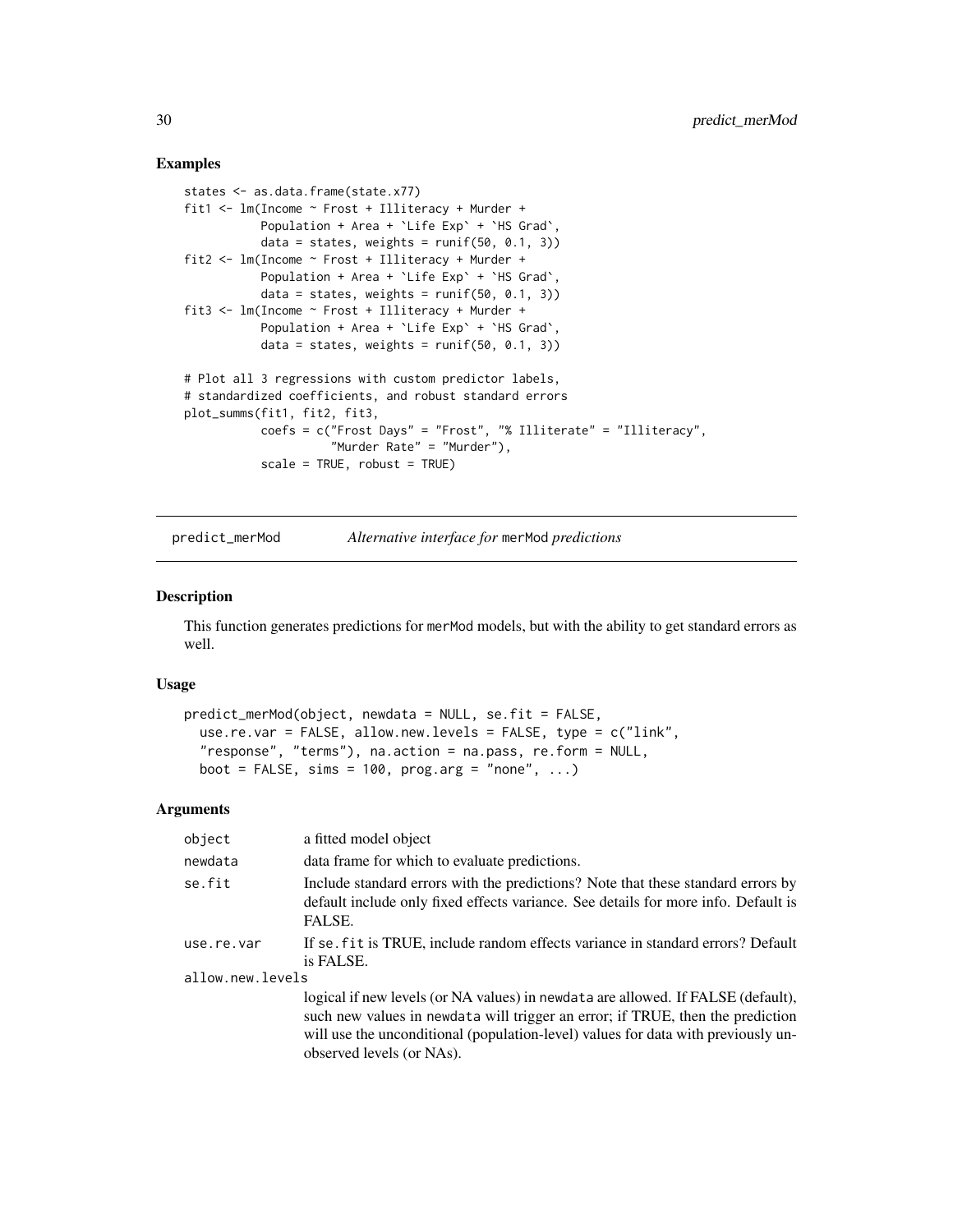<span id="page-30-0"></span>

| type      | character string - either "link", the default, or "response" indicating the type<br>of prediction object returned.                                                                                                                                                                                                                                                |
|-----------|-------------------------------------------------------------------------------------------------------------------------------------------------------------------------------------------------------------------------------------------------------------------------------------------------------------------------------------------------------------------|
| na.action | function determining what should be done with missing values for fixed effects<br>in newdata. The default is to predict NA: see na. pass.                                                                                                                                                                                                                         |
| re.form   | formula for random effects to condition on. If NULL, include all random effects;<br>if NA or $\sim$ 0, include no random effects.                                                                                                                                                                                                                                 |
| boot      | Use bootstrapping (via $l$ me4::bootMer()) to estimate variance for se.fit?<br>Default is FALSE                                                                                                                                                                                                                                                                   |
| sims      | If boot is TRUE, how many simulations should be run? Default is 100.                                                                                                                                                                                                                                                                                              |
| prog.arg  | If boot and se. fit are TRUE, a character string - type of progress bar to display.<br>Default is "none"; the function will look for a relevant *ProgressBar function,<br>so "txt" will work in general; "tk" is available if the teltk package is loaded; or<br>"win" on Windows systems. Progress bars are disabled (with a message) for<br>parallel operation. |
| $\cdots$  | When boot and se fit are TRUE, any additional arguments are passed to<br>$lme4::bootMer()$ .                                                                                                                                                                                                                                                                      |

## Details

The developers of **lme4** omit an se. fit argument for a reason, which is that it's not perfectly clear how best to estimate the variance for these models. This solution is a logical one, but perhaps not perfect. Bayesian models are one way to do better.

The method used here is based on the one described here: [http://bbolker.github.io/mixedmode](http://bbolker.github.io/mixedmodels-misc/glmmFAQ.html#predictions-andor-confidence-or-prediction-intervals-on-predictions)ls-misc/ [glmmFAQ.html#predictions-andor-confidence-or-prediction-intervals-on-predictions](http://bbolker.github.io/mixedmodels-misc/glmmFAQ.html#predictions-andor-confidence-or-prediction-intervals-on-predictions)

<span id="page-30-1"></span>scale\_mod *Scale variables in fitted regression models*

## Description

scale\_mod (previously known as scale\_lm) takes fitted regression models and scales all predictors by dividing each by 1 or 2 standard deviations (as chosen by the user).

#### Usage

```
scale_mod(model, ...)
## Default S3 method:
scale_mod(model, binary.inputs = "0/1", n sd = 1,center = TRUE, scale.response = FALSE, center.only = FALSE,
  data = NULL, vars = NULL,apply.weighted.contrasts = getOption("jtools-weighted.contrasts",
  FALSE), \ldots)
```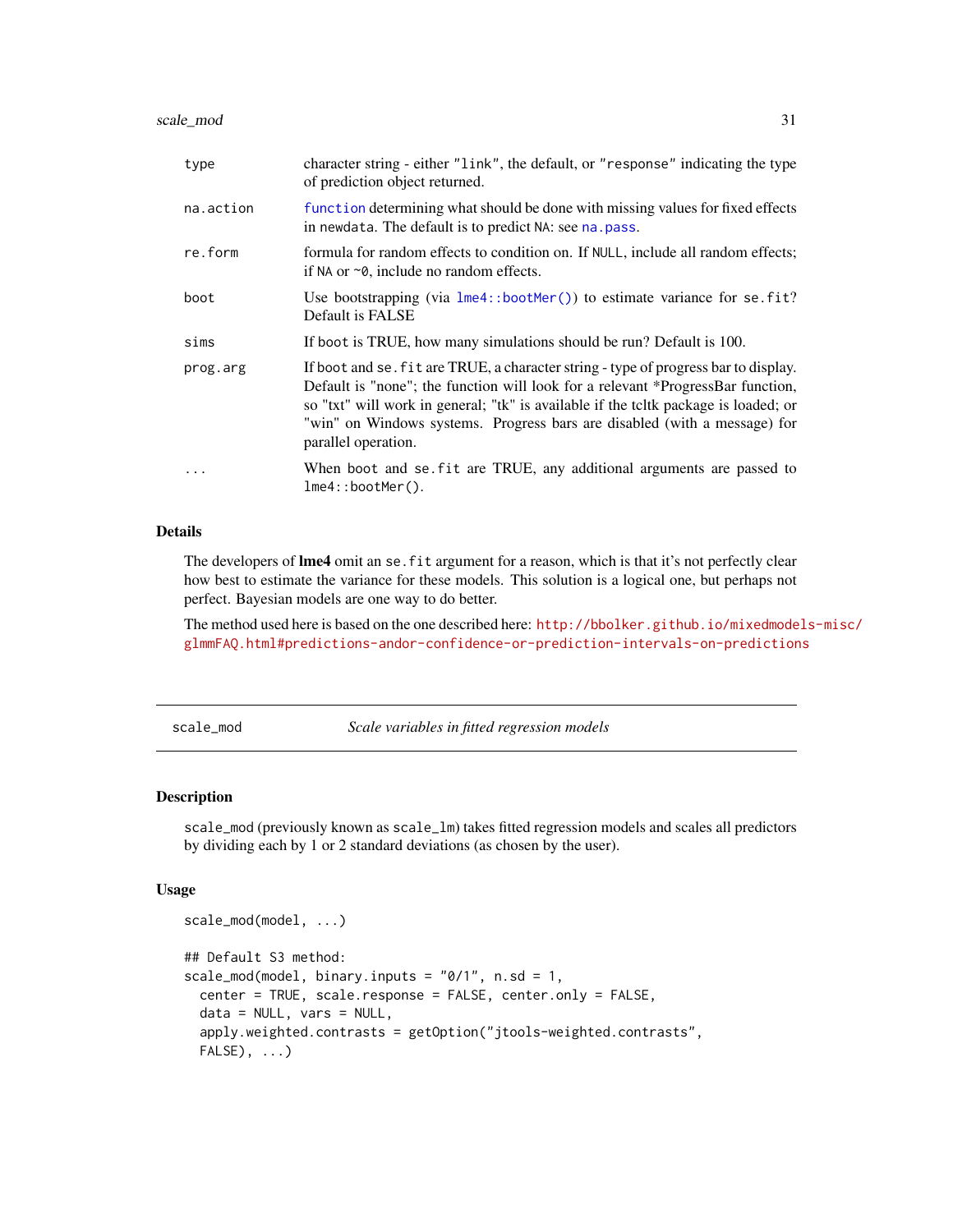## <span id="page-31-0"></span>Arguments

| model                    | A regression model of type 1m, g1m, svyg1m, or lme4::merMod. Other model<br>types may work as well but are not tested.                                                                                                                                                                                                                                                                                                                                                                                                                                                      |  |
|--------------------------|-----------------------------------------------------------------------------------------------------------------------------------------------------------------------------------------------------------------------------------------------------------------------------------------------------------------------------------------------------------------------------------------------------------------------------------------------------------------------------------------------------------------------------------------------------------------------------|--|
| $\cdots$                 | Ignored.                                                                                                                                                                                                                                                                                                                                                                                                                                                                                                                                                                    |  |
| binary.inputs            | Options for binary variables. Default is "0/1"; "0/1" keeps original scale;<br>" $-0.5, 0.5$ " rescales 0 as $-0.5$ and 1 as 0.5; center subtracts the mean; and<br>full treats them like other continuous variables.                                                                                                                                                                                                                                                                                                                                                       |  |
| n.sd                     | How many standard deviations should you divide by for standardization? De-<br>fault is 1, though some prefer 2.                                                                                                                                                                                                                                                                                                                                                                                                                                                             |  |
| center                   | Default is TRUE. If TRUE, the predictors are also mean-centered. For binary pre-<br>dictors, the binary. inputs argument supersedes this one.                                                                                                                                                                                                                                                                                                                                                                                                                               |  |
| scale.response           | Should the response variable also be rescaled? Default is FALSE.                                                                                                                                                                                                                                                                                                                                                                                                                                                                                                            |  |
| center.only              | Rather than actually scale predictors, just mean-center them.                                                                                                                                                                                                                                                                                                                                                                                                                                                                                                               |  |
| data                     | If you provide the data used to fit the model here, that data frame is used to re-fit<br>the model instead of the stats::model.frame() of the model. This is particu-<br>larly useful if you have variable transformations or polynomial terms specified<br>in the formula.                                                                                                                                                                                                                                                                                                 |  |
| vars                     | A character vector of variable names that you want to be scaled. If NULL, the<br>default, it is all predictors.                                                                                                                                                                                                                                                                                                                                                                                                                                                             |  |
| apply.weighted.contrasts |                                                                                                                                                                                                                                                                                                                                                                                                                                                                                                                                                                             |  |
|                          | Factor variables cannot be scaled, but you can set the contrasts such that the<br>intercept in a regression model will reflect the true mean (assuming all other<br>variables are centered). If set to TRUE, the argument will apply weighted effects<br>coding to all factors. This is similar to the R default effects coding, but weights<br>according to how many observations are at each level. An adapted version of<br>wec::contr.wec() from the wec package is used to do this. See that package's<br>documentation and/or Grotenhuis et al. (2016) for more info. |  |
|                          |                                                                                                                                                                                                                                                                                                                                                                                                                                                                                                                                                                             |  |

## Details

This function will scale all continuous variables in a regression model for ease of interpretation, especially for those models that have interaction terms. It can also mean-center all of them as well, if requested.

The scaling happens on the input data, not the terms themselves. That means interaction terms are still properly calculated because they are the product of standardized predictors, not a standardized product of predictors.

This function re-estimates the model, so for large models one should expect a runtime equal to the first run.

## Value

The functions returns a re-fitted model object, inheriting from whichever class was supplied.

## Author(s)

Jacob Long << long.1377@osu.edu>>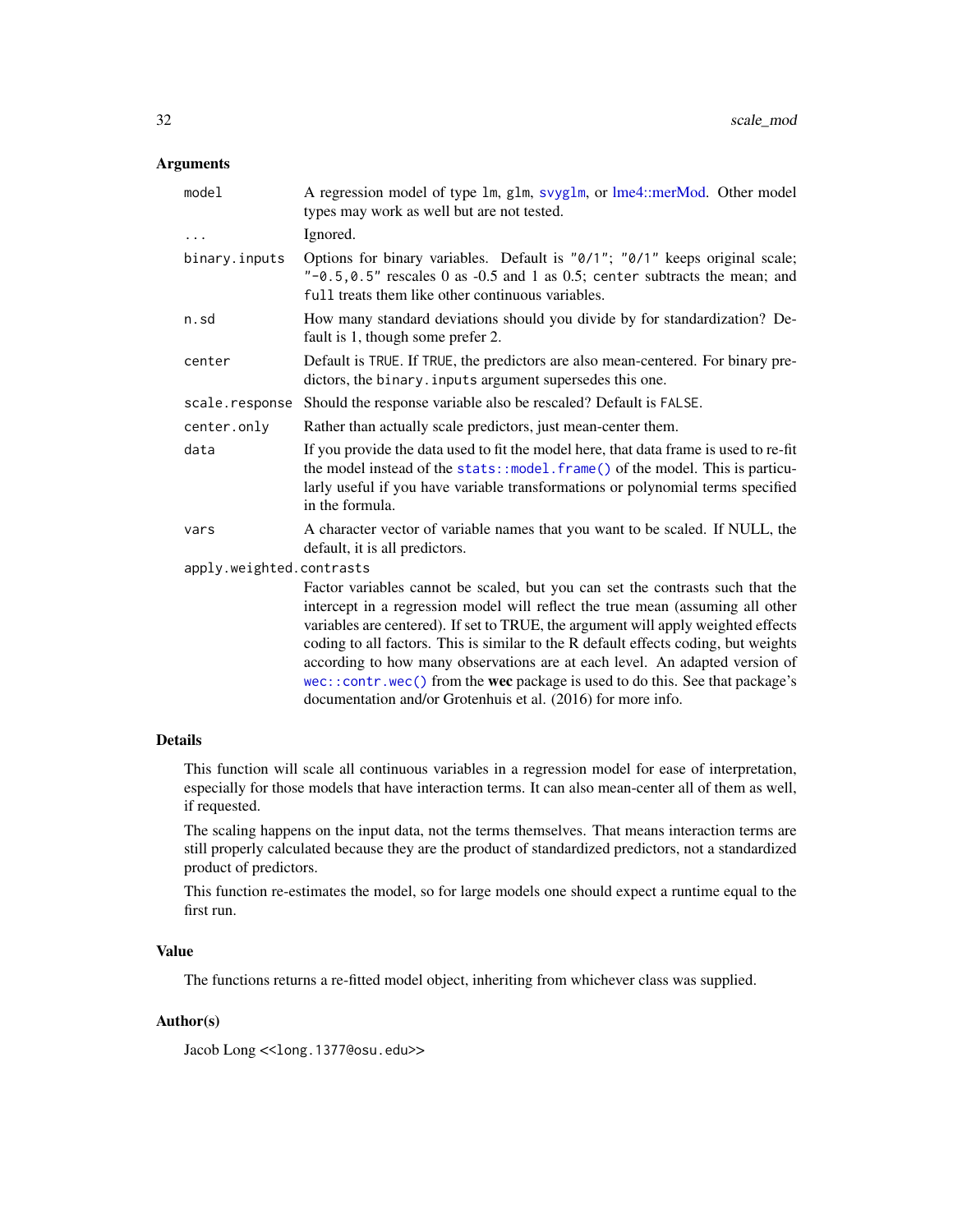#### <span id="page-32-0"></span>References

Bauer, D. J., & Curran, P. J. (2005). Probing interactions in fixed and multilevel regression: Inferential and graphical techniques. *Multivariate Behavioral Research*, *40*(3), 373-400.

Cohen, J., Cohen, P., West, S. G., & Aiken, L. S. (2003). *Applied multiple regression/correlation analyses for the behavioral sciences* (3rd ed.). Mahwah, NJ: Lawrence Erlbaum Associates, Inc.

#### See Also

[sim\\_slopes](#page-18-1) performs a simple slopes analysis.

[interact\\_plot](#page-18-2) creates attractive, user-configurable plots of interaction models.

Other standardization, scaling, and centering tools: [center\\_mod](#page-3-1), [center](#page-2-1), [gscale](#page-15-1), [standardize](#page-33-1)

#### Examples

```
fit \leq lm(formula = Murder \sim Income * Illiteracy,
         data = as.data.frame(state.x77))
fit_scale <- scale_mod(fit)
fit_scale <- scale_mod(fit, center = TRUE)
# With weights
fitw \leq lm(formula = Murder \sim Income \star Illiteracy,
           data = as.data.frame(state.x77),
           weights = Population)
fitw_scale <- scale_mod(fitw)
fitw_scale <- scale_mod(fitw, center = TRUE, binary.input = "0/1")
# With svyglm
if (requireNamespace("survey")) {
library(survey)
data(api)
dstrat<-svydesign(id=~1,strata=~stype, weights=~pw, data=apistrat, fpc=~fpc)
regmodel <- svyglm(api00~ell*meals,design=dstrat)
regmodel_scale <- scale_mod(regmodel)
regmodel_scale <- scale_mod(regmodel, binary.input = "0/1")
}
```
set\_summ\_defaults *Set defaults for* summ() *functions*

#### **Description**

This function is convenience wrapper for manually setting options using [options\(\)](#page-0-0). This gives a handy way to, for instance, set the arguments to be used in every call to [summ\(\)](#page-34-1) in your script/session.

To make the settings persist across sessions, you can run this in your .Rprofile file.

Note that arguments that do not apply (e.g., robust for merMod models) are silently ignored when those types of models are used.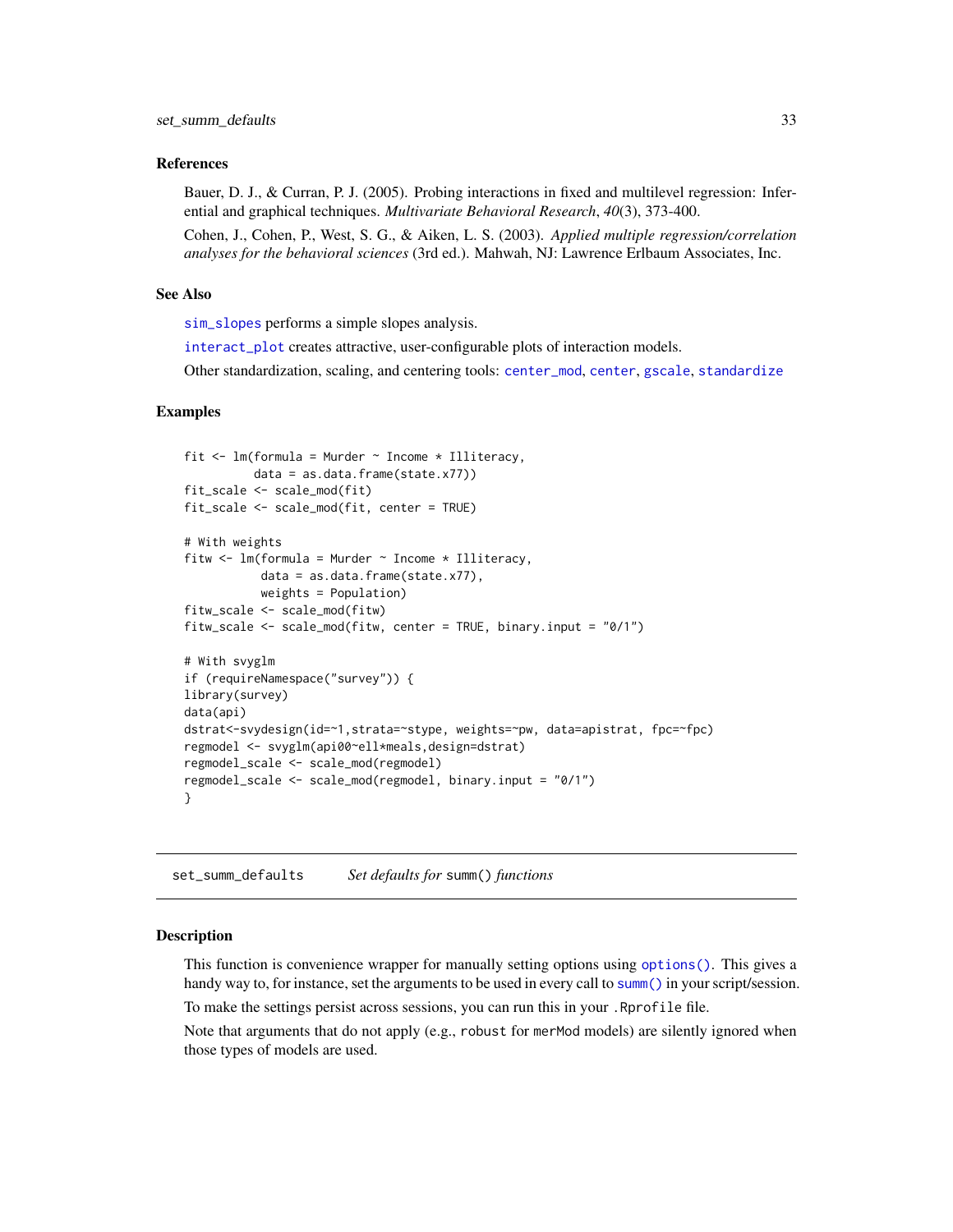## <span id="page-33-0"></span>Usage

```
set_summ_defaults(digits = NULL, model.info = NULL, model.fit = NULL,
 pvals = NULL, robust = NULL, confint = NULL, ci.width = NULL,
 vifs = NULL, conf.method = NULL, table.format = NULL)
```
#### Arguments

| digits       | An integer specifying the number of digits past the decimal to report in the out-<br>put. Default is 2. You can change the default number of digits for all jtools<br>functions with options ("jtools-digits" = digits) where digits is the de-<br>sired number.                               |
|--------------|------------------------------------------------------------------------------------------------------------------------------------------------------------------------------------------------------------------------------------------------------------------------------------------------|
| model.info   | Toggles printing of basic information on sample size, name of DV, and number<br>of predictors.                                                                                                                                                                                                 |
| model.fit    | Toggles printing of model fit statistics.                                                                                                                                                                                                                                                      |
| pvals        | Show p values? If FALSE, these are not printed. Default is TRUE.                                                                                                                                                                                                                               |
| robust       | If not FALSE, reports heteroskedasticity-robust standard errors instead of con-<br>ventional SEs. These are also known as Huber-White standard errors. There<br>are several options provided by sandwich:: vcovHC(): "HC0", "HC1", "HC2",<br>"HC3", "HC4", "HC4m", "HC5".<br>Default is FALSE. |
|              |                                                                                                                                                                                                                                                                                                |
|              | This requires the sandwich package to compute the standard errors.                                                                                                                                                                                                                             |
| confint      | Show confidence intervals instead of standard errors? Default is FALSE.                                                                                                                                                                                                                        |
| ci.width     | A number between 0 and 1 that signifies the width of the desired confidence in-<br>terval. Default is .95, which corresponds to a 95% confidence interval. Ignored<br>$if conflict = FALSE.$                                                                                                   |
| vifs         | If TRUE, adds a column to output with variance inflation factors (VIF). Default<br>is FALSE.                                                                                                                                                                                                   |
| conf.method  | Argument passed to lme4:: confint.merMod(). Default is "Wald", but "profile"<br>or "boot" are better when accuracy is a priority. Be aware that both of the alter-<br>nate methods are sometimes very time-consuming.                                                                          |
| table.format | A format understood by md_table()                                                                                                                                                                                                                                                              |
|              |                                                                                                                                                                                                                                                                                                |

<span id="page-33-1"></span>standardize *Standardize vectors, data frames, and survey designs*

## Description

This function is a wrapper around [gscale\(\)](#page-15-1) that is configured to do a conventional standardization of continuous variables, mean-centering and dividing by one standard deviation.

## Usage

```
standardize(data = NULL, vars = NULL, binary.inputs = "center",
 binary.factors = TRUE, weights = NULL)
```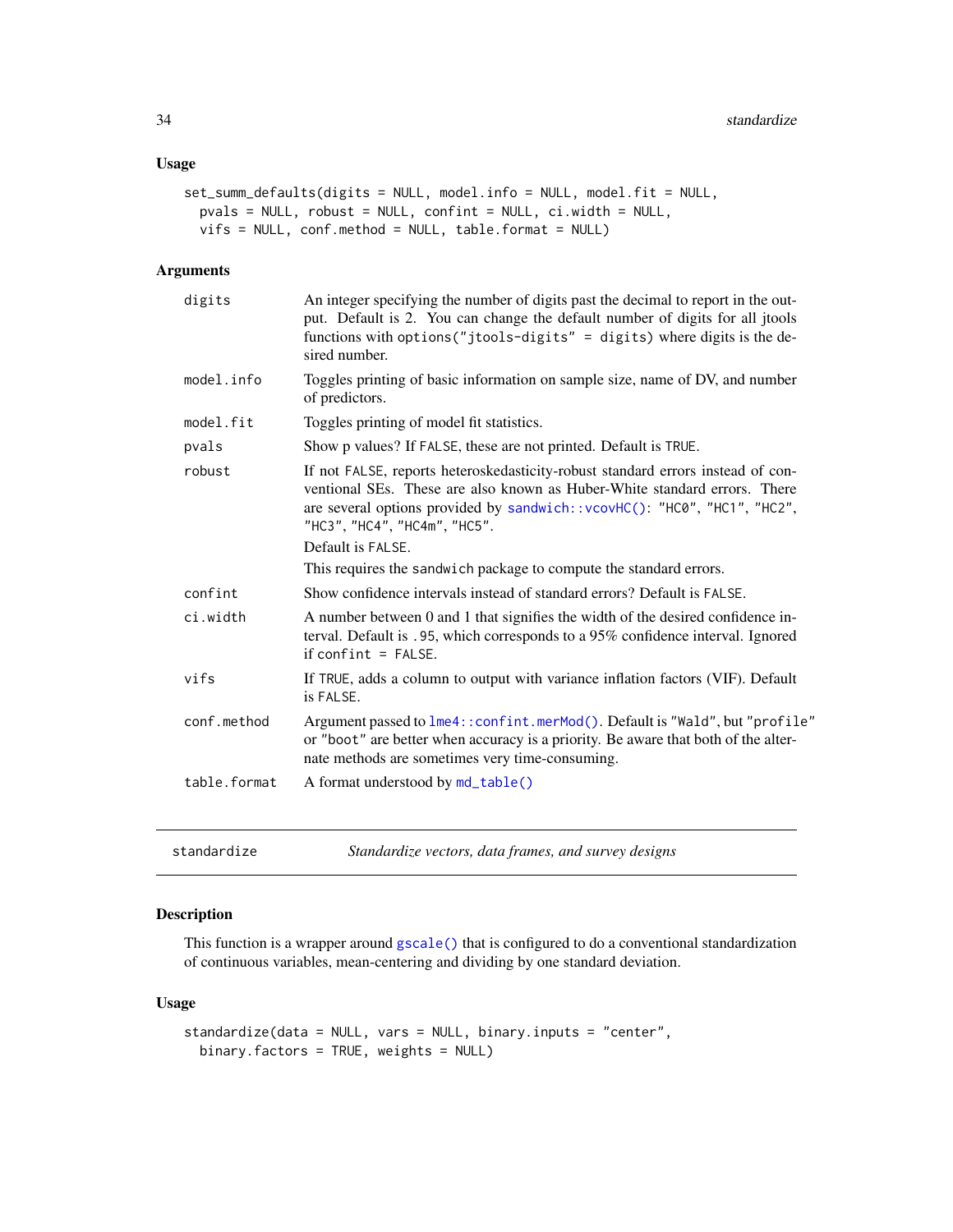#### <span id="page-34-0"></span> $summ$  35

#### Arguments

| data          | A data frame or survey design. Only needed if you would like to rescale multiple<br>variables at once. If $x = NULL$ , all columns will be rescaled. Otherwise, x should<br>be a vector of variable names. If $x$ is a numeric vector, this argument is ignored. |
|---------------|------------------------------------------------------------------------------------------------------------------------------------------------------------------------------------------------------------------------------------------------------------------|
| vars          | If data is a data. frame or similar, you can scale only select columns by providing<br>a vector column names to this argument.                                                                                                                                   |
| binary.inputs | Options for binary variables. Default is center; $\theta/1$ keeps original scale; -0.5/0.5<br>rescales 0 as -0.5 and 1 as 0.5; center subtracts the mean; and full subtracts<br>the mean and divides by 2 sd.                                                    |
|               | binary. factors Coerce two-level factors to numeric and apply scaling functions to them? De-<br>fault is TRUE.                                                                                                                                                   |
| weights       | A vector of weights equal in length to x. If iterating over a data frame, the<br>weights will need to be equal in length to all the columns to avoid errors. You<br>may need to remove missing values before using the weights.                                  |

## Details

Some more information can be found in the documentation for [gscale\(\)](#page-15-1)

## Value

A transformed version of the data argument.

## See Also

Other standardization, scaling, and centering tools: [center\\_mod](#page-3-1), [center](#page-2-1), [gscale](#page-15-1), [scale\\_mod](#page-30-1)

## Examples

```
# Standardize just the "qsec" variable in mtcars
standardize(mtcars, vars = "qsec")
```
<span id="page-34-1"></span>summ *Regression summaries with options*

## <span id="page-34-2"></span>Description

To get specific documentation, choose the appropriate link to the type of model that you want to summarize from the details section.

## Usage

```
summ(model, ...)
j_summ(model, ...)
```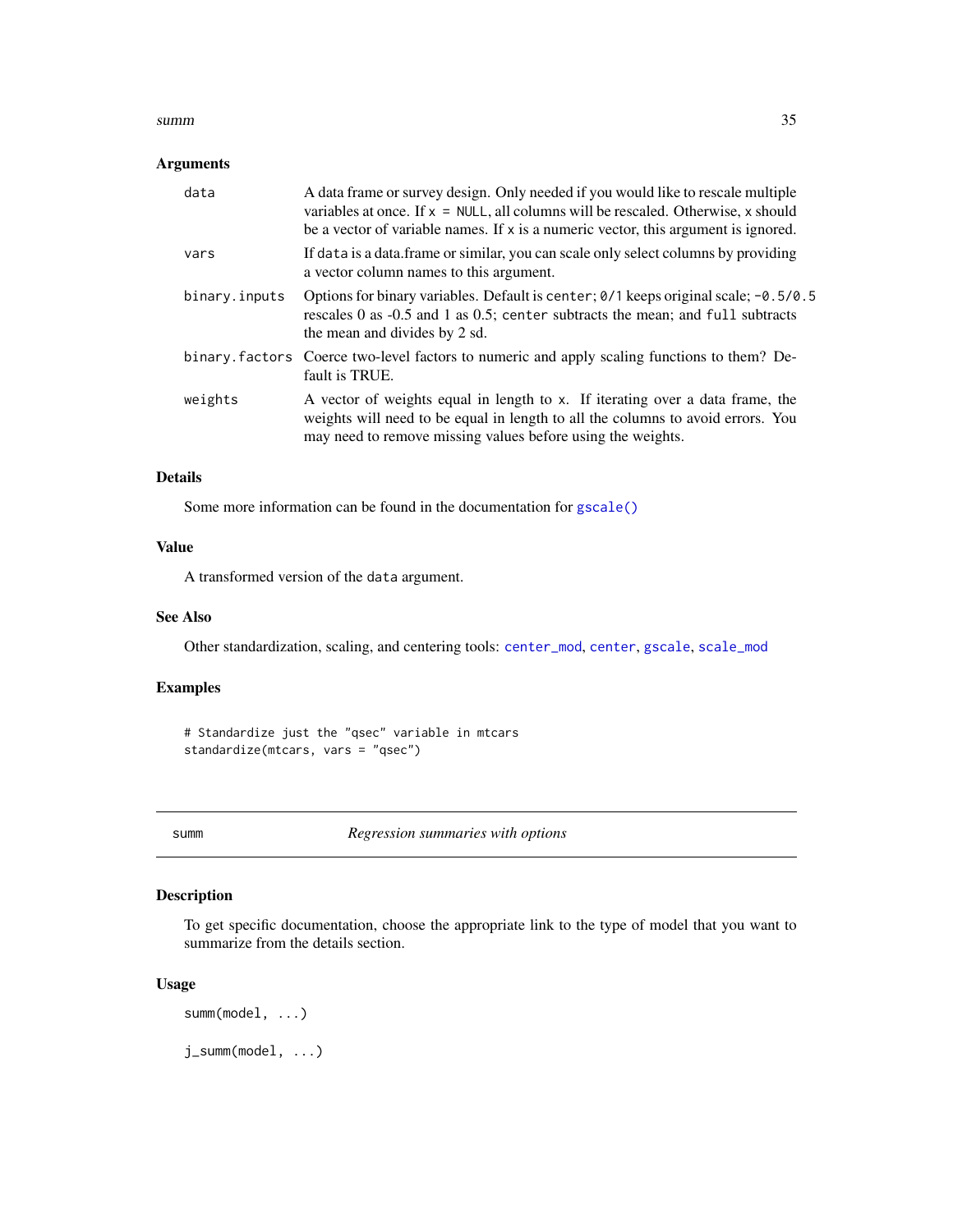#### <span id="page-35-0"></span>Arguments

| model    | A 1m, g1m, svyg1m, merMod, rq object.                        |
|----------|--------------------------------------------------------------|
| $\cdots$ | Other arguments to be passed to the model-specific function. |

## Details

- [summ.lm](#page-38-1)
- [summ.glm](#page-35-1)
- [summ.svyglm](#page-47-1)
- [summ.merMod](#page-41-1)
- [summ.rq](#page-45-1)

#### <span id="page-35-1"></span>summ.glm *Generalized linear regression summaries with options*

## Description

summ() prints output for a regression model in a fashion similar to summary(), but formatted differently with more options.

#### Usage

```
## S3 method for class 'glm'
summ(model, scale = FALSE,
 confint = getOption("summ-confint", FALSE),
 ci.width = getOption("summ-ci.width", 0.95),
  robust = getOption("summ-robust", FALSE), cluster = NULL,
 vifs = getOption("summ-vifs", FALSE),
 digits = getOption("jtools-digits", default = 2), exp = FALSE,
 pvals = getOption("summ-pvals", TRUE), n.sd = 1, center = FALSE,
  transform.response = FALSE, data = NULL,
 model.info = getOption("summ-model.info", TRUE),
 model.fit = getOption("summ-model.fit", TRUE), which.cols = NULL,
 vcov = NULL, ...
```

| model    | A glm object.                                                                                                                                                                               |
|----------|---------------------------------------------------------------------------------------------------------------------------------------------------------------------------------------------|
| scale    | If TRUE, reports standardized regression coefficients. Default is FALSE.                                                                                                                    |
| confint  | Show confidence intervals instead of standard errors? Default is FALSE.                                                                                                                     |
| ci.width | A number between 0 and 1 that signifies the width of the desired confidence in-<br>terval. Default is .95, which corresponds to a 95% confidence interval. Ignored<br>if confint $=$ FALSE. |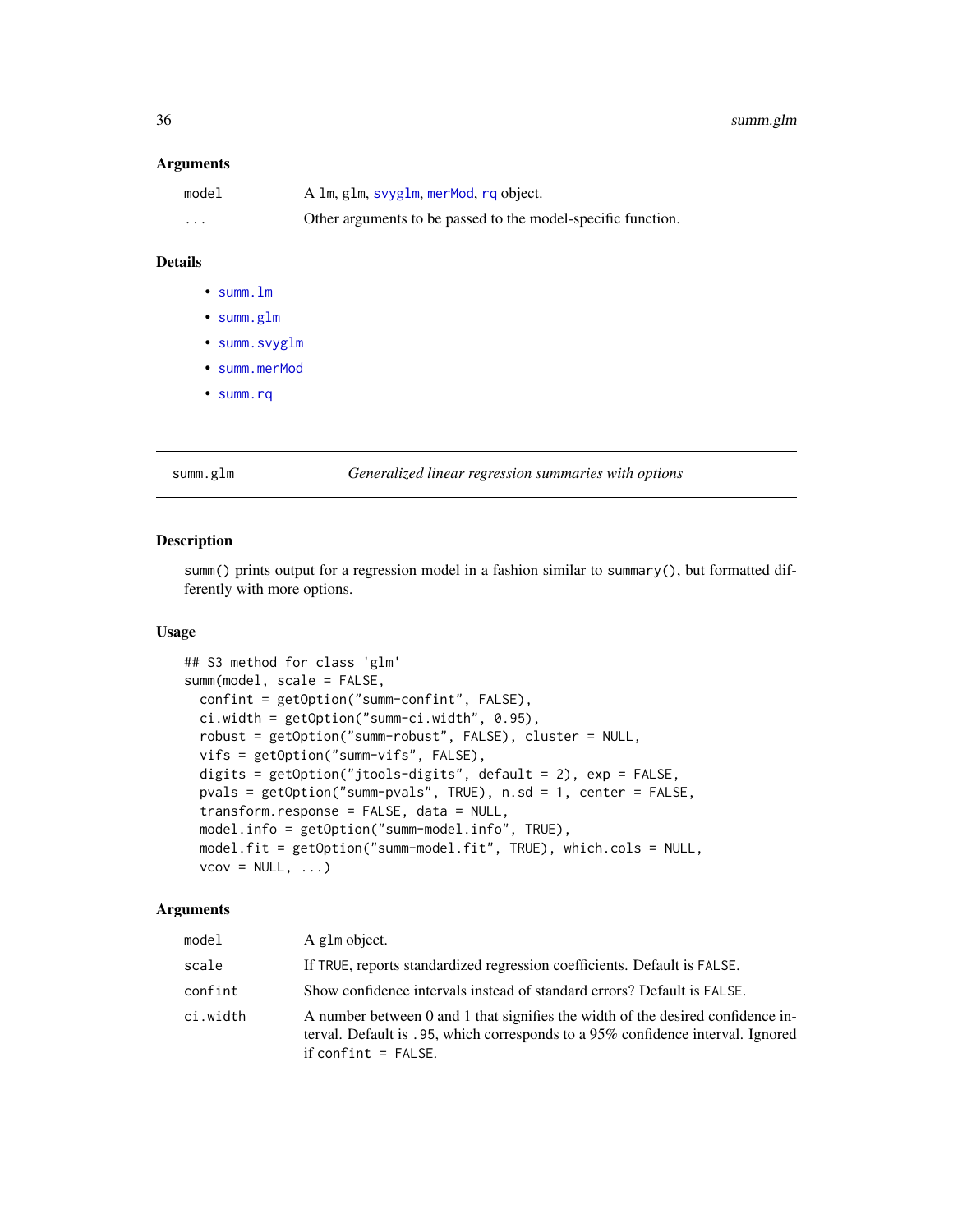<span id="page-36-0"></span>

| robust             | If not FALSE, reports heteroskedasticity-robust standard errors instead of con-<br>ventional SEs. These are also known as Huber-White standard errors. There<br>are several options provided by sandwich:: vcovHC(): "HC0", "HC1", "HC2",<br>"HC3", "HC4", "HC4m", "HC5".                    |
|--------------------|----------------------------------------------------------------------------------------------------------------------------------------------------------------------------------------------------------------------------------------------------------------------------------------------|
|                    | Default is FALSE.                                                                                                                                                                                                                                                                            |
|                    | This requires the sandwich package to compute the standard errors.                                                                                                                                                                                                                           |
| cluster            | For clustered standard errors, provide the column name of the cluster variable in<br>the input data frame (as a string). Alternately, provide a vector of clusters.                                                                                                                          |
| vifs               | If TRUE, adds a column to output with variance inflation factors (VIF). Default<br>is FALSE.                                                                                                                                                                                                 |
| digits             | An integer specifying the number of digits past the decimal to report in the out-<br>put. Default is 2. You can change the default number of digits for all jtools<br>functions with options ("jtools-digits" = digits) where digits is the de-<br>sired number.                             |
| exp                | If TRUE, reports exponentiated coefficients with confidence intervals for expo-<br>nential models like logit and Poisson models. This quantity is known as an odds<br>ratio for binary outcomes and incidence rate ratio for count models.                                                   |
| pvals              | Show p values? If FALSE, these are not printed. Default is TRUE.                                                                                                                                                                                                                             |
| n.sd               | If scale = TRUE, how many standard deviations should predictors be divided<br>by? Default is 1, though some suggest 2.                                                                                                                                                                       |
| center             | If you want coefficients for mean-centered variables but don't want to standard-<br>ize, set this to TRUE.                                                                                                                                                                                   |
| transform.response |                                                                                                                                                                                                                                                                                              |
|                    | Should scaling/centering apply to response variable? Default is FALSE.                                                                                                                                                                                                                       |
| data               | If you provide the data used to fit the model here, that data frame is used to<br>re-fit the model (if scale is TRUE) instead of the stats::model.frame() of<br>the model. This is particularly useful if you have variable transformations or<br>polynomial terms specified in the formula. |
| model.info         | Toggles printing of basic information on sample size, name of DV, and number<br>of predictors.                                                                                                                                                                                               |
| model.fit          | Toggles printing of model fit statistics.                                                                                                                                                                                                                                                    |
| which.cols         | Developmental feature. By providing columns by name, you can add/remove/reorder<br>requested columns in the output. Not fully supported, for now.                                                                                                                                            |
| <b>VCOV</b>        | You may provide your own variance-covariance matrix for the regression coef-<br>ficients if you want to calculate standard errors in some way not accommodated<br>by the robust and cluster options.                                                                                         |
| $\ddots$           | Among other things, arguments are passed to scale_mod() or center_mod()<br>when center or scale is TRUE.                                                                                                                                                                                     |

## Details

By default, this function will print the following items to the console:

• The sample size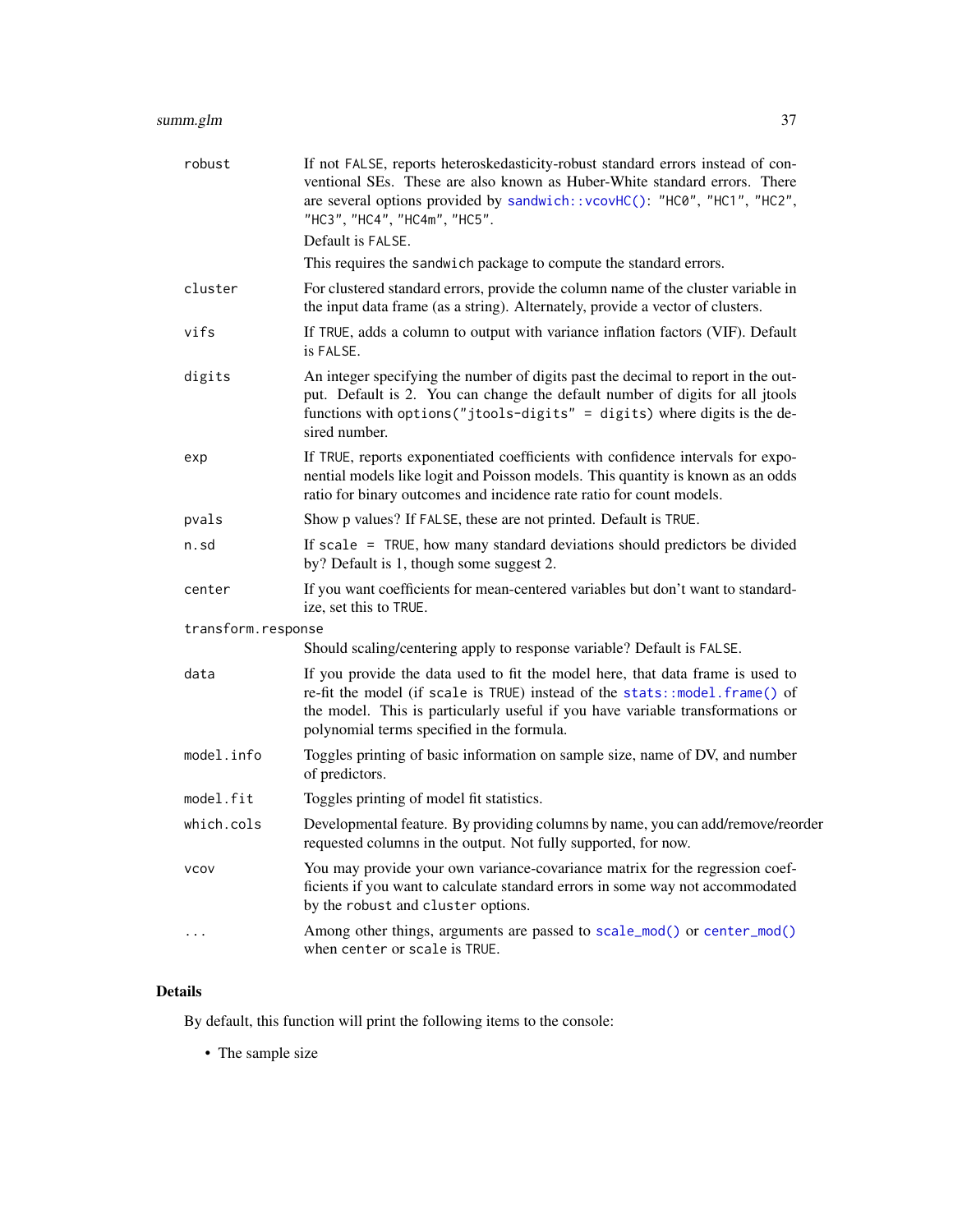- <span id="page-37-0"></span>• The name of the outcome variable
- The chi-squared test, (Pseudo-)R-squared value and AIC/BIC.
- A table with regression coefficients, standard errors, z values, and p values.

There are several options available for robust. The heavy lifting is done by sandwich:: $vcovHC()$ , where those are better described. Put simply, you may choose from "HC0" to "HC5". Based on the recommendation of the developers of sandwich, the default is set to "HC3". Stata's default is "HC1", so that choice may be better if the goal is to replicate Stata's output. Any option that is understood by vcovHC() will be accepted. Cluster-robust standard errors are computed if cluster is set to the name of the input data's cluster variable or is a vector of clusters.

The scale and center options are performed via refitting the model with  $scale\_mod()$  and  $center\_mod(),$ respectively. Each of those in turn uses [gscale\(\)](#page-15-1) for the mean-centering and scaling.

#### Value

If saved, users can access most of the items that are returned in the output (and without rounding).

| coeftable | The outputted table of variables and coefficients                                                            |
|-----------|--------------------------------------------------------------------------------------------------------------|
| model     | The model for which statistics are displayed. This would be most useful in cases<br>in which scale $=$ TRUE. |

Much other information can be accessed as attributes.

#### Author(s)

Jacob Long << long.1377@osu.edu>>

## References

King, G., & Roberts, M. E. (2015). How robust standard errors expose methodological problems they do not fix, and what to do about it. *Political Analysis*, *23*(2), 159–179. [https://doi.org/10.](https://doi.org/10.1093/pan/mpu015) [1093/pan/mpu015](https://doi.org/10.1093/pan/mpu015)

Lumley, T., Diehr, P., Emerson, S., & Chen, L. (2002). The Importance of the Normality Assumption in Large Public Health Data Sets. *Annual Review of Public Health*, *23*, 151–169. [https:](https://doi.org/10.1146/annurev.publhealth.23.100901.140546) [//doi.org/10.1146/annurev.publhealth.23.100901.140546](https://doi.org/10.1146/annurev.publhealth.23.100901.140546)

#### See Also

[scale\\_mod\(\)](#page-30-1) can simply perform the standardization if preferred.

[gscale\(\)](#page-15-1) does the heavy lifting for mean-centering and scaling behind the scenes.

Other summ: [summ.lm](#page-38-1), [summ.merMod](#page-41-1), [summ.rq](#page-45-1), [summ.svyglm](#page-47-1)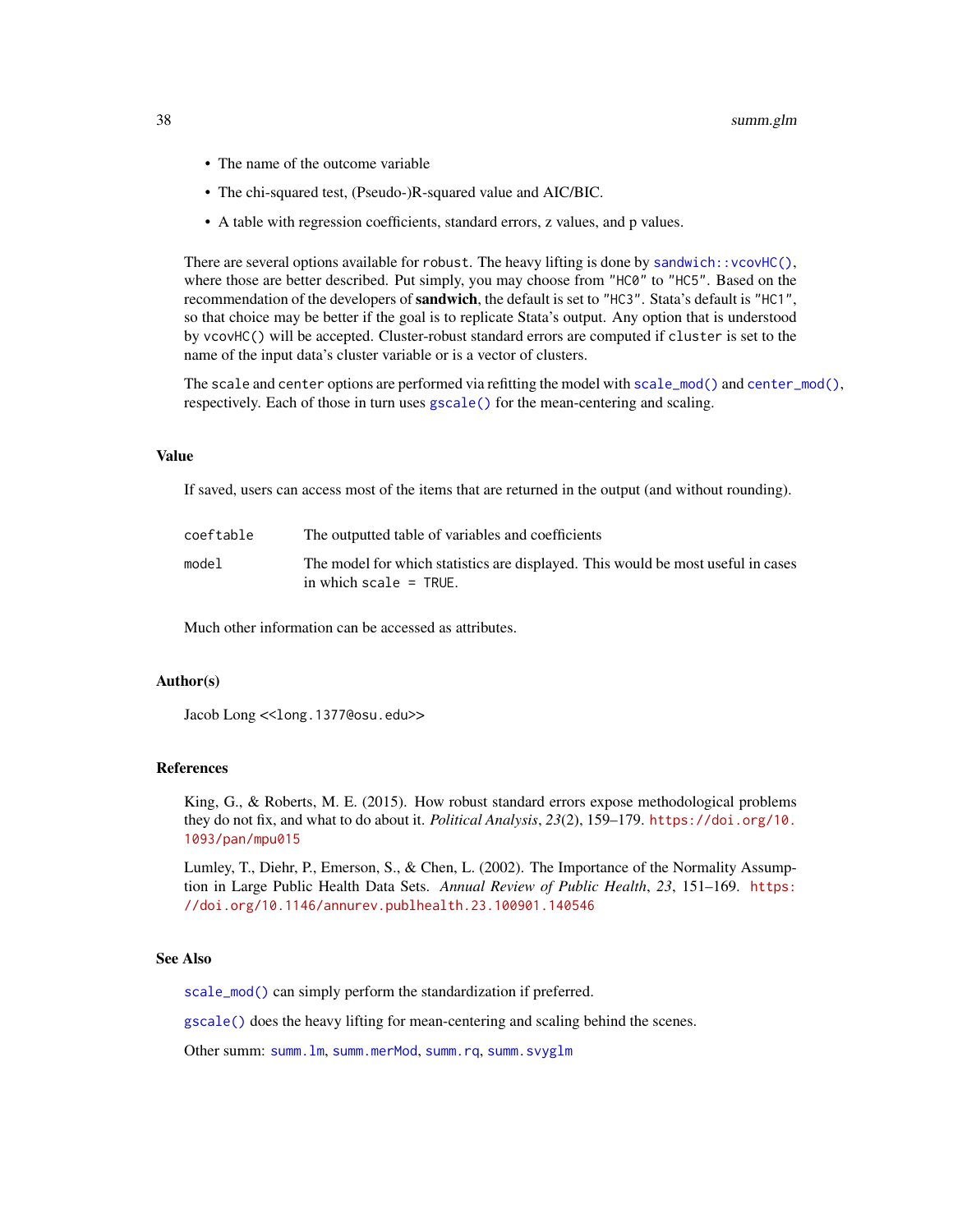#### <span id="page-38-0"></span>summ.lm 39

#### Examples

```
## Dobson (1990) Page 93: Randomized Controlled Trial :
counts <- c(18,17,15,20,10,20,25,13,12)
outcome \leq gl(3,1,9)
treatment \leq gl(3,3)
print(d.AD <- data.frame(treatment, outcome, counts))
glm.D93 <- glm(counts ~ outcome + treatment, family = poisson)
# Summarize with standardized coefficients
summ(glm.D93, scale = TRUE)
```
<span id="page-38-1"></span>

#### summ.lm *Linear regression summaries with options*

#### Description

summ() prints output for a regression model in a fashion similar to summary(), but formatted differently with more options.

#### Usage

```
## S3 method for class 'lm'
summ(model, scale = FALSE,
 confint = getOption("summ-confint", FALSE),
 ci.width = getOption("summ-ci.width", 0.95),
 robust = getOption("summ-robust", FALSE), cluster = NULL,
 vifs = getOption("summ-vifs", FALSE),
 digits = getOption("jtools-digits", 2),
 pvals = getOption("summ-pvals", TRUE), n.sd = 1, center = FALSE,
  transform.response = FALSE, data = NULL, part.corr = FALSE,
 model.info = getOption("summ-model.info", TRUE),
 model.fit = getOption("summ-model.fit", TRUE), which.cols = NULL,
  vcov = NULL, ...
```

| model    | A 1m object.                                                                                                                                                                                |
|----------|---------------------------------------------------------------------------------------------------------------------------------------------------------------------------------------------|
| scale    | If TRUE, reports standardized regression coefficients. Default is FALSE.                                                                                                                    |
| confint  | Show confidence intervals instead of standard errors? Default is FALSE.                                                                                                                     |
| ci.width | A number between 0 and 1 that signifies the width of the desired confidence in-<br>terval. Default is .95, which corresponds to a 95% confidence interval. Ignored<br>if confint $=$ FALSE. |
| robust   | If not FALSE, reports heteroskedasticity-robust standard errors instead of con-<br>ventional SEs. These are also known as Huber-White standard errors. There                                |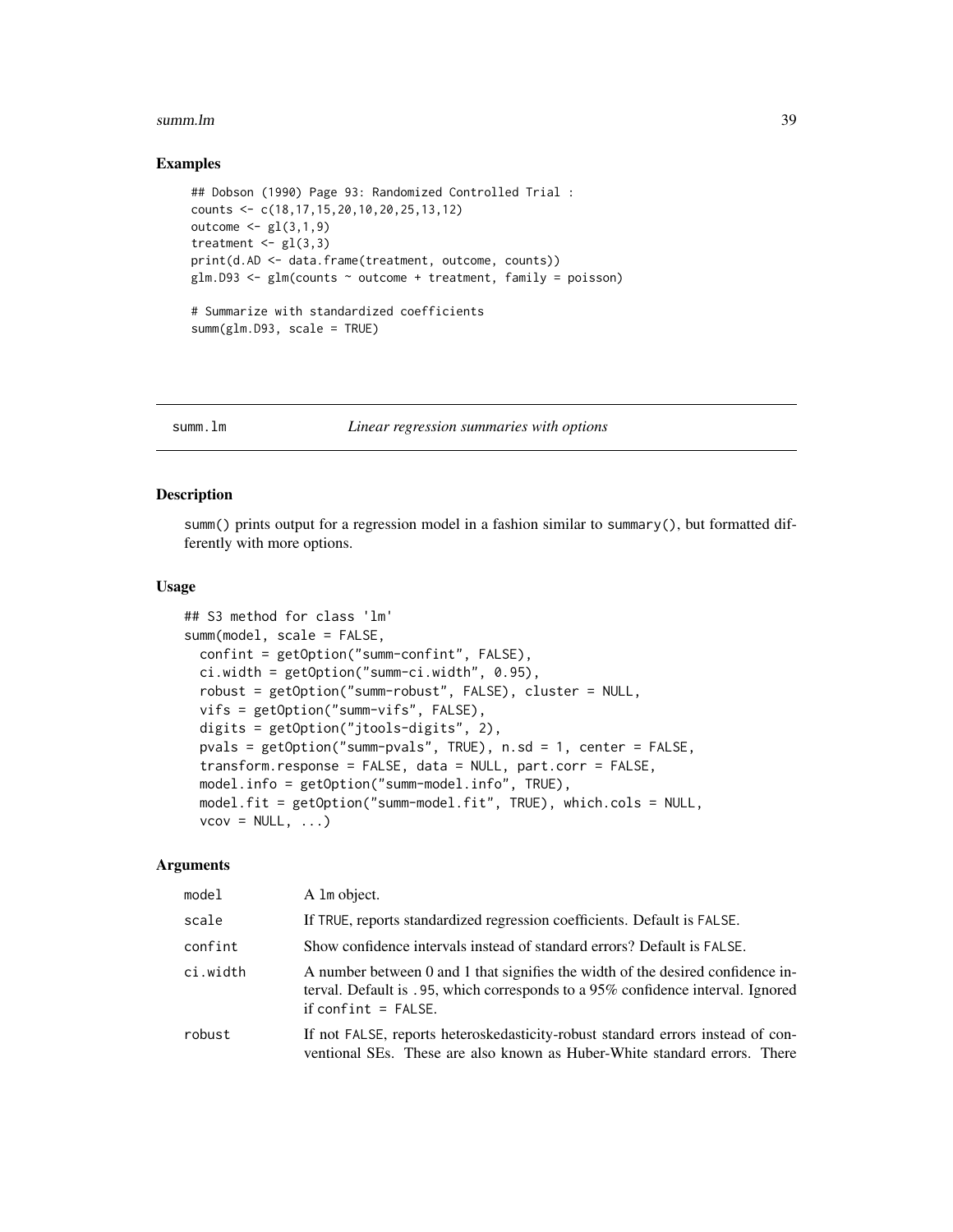<span id="page-39-0"></span>

|                    | are several options provided by sandwich:: vcovHC(): "HC0", "HC1", "HC2",<br>"HC3", "HC4", "HC4m", "HC5".                                                                                                                                                                                     |
|--------------------|-----------------------------------------------------------------------------------------------------------------------------------------------------------------------------------------------------------------------------------------------------------------------------------------------|
|                    | Default is FALSE.                                                                                                                                                                                                                                                                             |
|                    | This requires the sandwich package to compute the standard errors.                                                                                                                                                                                                                            |
| cluster            | For clustered standard errors, provide the column name of the cluster variable in<br>the input data frame (as a string). Alternately, provide a vector of clusters.                                                                                                                           |
| vifs               | If TRUE, adds a column to output with variance inflation factors (VIF). Default<br>is FALSE.                                                                                                                                                                                                  |
| digits             | An integer specifying the number of digits past the decimal to report in the out-<br>put. Default is 2. You can change the default number of digits for all jtools<br>functions with options("jtools-digits" = digits) where digits is the de-<br>sired number.                               |
| pvals              | Show p values? If FALSE, these are not printed. Default is TRUE.                                                                                                                                                                                                                              |
| n.sd               | If scale $=$ TRUE, how many standard deviations should predictors be divided<br>by? Default is 1, though some suggest 2.                                                                                                                                                                      |
| center             | If you want coefficients for mean-centered variables but don't want to standard-<br>ize, set this to TRUE.                                                                                                                                                                                    |
| transform.response |                                                                                                                                                                                                                                                                                               |
|                    | Should scaling/centering apply to response variable? Default is FALSE.                                                                                                                                                                                                                        |
| data               | If you provide the data used to fit the model here, that data frame is used to<br>re-fit the model (if scale is TRUE) instead of the stats:: model.frame() of<br>the model. This is particularly useful if you have variable transformations or<br>polynomial terms specified in the formula. |
| part.corr          | Print partial (labeled "partial.r") and semipartial (labeled "part.r") correlations<br>with the table? Default is FALSE. See details about these quantities when robust<br>standard errors are used.                                                                                          |
| model.info         | Toggles printing of basic information on sample size, name of DV, and number<br>of predictors.                                                                                                                                                                                                |
| model.fit          | Toggles printing of model fit statistics.                                                                                                                                                                                                                                                     |
| which.cols         | Developmental feature. By providing columns by name, you can add/remove/reorder<br>requested columns in the output. Not fully supported, for now.                                                                                                                                             |
| <b>VCOV</b>        | You may provide your own variance-covariance matrix for the regression coef-<br>ficients if you want to calculate standard errors in some way not accommodated<br>by the robust and cluster options.                                                                                          |
| $\cdots$           | Among other things, arguments are passed to scale_mod() or center_mod()<br>when center or scale is TRUE.                                                                                                                                                                                      |

## Details

By default, this function will print the following items to the console:

- The sample size
- The name of the outcome variable
- The R-squared value plus adjusted R-squared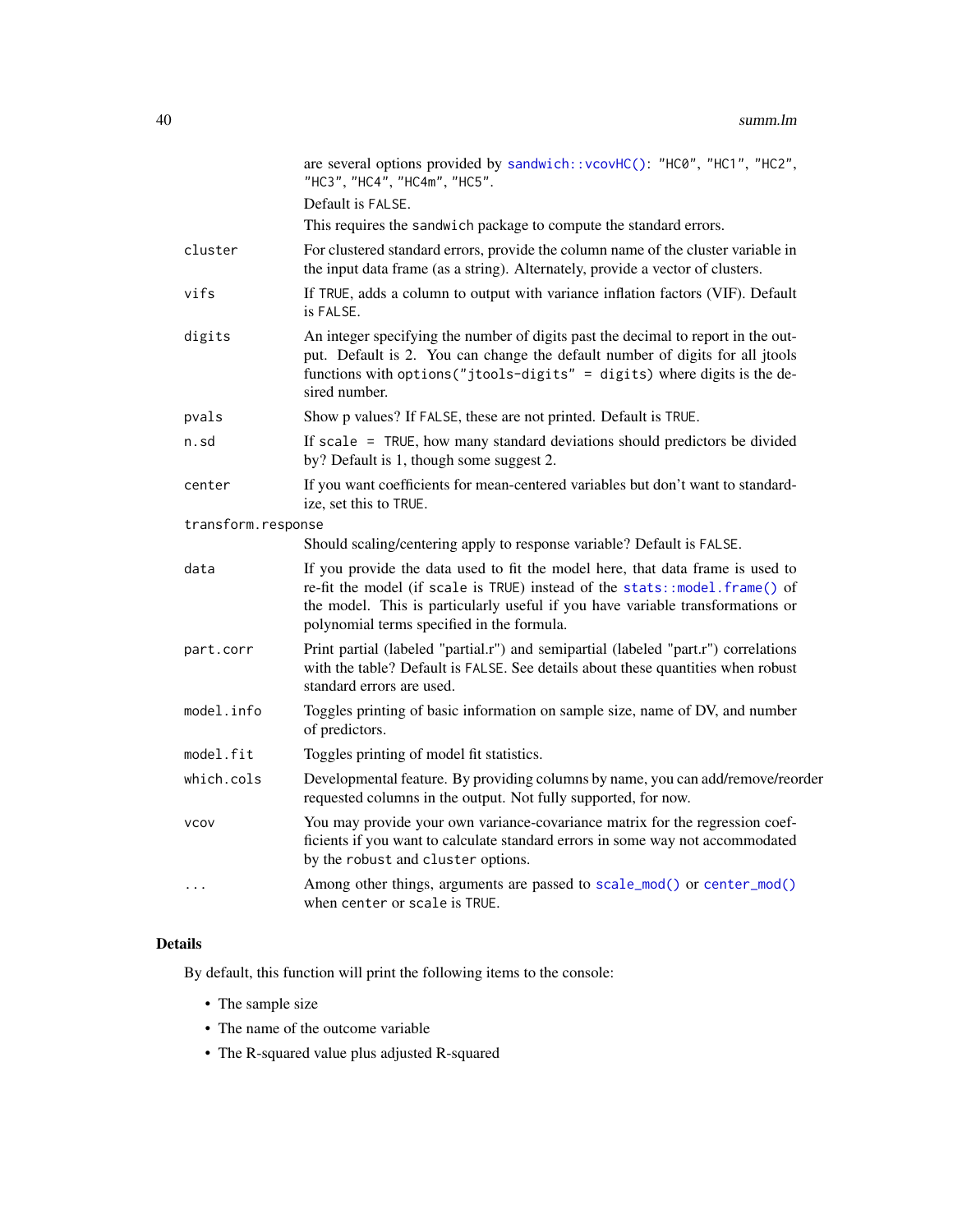#### <span id="page-40-0"></span> $summ.lm$   $41$

• A table with regression coefficients, standard errors, t-values, and p values.

There are several options available for robust. The heavy lifting is done by sandwich:: $vcovHC()$ , where those are better described. Put simply, you may choose from "HC0" to "HC5". Based on the recommendation of the developers of **sandwich**, the default is set to "HC3". Stata's default is "HC1", so that choice may be better if the goal is to replicate Stata's output. Any option that is understood by vcovHC() will be accepted. Cluster-robust standard errors are computed if cluster is set to the name of the input data's cluster variable or is a vector of clusters.

The scale and center options are performed via refitting the model with  $scale\_mod()$  and  $center\_mod()$ , respectively. Each of those in turn uses [gscale\(\)](#page-15-1) for the mean-centering and scaling.

If using part.corr = TRUE, then you will get these two common effect size metrics on the far right two columns of the output table. However, it should be noted that these do not go hand in hand with robust standard error estimators. The standard error of the coefficient doesn't change the point estimate, just the uncertainty. However, this function uses *t*-statistics in its calculation of the partial and semipartial correlation. This provides what amounts to a heteroskedasticity-adjusted set of estimates, but I am unaware of any statistical publication that validates this type of use. Please use these as a heuristic when used alongside robust standard errors; do not report the "robust" partial and semipartial correlations in publications.

#### Value

If saved, users can access most of the items that are returned in the output (and without rounding).

| coeftable | The outputted table of variables and coefficients                                                            |
|-----------|--------------------------------------------------------------------------------------------------------------|
| model     | The model for which statistics are displayed. This would be most useful in cases<br>in which scale $=$ TRUE. |

Much other information can be accessed as attributes.

#### Author(s)

Jacob Long << long.1377@osu.edu>>

#### References

King, G., & Roberts, M. E. (2015). How robust standard errors expose methodological problems they do not fix, and what to do about it. *Political Analysis*, *23*(2), 159–179. [https://doi.org/10.](https://doi.org/10.1093/pan/mpu015) [1093/pan/mpu015](https://doi.org/10.1093/pan/mpu015)

Lumley, T., Diehr, P., Emerson, S., & Chen, L. (2002). The Importance of the Normality Assumption in Large Public Health Data Sets. *Annual Review of Public Health*, *23*, 151–169. [https:](https://doi.org/10.1146/annurev.publhealth.23.100901.140546) [//doi.org/10.1146/annurev.publhealth.23.100901.140546](https://doi.org/10.1146/annurev.publhealth.23.100901.140546)

#### See Also

[scale\\_mod\(\)](#page-30-1) can simply perform the standardization if preferred.

[gscale\(\)](#page-15-1) does the heavy lifting for mean-centering and scaling behind the scenes.

Other summ: [summ.glm](#page-35-1), [summ.merMod](#page-41-1), [summ.rq](#page-45-1), [summ.svyglm](#page-47-1)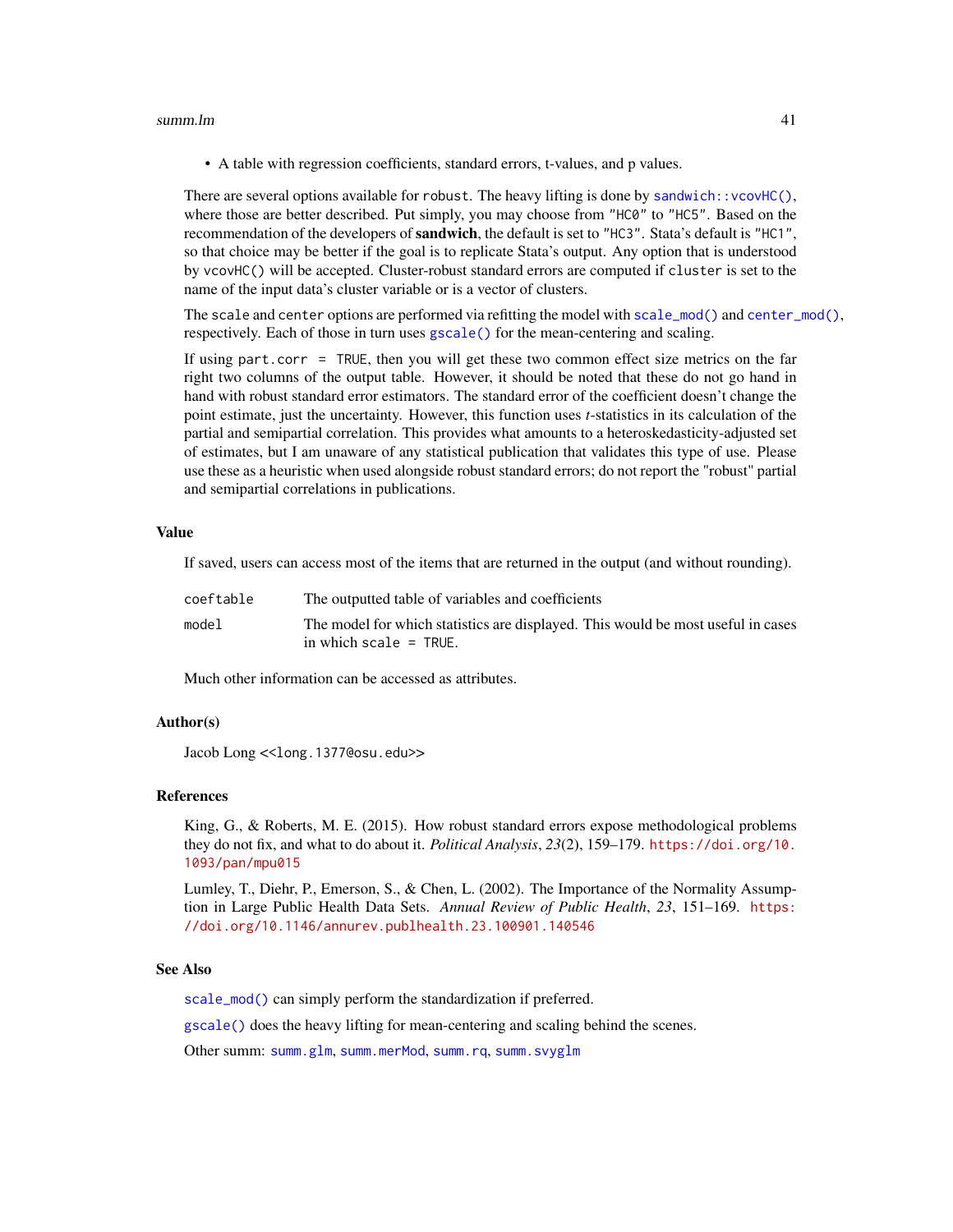#### Examples

```
# Create lm object
fit <- lm(Income ~ Frost + Illiteracy + Murder,
         data = as.data.frame(state.x77))
# Print the output with standardized coefficients and 3 digits
summ(fit, scale = TRUE, digits = 3)
```
<span id="page-41-1"></span>summ.merMod *Mixed effects regression summaries with options*

## Description

summ() prints output for a regression model in a fashion similar to summary(), but formatted differently with more options.

## Usage

```
## S3 method for class 'merMod'
summ(model, scale = FALSE,
 confint = getOption("summ-confint", FALSE),
 ci.width = getOption("summ-ci.width", 0.95),
  conf.method = getOption("summ-conf.method", c("Wald", "profile",
  "boot")), digits = getOption("jtools-digits", default = 2),
  r.squared = TRUE, pvals = getOption("summ-pvals", NULL), n.sd = 1,
  center = FALSE, transform.response = FALSE, data = NULL,
  exp = FALSE, t.df = NULL, model.info = getOption("summ-model.info",
 TRUE), model.fit = getOption("summ-model.fit", TRUE),
  re.variance = getOption("summ-re.variance", c("sd", "var")),
 which.cols = NULL, re.table = getOption("summ-re.table", TRUE),
  groups.table = getOption("summ-groups.table", TRUE), ...)
```

| model       | A merMod object.                                                                                                                                                                                                      |
|-------------|-----------------------------------------------------------------------------------------------------------------------------------------------------------------------------------------------------------------------|
| scale       | If TRUE, reports standardized regression coefficients. Default is FALSE.                                                                                                                                              |
| confint     | Show confidence intervals instead of standard errors? Default is FALSE.                                                                                                                                               |
| ci.width    | A number between 0 and 1 that signifies the width of the desired confidence in-<br>terval. Default is .95, which corresponds to a 95% confidence interval. Ignored<br>$if conflict = FALSE.$                          |
| conf.method | Argument passed to lme4:: confint.merMod(). Default is "Wald", but "profile"<br>or "boot" are better when accuracy is a priority. Be aware that both of the alter-<br>nate methods are sometimes very time-consuming. |

<span id="page-41-0"></span>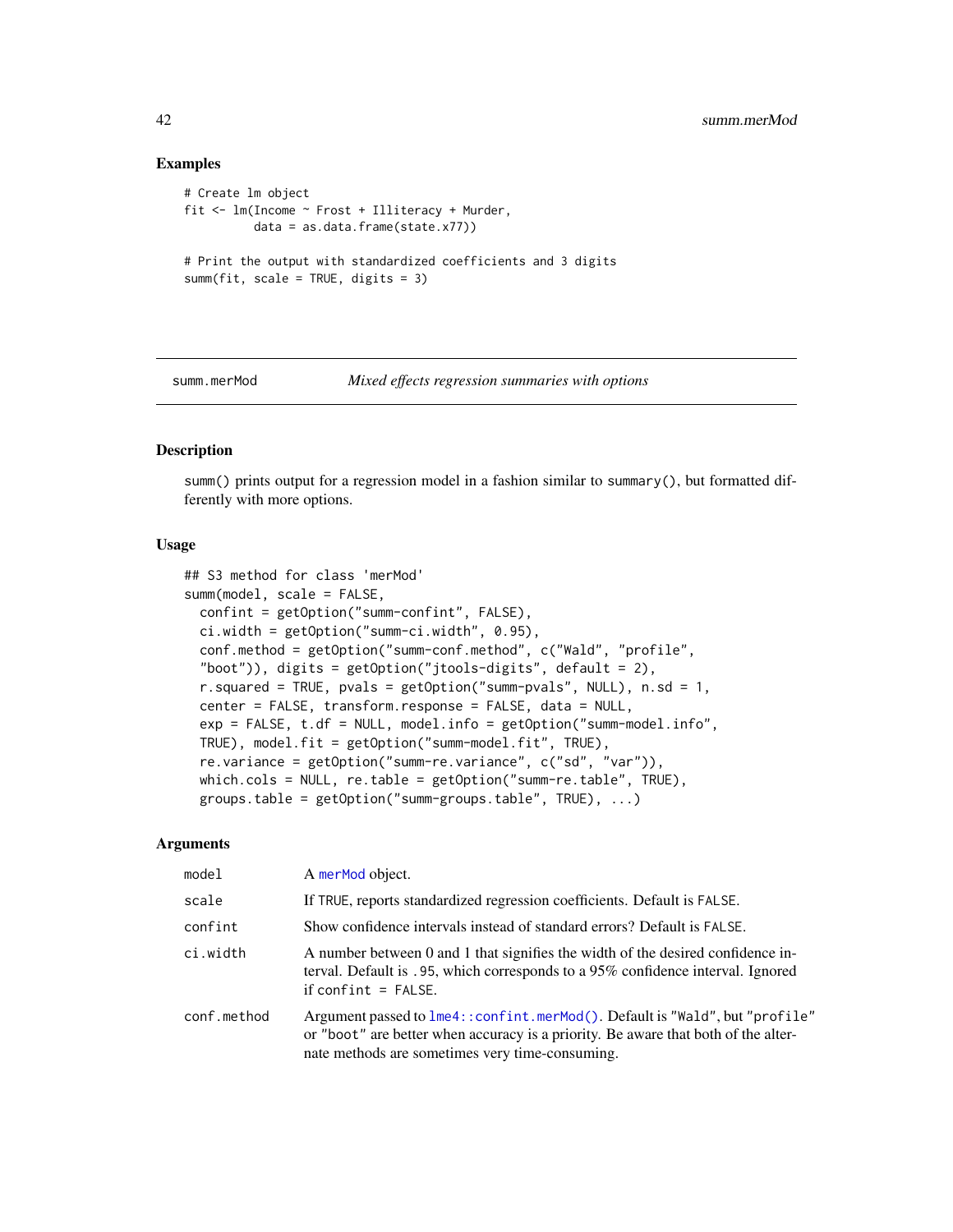<span id="page-42-0"></span>

| digits             | An integer specifying the number of digits past the decimal to report in the out-<br>put. Default is 2. You can change the default number of digits for all jtools<br>functions with options("jtools-digits" = digits) where digits is the de-<br>sired number.                              |
|--------------------|----------------------------------------------------------------------------------------------------------------------------------------------------------------------------------------------------------------------------------------------------------------------------------------------|
| r.squared          | Calculate an r-squared model fit statistic? Default is TRUE, but if it has errors or<br>takes a long time to calculate you may want to consider setting to FALSE.                                                                                                                            |
| pvals              | Show p values? If FALSE, these are not printed. Default is TRUE, except for<br>merMod objects (see details).                                                                                                                                                                                 |
| n.sd               | If scale $=$ TRUE, how many standard deviations should predictors be divided<br>by? Default is 1, though some suggest 2.                                                                                                                                                                     |
| center             | If you want coefficients for mean-centered variables but don't want to standard-<br>ize, set this to TRUE.                                                                                                                                                                                   |
| transform.response |                                                                                                                                                                                                                                                                                              |
|                    | Should scaling/centering apply to response variable? Default is FALSE.                                                                                                                                                                                                                       |
| data               | If you provide the data used to fit the model here, that data frame is used to<br>re-fit the model (if scale is TRUE) instead of the stats::model.frame() of<br>the model. This is particularly useful if you have variable transformations or<br>polynomial terms specified in the formula. |
| exp                | If TRUE, reports exponentiated coefficients with confidence intervals for expo-<br>nential models like logit and Poisson models. This quantity is known as an odds<br>ratio for binary outcomes and incidence rate ratio for count models.                                                   |
| t.df               | For 1merMod models only. User may set the degrees of freedom used in con-<br>ducting t-tests. See details for options.                                                                                                                                                                       |
| model.info         | Toggles printing of basic information on sample size, name of DV, and number<br>of predictors.                                                                                                                                                                                               |
| model.fit          | Toggles printing of model fit statistics.                                                                                                                                                                                                                                                    |
| re.variance        | Should random effects variances be expressed in standard deviations or vari-<br>ances? Default, to be consistent with previous versions of jtools, is "sd". Use<br>"var" to get the variance instead.                                                                                        |
| which.cols         | Developmental feature. By providing columns by name, you can add/remove/reorder<br>requested columns in the output. Not fully supported, for now.                                                                                                                                            |
| re.table           | Show table summarizing variance of random effects? Default is TRUE.                                                                                                                                                                                                                          |
| groups.table       | Show table summarizing the grouping variables? Default is TRUE.                                                                                                                                                                                                                              |
|                    | Among other things, arguments are passed to scale_mod() or center_mod()<br>when center or scale is TRUE.                                                                                                                                                                                     |

## Details

By default, this function will print the following items to the console:

- The sample size
- The name of the outcome variable
- The (Pseudo-)R-squared value and AIC/BIC.
- A table with regression coefficients, standard errors, and t-values.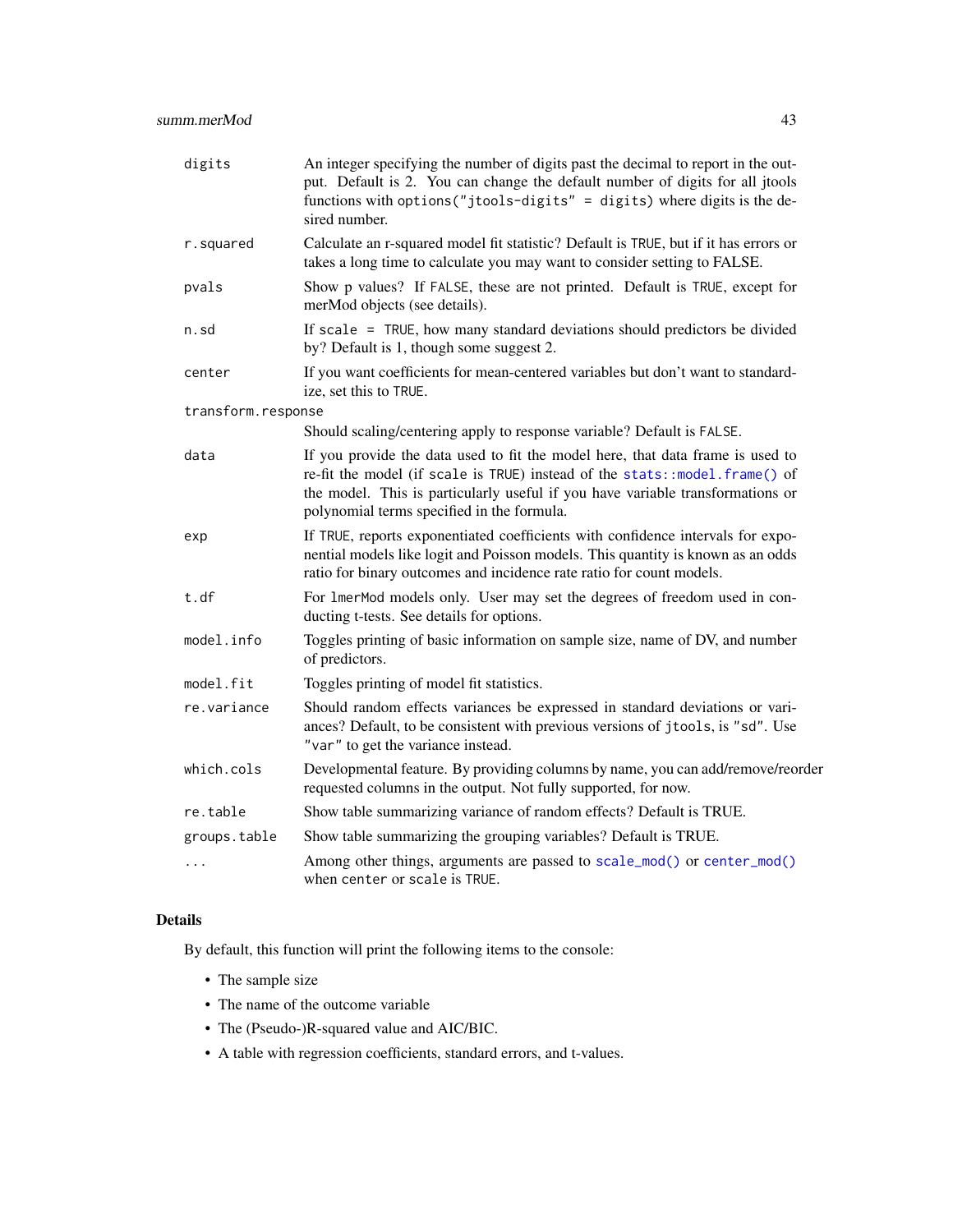<span id="page-43-0"></span>The scale and center options are performed via refitting the model with  $scale\_mod()$  and  $center\_mod()$ , respectively. Each of those in turn uses [gscale\(\)](#page-15-1) for the mean-centering and scaling.

merMod models are a bit different than the others. The lme4 package developers have, for instance, made a decision not to report or compute p values for lmer() models. There are good reasons for this, most notably that the t-values produced are not "accurate" in the sense of the Type I error rate. For certain large, balanced samples with many groups, this is no big deal. What's a "big" or "small" sample? How much balance is necessary? What type of random effects structure is okay? Good luck getting a statistician to give you any clear guidelines on this. Some simulation studies have been done on fewer than 100 observations, so for sure if your sample is around 100 or fewer you should not interpret the t-values. A large number of groups is also crucial for avoiding bias using t-values. If groups are nested or crossed in a linear model, it is best to just get the **pbkrtest** package.

By default, this function follows lme4's lead and does not report the p values for lmer() models. If the user has **pbkrtest** installed, however, p values are reported using the Kenward-Roger d.f. approximation unless pvals = FALSE or  $t$ . df is set to something other than NULL. In publications, you should cite the Kenward & Roger (1997) piece as well as either this package or **pbkrtest** package to explain how the p values were calculated.

See [pvalues](#page-0-0) from the lme4 for more details. If you're looking for a simple test with no extra packages installed, it is better to use the confidence intervals and check to see if they exclude zero than use the t-test. For users of glmer(), see some of the advice there as well. While lme4 and by association summ() does as well, they are still imperfect.

You have some options to customize the output in this regard with the t.df argument. If NULL, the default, the degrees of freedom used depends on whether the user has **lmerTest** or **pbkrtest** installed. If lmerTest is installed, the degrees of freedom for each coefficient are calculated using the Satterthwaite method and the p values calculated accordingly. If only pbkrtest is installed or t.df is "k-r", the Kenward-Roger approximation of the standard errors and degrees of freedom for each coefficient is used. Note that Kenward-Roger standard errors can take longer to calculate and may cause R to crash with models fit to large (roughly greater than 5000 rows) datasets.

If neither is installed and the user sets pvals = TRUE, then the residual degrees of freedom is used. If  $t$ . df = "residual", then the residual d.f. is used without a message. If the user prefers to use some other method to determine the d.f., then any number provided as the argument will be used.

#### About pseudo-R^2

There is no one way to calculate  $R^2$  for mixed models or nonlinear models. Many caution against interpreting or even using such approximations outside of OLS regression. With that said, this package reports one version for your benefit, though you should of course understand that it is not an unambiguous measure of model fit.

This package calculates  $R^2$  for mixed models using an adapted version of sem.model.fits() from the piecewiseSEM package. This is an implementation of the Nakagawa & Schielzeth (2013) procedure with refinements by Johnson  $(2014)$ . If you choose to report the pseudo- $R^2$  in a publication, you should cite Nakagawa & Schielzeth to explain how the calculation was done.

#### Value

If saved, users can access most of the items that are returned in the output (and without rounding).

| coeftable  | The outputted table of variables and coefficients                        |
|------------|--------------------------------------------------------------------------|
| rcoeftable | The secondary table with the grouping variables and random coefficients. |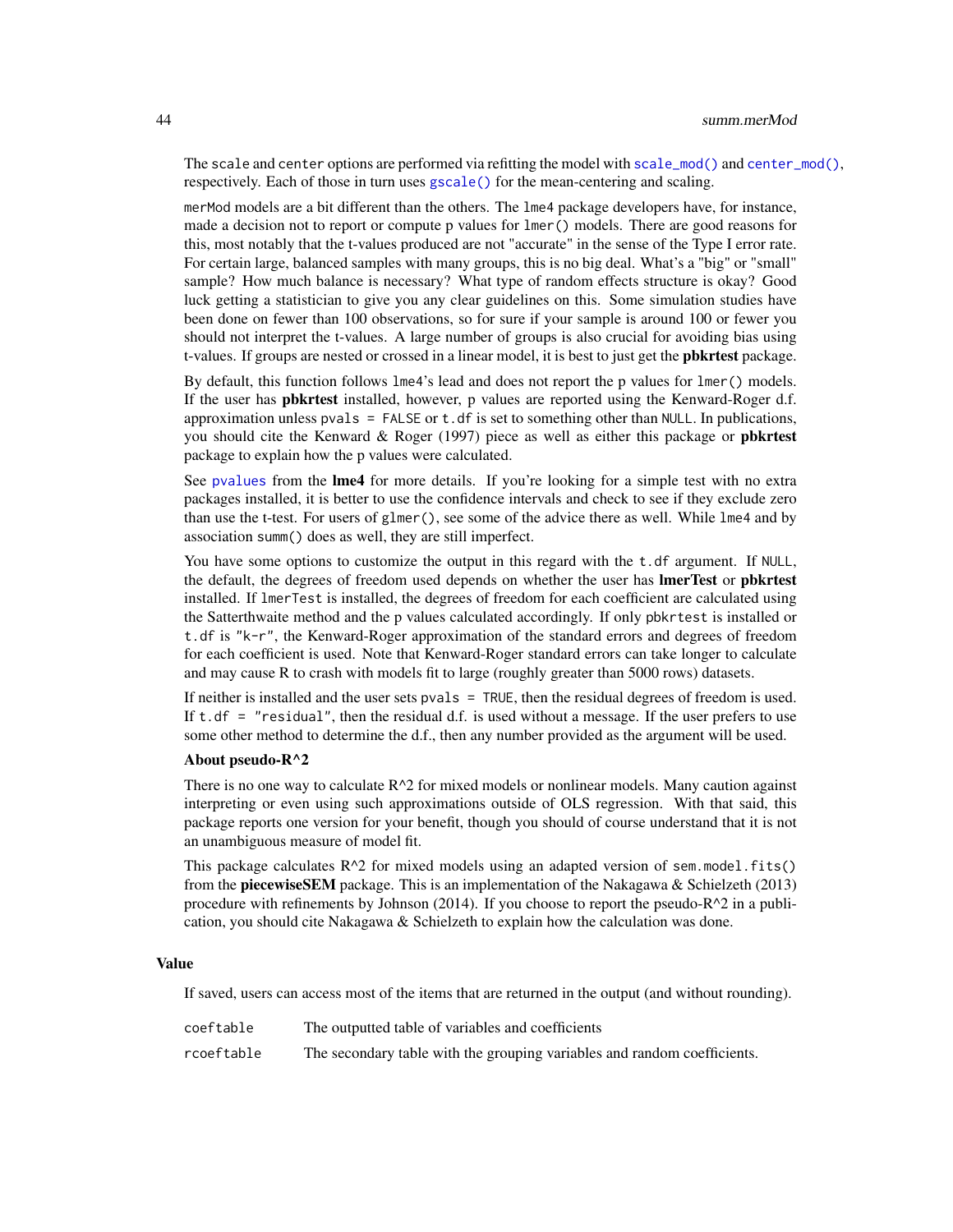#### <span id="page-44-0"></span>summ.merMod 45

| gvars | The tertiary table with the grouping variables, numbers of groups, and ICCs.     |
|-------|----------------------------------------------------------------------------------|
| model | The model for which statistics are displayed. This would be most useful in cases |
|       | in which scale $=$ TRUE.                                                         |

Much other information can be accessed as attributes.

#### Author(s)

Jacob Long << long.1377@osu.edu>>

#### References

Johnson, P. C. D. (2014). Extension of Nakagawa & Schielzeth's \$R^2\_GLMM\$ to random slopes models. *Methods in Ecology and Evolution*, *5*, 944–946. [https://doi.org/10.1111/2041-210X.](https://doi.org/10.1111/2041-210X.12225) [12225](https://doi.org/10.1111/2041-210X.12225)

Kenward, M. G., & Roger, J. H. (1997). Small sample inference for fixed effects from restricted maximum likelihood. *Biometrics*, *53*, 983. <https://doi.org/10.2307/2533558>

Kuznetsova, A., Brockhoff, P. B., & Christensen, R. H. B. (2017). lmerTest package: Tests in linear mixed effects models. *Journal of Statistical Software*, *82*. [https://doi.org/10.18637/](https://doi.org/10.18637/jss.v082.i13) [jss.v082.i13](https://doi.org/10.18637/jss.v082.i13)

Luke, S. G. (2017). Evaluating significance in linear mixed-effects models in R. *Behavior Research Methods*, *49*, 1494–1502. <https://doi.org/10.3758/s13428-016-0809-y>

Nakagawa, S., & Schielzeth, H. (2013). A general and simple method for obtaining \$R^2\$ from generalized linear mixed-effects models. *Methods in Ecology and Evolution*, *4*, 133–142. [https:](https://doi.org/10.1111/j.2041-210x.2012.00261.x) [//doi.org/10.1111/j.2041-210x.2012.00261.x](https://doi.org/10.1111/j.2041-210x.2012.00261.x)

#### See Also

[scale\\_mod\(\)](#page-30-1) can simply perform the standardization if preferred.

[gscale\(\)](#page-15-1) does the heavy lifting for mean-centering and scaling behind the scenes.

[pbkrtest::get\\_ddf\\_Lb\(\)](#page-0-0) gets the Kenward-Roger degrees of freedom if you have pbkrtest installed.

A tweaked version of [piecewiseSEM::sem.model.fits\(\)](#page-0-0) is used to generate the pseudo-R-squared estimates for linear models.

Other summ: [summ.glm](#page-35-1), [summ.lm](#page-38-1), [summ.rq](#page-45-1), [summ.svyglm](#page-47-1)

#### Examples

```
if (requireNamespace("lme4")) {
 library(lme4, quietly = TRUE)
 data(sleepstudy)
 mv <- lmer(Reaction ~ Days + (Days | Subject), sleepstudy)
 summ(mv) # Note lack of p values if you don't have lmerTest/pbkrtest
 # Without lmerTest/pbkrtest, you'll get message about Type 1 errors
 summ(mv, pvals = TRUE)
```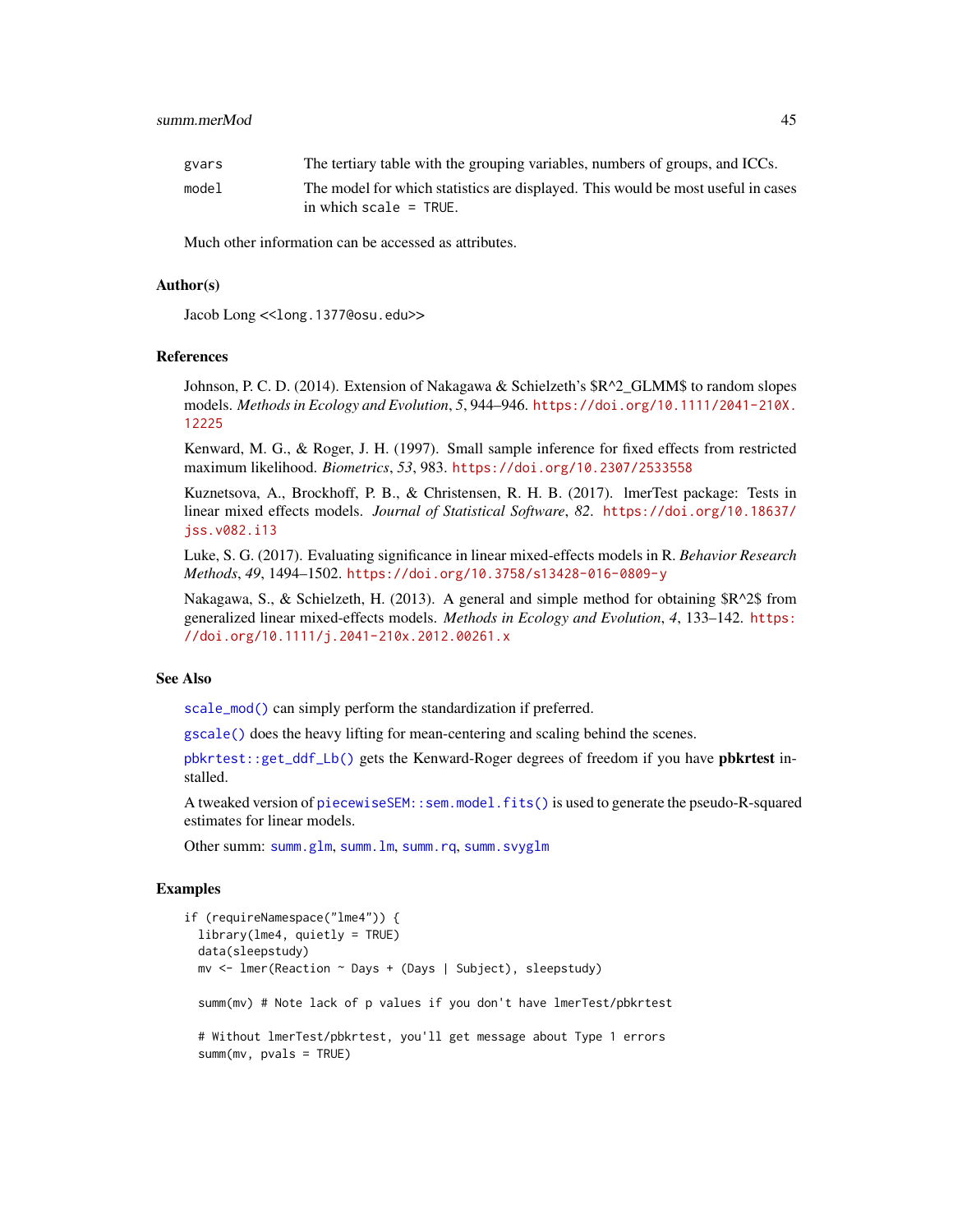```
# To suppress message, manually specify t.df argument
summ(mv, t.df = "residual")
# Confidence intervals may be better alternative to p values
summ(mv, confint = TRUE)
# Use conf.method to get profile intervals (may be slow to run)
# summ(mv, confint = TRUE, conf.method = "profile")
```
}

#### <span id="page-45-1"></span>summ.rq *Quantile regression summaries with options*

## Description

summ() prints output for a regression model in a fashion similar to summary(), but formatted differently with more options.

#### Usage

```
## S3 method for class 'rq'
summ(model, scale = FALSE,
 confint = getOption("summ-confint", FALSE),
  ci.width = getOption("summ-ci.width", 0.95), se = c("nid", "rank",
  "iid", "ker", "boot"), boot.sims = 1000, boot.method = "xy",
 vifs = getOption("summ-vifs", FALSE),
 digits = getOption("jtools-digits", 2),
 pvals = getOption("summ-pvals", TRUE), n.sd = 1, center = FALSE,
  transform.response = FALSE, data = NULL,
 model.info = getOption("summ-model.info", TRUE),
 model.fit = getOption("summ-model.fit", TRUE), which.cols = NULL,
  ...)
```

| model    | A rq model. At this time, rqs models (multiple tau parameters) are not sup-<br>ported.                                                                                                      |
|----------|---------------------------------------------------------------------------------------------------------------------------------------------------------------------------------------------|
| scale    | If TRUE, reports standardized regression coefficients. Default is FALSE.                                                                                                                    |
| confint  | Show confidence intervals instead of standard errors? Default is FALSE.                                                                                                                     |
| ci.width | A number between 0 and 1 that signifies the width of the desired confidence in-<br>terval. Default is .95, which corresponds to a 95% confidence interval. Ignored<br>if confint $=$ FALSE. |
| se       | One of "nid", "rank", "iid", "ker", or "boot". "nid" is default. See quantreg::summary.rq()<br>documentation for more about these options.                                                  |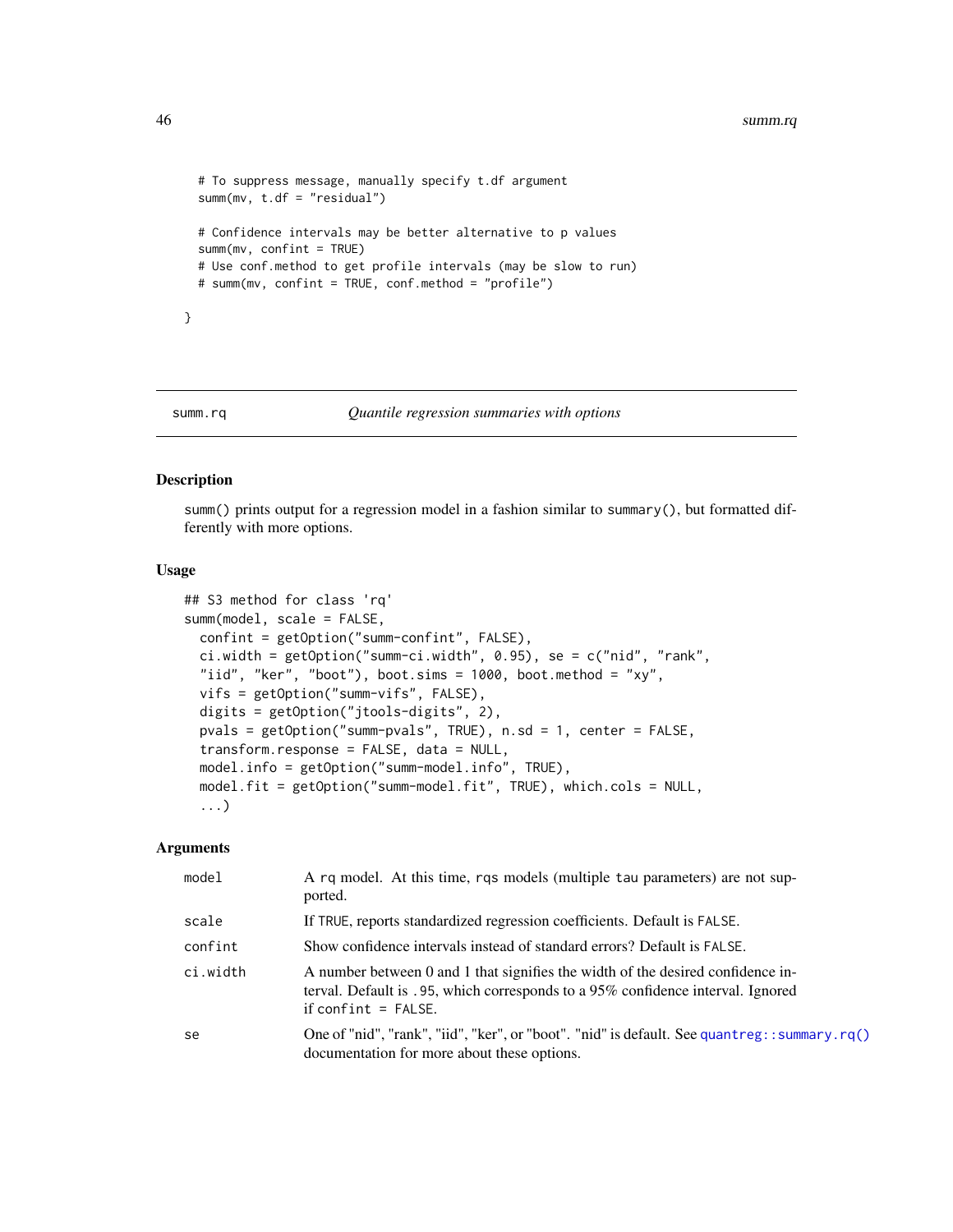#### <span id="page-46-0"></span>summ.rq 47

| boot.sims          | If $se = "boot",$ the number of bootstrap replications to perform. This is passed<br>as the R argument to boot.rq                                                                                                                                                                            |
|--------------------|----------------------------------------------------------------------------------------------------------------------------------------------------------------------------------------------------------------------------------------------------------------------------------------------|
| boot.method        | If se = "boot", the type of bootstrapping method to use. Default is " $xy$ ", but<br>see quantreg::boot.rq() for more options.                                                                                                                                                               |
| vifs               | If TRUE, adds a column to output with variance inflation factors (VIF). Default<br>is FALSE.                                                                                                                                                                                                 |
| digits             | An integer specifying the number of digits past the decimal to report in the out-<br>put. Default is 2. You can change the default number of digits for all jtools<br>functions with options ("jtools-digits" = digits) where digits is the de-<br>sired number.                             |
| pvals              | Show p values? If FALSE, these are not printed. Default is TRUE.                                                                                                                                                                                                                             |
| n.sd               | If scale $=$ TRUE, how many standard deviations should predictors be divided<br>by? Default is 1, though some suggest 2.                                                                                                                                                                     |
| center             | If you want coefficients for mean-centered variables but don't want to standard-<br>ize, set this to TRUE.                                                                                                                                                                                   |
| transform.response |                                                                                                                                                                                                                                                                                              |
|                    | Should scaling/centering apply to response variable? Default is FALSE.                                                                                                                                                                                                                       |
| data               | If you provide the data used to fit the model here, that data frame is used to<br>re-fit the model (if scale is TRUE) instead of the stats::model.frame() of<br>the model. This is particularly useful if you have variable transformations or<br>polynomial terms specified in the formula. |
| model.info         | Toggles printing of basic information on sample size, name of DV, and number<br>of predictors.                                                                                                                                                                                               |
| model.fit          | Toggles printing of model fit statistics.                                                                                                                                                                                                                                                    |
| which.cols         | Developmental feature. By providing columns by name, you can add/remove/reorder<br>requested columns in the output. Not fully supported, for now.                                                                                                                                            |
| $\cdots$           | Among other things, arguments are passed to scale_mod() or center_mod()<br>when center or scale is TRUE.                                                                                                                                                                                     |

### Details

This method implements most of the things I think most users would asking summary.rq for. hs, U, and gamma are ignored.

Note that when using se = "rank", there are no standard errors, test statistics, or p values calculated.

About the R1 fit statistic: Described in Koenker & Machado (1999), this offers an interpretation similar to R-squared in OLS regression. While you could calculate R-squared for these models, it goes against the underlying theoretical rationale for them. Koenker himself is not a big fan of R1 either, but it's something. See Koenker & Machado (1999) for more info.

## References

Koenker, R., & Machado, J. A. F. (1999). Goodness of fit and related inference processes for quantile regression. *Journal of the American Statistical Association*, 94, 1296–1310. https://doi.org/10.1080/01621459.1999.1047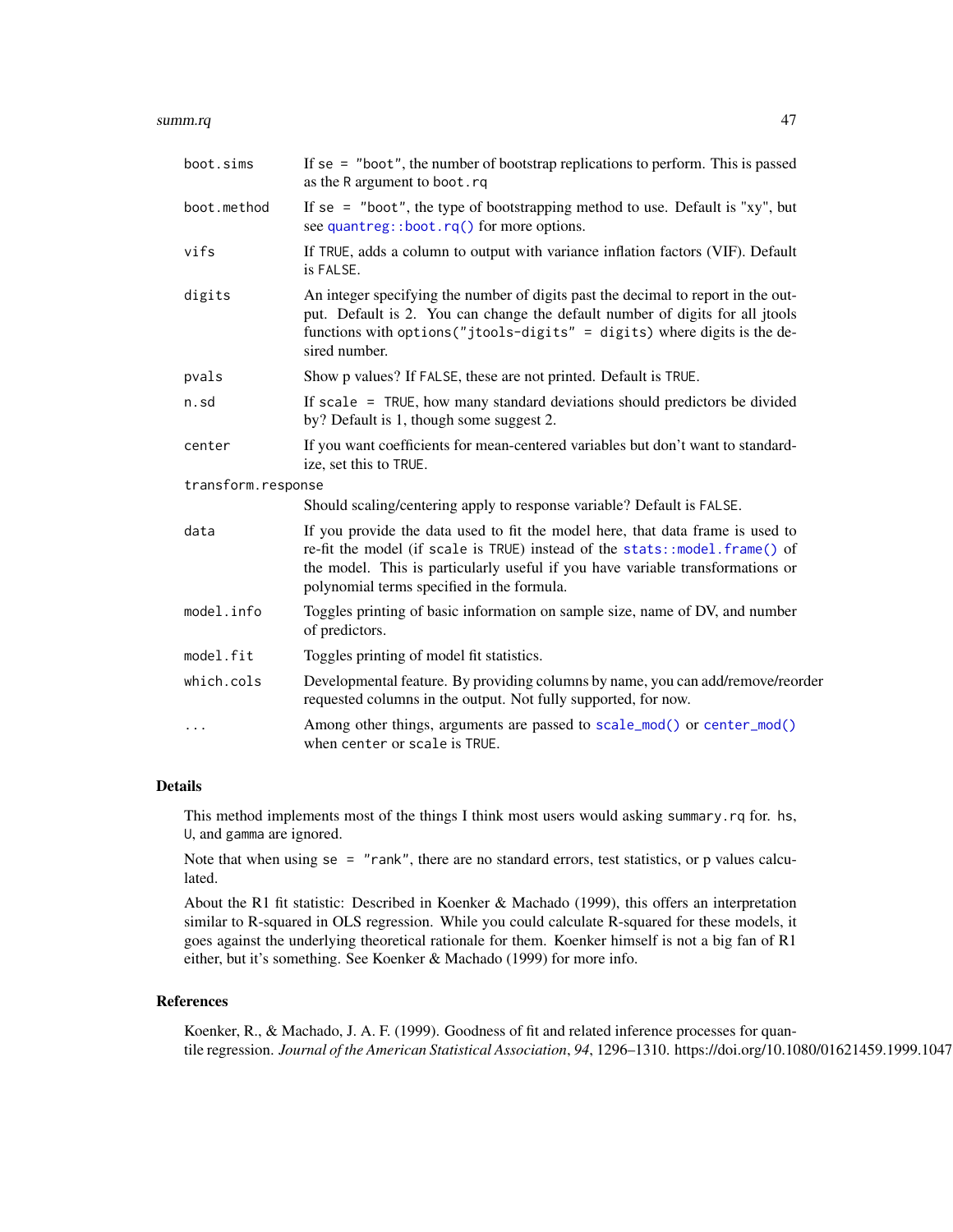## See Also

Other summ: [summ.glm](#page-35-1), [summ.lm](#page-38-1), [summ.merMod](#page-41-1), [summ.svyglm](#page-47-1)

#### Examples

```
if (requireNamespace("quantreg")) {
library(quantreg)
data(engel)
fitrq \leq rq(income \sim foodexp, data = engel, tau = 0.5)
summ(fitrq)
}
```
<span id="page-47-1"></span>summ.svyglm *Complex survey regression summaries with options*

## Description

summ() prints output for a regression model in a fashion similar to summary(), but formatted differently with more options.

## Usage

```
## S3 method for class 'svyglm'
summ(model, scale = FALSE,
 confint = getOption("summ-confint", FALSE),
 ci.width = getOption("summ-ci.width", 0.95),
 digits = getOption("jtools-digits", default = 2),
 pvals = getOption("summ-pvals", TRUE), n.sd = 1, center = FALSE,
  transform.response = FALSE, exp = FALSE,
 vifs = getOption("summ-vifs", FALSE),
 model.info = getOption("summ-model.info", TRUE),
 model.fit = getOption("summ-model.fit", TRUE), which.cols = NULL,
  ...)
```

| model    | A svyglm object.                                                                                                                                                                            |
|----------|---------------------------------------------------------------------------------------------------------------------------------------------------------------------------------------------|
| scale    | If TRUE, reports standardized regression coefficients. Default is FALSE.                                                                                                                    |
| confint  | Show confidence intervals instead of standard errors? Default is FALSE.                                                                                                                     |
| ci.width | A number between 0 and 1 that signifies the width of the desired confidence in-<br>terval. Default is .95, which corresponds to a 95% confidence interval. Ignored<br>if confint $=$ FALSE. |

<span id="page-47-0"></span>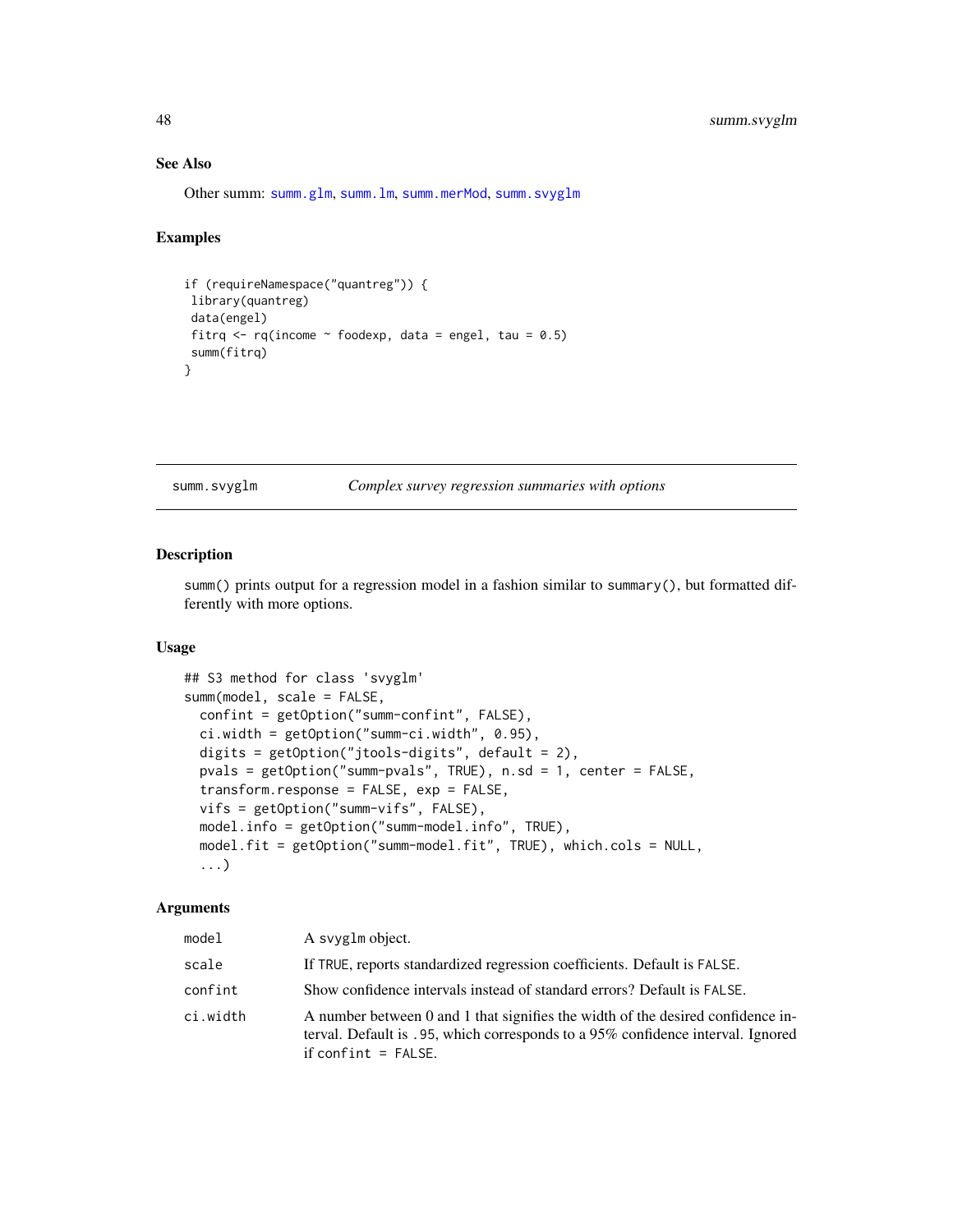<span id="page-48-0"></span>

| digits             | An integer specifying the number of digits past the decimal to report in the out-<br>put. Default is 2. You can change the default number of digits for all jtools<br>functions with options ("jtools-digits" = digits) where digits is the de-<br>sired number. |
|--------------------|------------------------------------------------------------------------------------------------------------------------------------------------------------------------------------------------------------------------------------------------------------------|
| pvals              | Show p values? If FALSE, these are not printed. Default is TRUE.                                                                                                                                                                                                 |
| n.sd               | If scale $=$ TRUE, how many standard deviations should predictors be divided<br>by? Default is 1, though some suggest 2.                                                                                                                                         |
| center             | If you want coefficients for mean-centered variables but don't want to standard-<br>ize, set this to TRUE.                                                                                                                                                       |
| transform.response |                                                                                                                                                                                                                                                                  |
|                    | Should scaling/centering apply to response variable? Default is FALSE.                                                                                                                                                                                           |
| exp                | If TRUE, reports exponentiated coefficients with confidence intervals for expo-<br>nential models like logit and Poisson models. This quantity is known as an odds<br>ratio for binary outcomes and incidence rate ratio for count models.                       |
| vifs               | If TRUE, adds a column to output with variance inflation factors (VIF). Default<br>is FALSE.                                                                                                                                                                     |
| model.info         | Toggles printing of basic information on sample size, name of DV, and number<br>of predictors.                                                                                                                                                                   |
| model.fit          | Toggles printing of model fit statistics.                                                                                                                                                                                                                        |
| which.cols         | Developmental feature. By providing columns by name, you can add/remove/reorder<br>requested columns in the output. Not fully supported, for now.                                                                                                                |
| .                  | Among other things, arguments are passed to scale_mod() or center_mod()<br>when center or scale is TRUE.                                                                                                                                                         |

## Details

By default, this function will print the following items to the console:

- The sample size
- The name of the outcome variable
- The (Pseudo-)R-squared value and AIC.
- A table with regression coefficients, standard errors, t values, and p values.

The scale and center options are performed via refitting the model with [scale\\_mod\(\)](#page-30-1) and [center\\_mod\(\)](#page-3-1), respectively. Each of those in turn uses [gscale\(\)](#page-15-1) for the mean-centering and scaling. These functions can handle svyglm objects correctly by calling svymean() and svyvar() to compute means and standard deviations. Weights are not altered. The fact that the model is refit means the runtime will be similar to the original time it took to fit the model.

## Value

If saved, users can access most of the items that are returned in the output (and without rounding).

| coeftable | The outputted table of variables and coefficients                                |
|-----------|----------------------------------------------------------------------------------|
| model     | The model for which statistics are displayed. This would be most useful in cases |
|           | in which scale $=$ TRUE.                                                         |

Much other information can be accessed as attributes.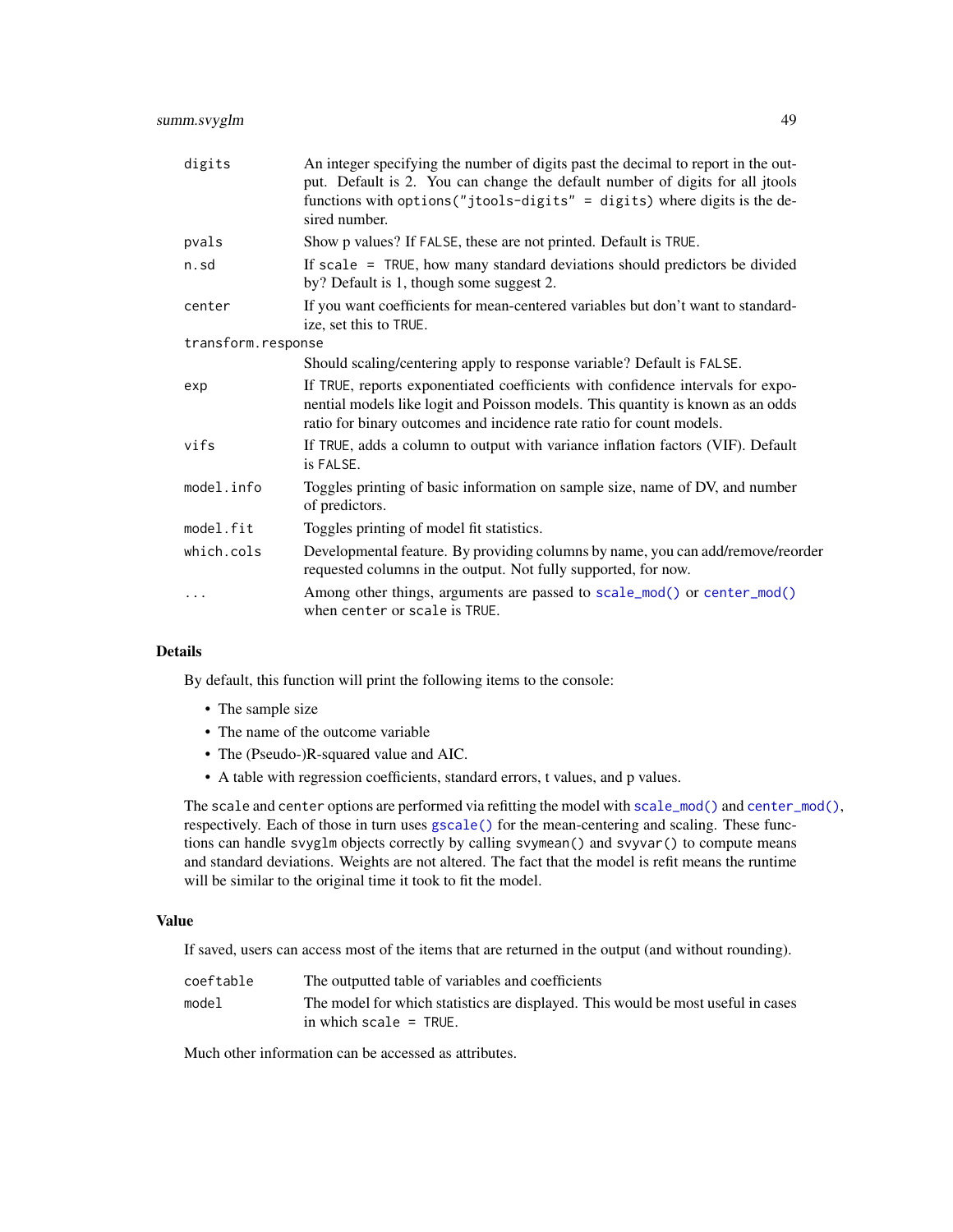#### Author(s)

Jacob Long << long.1377@osu.edu>>

## See Also

[scale\\_mod\(\)](#page-30-1) can simply perform the standardization if preferred.

[gscale\(\)](#page-15-1) does the heavy lifting for mean-centering and scaling behind the scenes.

Other summ: [summ.glm](#page-35-1), [summ.lm](#page-38-1), [summ.merMod](#page-41-1), [summ.rq](#page-45-1)

#### Examples

```
if (requireNamespace("survey")) {
 library(survey)
 data(api)
 dstrat <- svydesign(id = \sim1, strata =\sim stype, weights =\sim pw,
                      data = apistrat, fpc =~ fpc)
 regmodel <- svyglm(api00 ~ ell * meals, design = dstrat)
 summ(regmodel)
}
```
<span id="page-49-1"></span>svycor *Calculate Pearson correlations with complex survey data*

#### Description

svycor extends the survey package by calculating correlations with syntax similar to the original package, which for reasons unknown lacks such a function.

#### Usage

```
svycor(formula, design, na.rm = FALSE,
  digits = getOption("jtools-digits", default = 2), sig.stats = FALSE,
 bootn = 1000, mean1 = \text{TRUE}, \ldots)
```

| formula | A formula (e.g., $\sim$ var1+var2) specifying the terms to correlate.                                                                                                                                                                                            |
|---------|------------------------------------------------------------------------------------------------------------------------------------------------------------------------------------------------------------------------------------------------------------------|
| design  | The survey. design or svyrep. design object.                                                                                                                                                                                                                     |
| na.rm   | Logical. Should cases with missing values be dropped?                                                                                                                                                                                                            |
| digits  | An integer specifying the number of digits past the decimal to report in the out-<br>put. Default is 2. You can change the default number of digits for all jtools<br>functions with options ("jtools-digits" = digits) where digits is the de-<br>sired number. |

<span id="page-49-0"></span>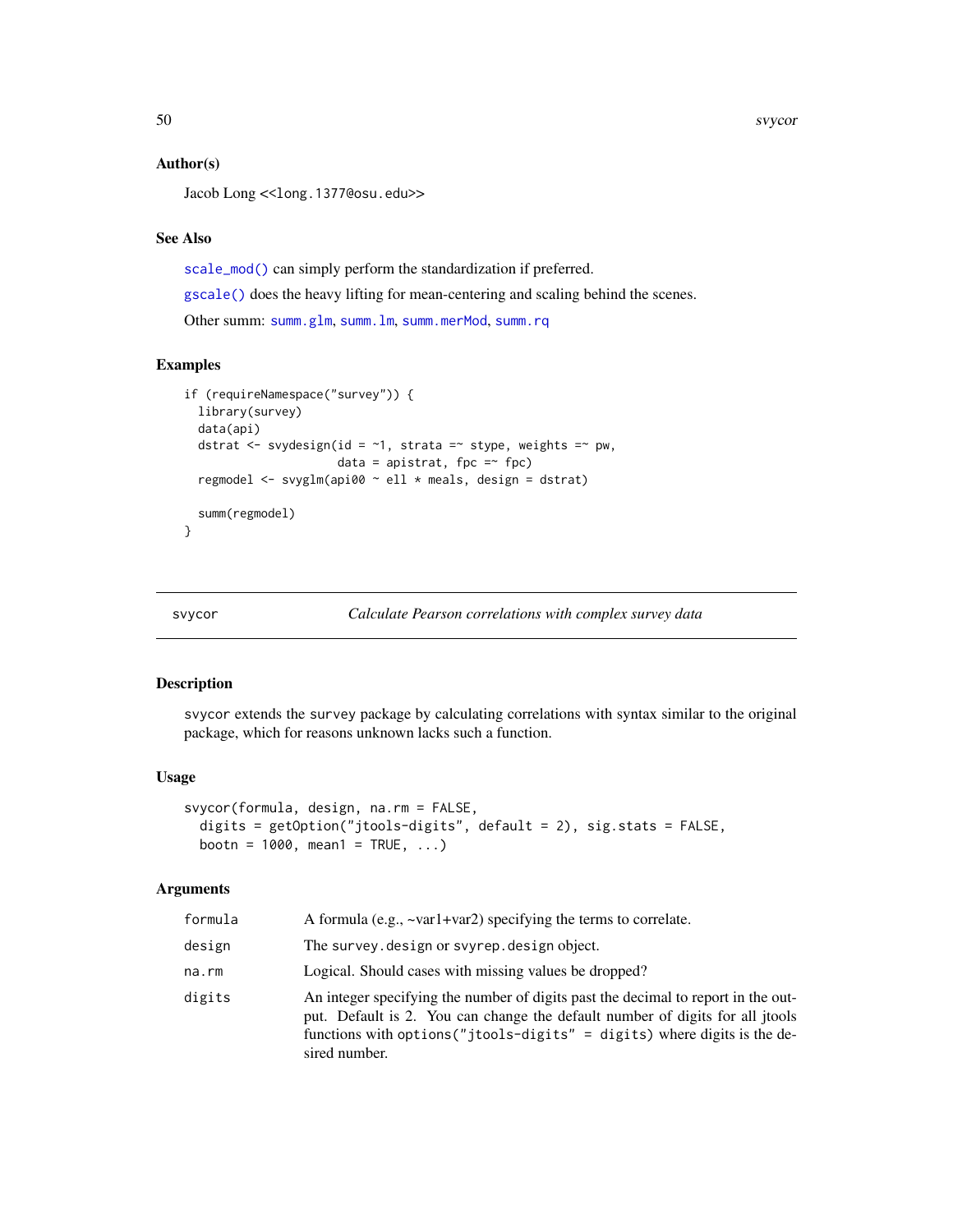#### <span id="page-50-0"></span>svycor 51

| sig.stats | Logical. Perform non-parametric bootstrapping (using wtd.cor) to generate<br>standard errors and associated t- and p-values. See details for some considera-<br>tions when doing null hypothesis testing with complex survey correlations.                                                                                                          |
|-----------|-----------------------------------------------------------------------------------------------------------------------------------------------------------------------------------------------------------------------------------------------------------------------------------------------------------------------------------------------------|
| bootn     | If sig. stats is TRUE, this defines the number of bootstraps to be run to gen-<br>erate the standard errors and p-values. For large values and large datasets, this<br>can contribute considerably to processing time.                                                                                                                              |
| mean1     | If sig. stats is TRUE, it is important to know whether the sampling weights<br>should have a mean of 1. That is, should the standard errors be calculated as if<br>the number of rows in your dataset is the total number of observations (TRUE)<br>or as if the sum of the weights in your dataset is the total number of observations<br>(FALSE)? |
|           | Additional arguments passed to syyvar.                                                                                                                                                                                                                                                                                                              |

## Details

This function extends the survey package by calculating the correlations for user-specified variables in survey design and returning a correlation matrix.

Using the [wtd.cor](#page-0-0) function, this function also returns standard errors and p-values for the correlation terms using a sample-weighted bootstrapping procedure. While correlations do not require distributional assumptions, hypothesis testing (i.e.,  $r > 0$ ) does. The appropriate way to calculate standard errors and use them to define a probability is not straightforward in this scenario since the weighting causes heteroskedasticity, thereby violating an assumption inherent in the commonly used methods for converting Pearson's correlations into t-values. The method provided here is defensible, but if reporting in scientific publications the method should be spelled out.

## Value

If significance tests are not requested, there is one returned value:

| cors | The correlation matrix (without rounding) |  |  |
|------|-------------------------------------------|--|--|
|------|-------------------------------------------|--|--|

If significance tests are requested, the following are also returned:

| p.values | A matrix of p values        |
|----------|-----------------------------|
| t.values | A matrix of t values        |
| std.err  | A matrix of standard errors |

#### Note

This function was designed in part on the procedure recommended by Thomas Lumley, the author of the survey package, on [Stack Overflow.](http://stackoverflow.com/questions/34418822/pearson-correlation-coefficient-in-rs-survey-package#41031088) However, he has not reviewed or endorsed this implementation. All defects are attributed to the author.

## Author(s)

Jacob Long << long.1377@osu.edu>>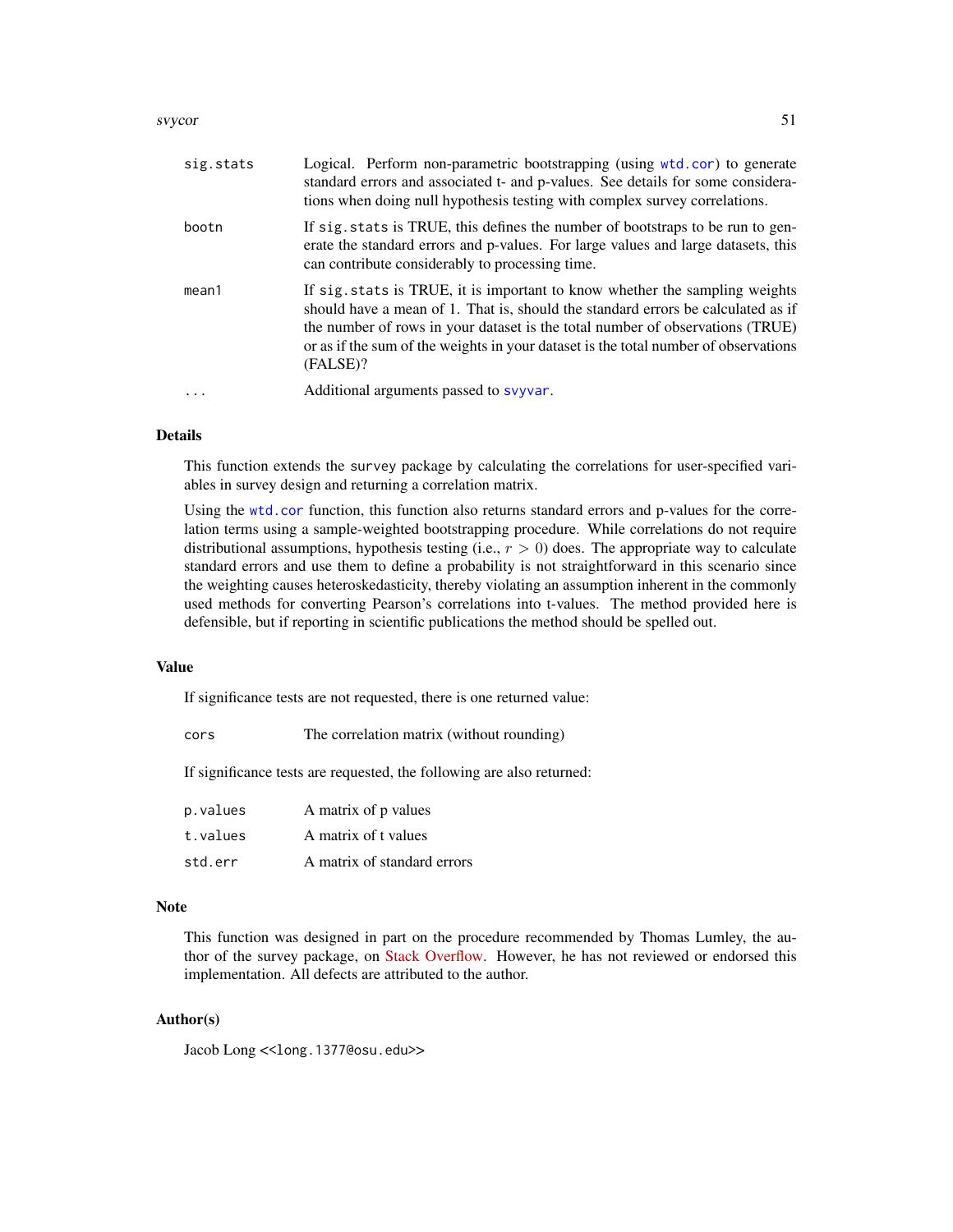52 svysd

## See Also

[wtd.cor](#page-0-0), [svyvar](#page-0-0)

Other survey package extensions: [svysd](#page-51-1)

Other survey tools: [pf\\_sv\\_test](#page-25-1), [svysd](#page-51-1), [weights\\_tests](#page-56-1), [wgttest](#page-57-1)

## Examples

```
if (requireNamespace("survey")) {
library(survey)
data(api)
# Create survey design object
dstrat <- svydesign(id = \sim1, strata = \simstype, weights = \simpw,
                     data = apistrat, fpc = \simfpc)
# Print correlation matrix
svycor(~api00 + api99 + dnum, design = dstrat)
# Save the results, extract correlation matrix
out <- svycor(~api00 + api99 + dnum, design = dstrat)
out$cors
}
```
<span id="page-51-1"></span>

## Description

svysd extends the survey package by calculating standard deviations with syntax similar to the original package, which provides only a [svyvar](#page-0-0) function.

#### Usage

```
svysd(formula, design, na.rm = FALSE,
 digits = getOption("jtools-digits", default = 3), ...)
```

| formula | A formula (e.g., $\sim$ var1+var2) specifying the term(s) of interest.                                                                                                                                                                                           |
|---------|------------------------------------------------------------------------------------------------------------------------------------------------------------------------------------------------------------------------------------------------------------------|
| design  | The survey. design or svyrep. design object.                                                                                                                                                                                                                     |
| na.rm   | Logical. Should cases with missing values be dropped?                                                                                                                                                                                                            |
| digits  | An integer specifying the number of digits past the decimal to report in the out-<br>put. Default is 3. You can change the default number of digits for all jtools<br>functions with options ("jtools-digits" = digits) where digits is the de-<br>sired number. |
| .       | Additional arguments passed to syyvar.                                                                                                                                                                                                                           |
|         |                                                                                                                                                                                                                                                                  |

<span id="page-51-0"></span>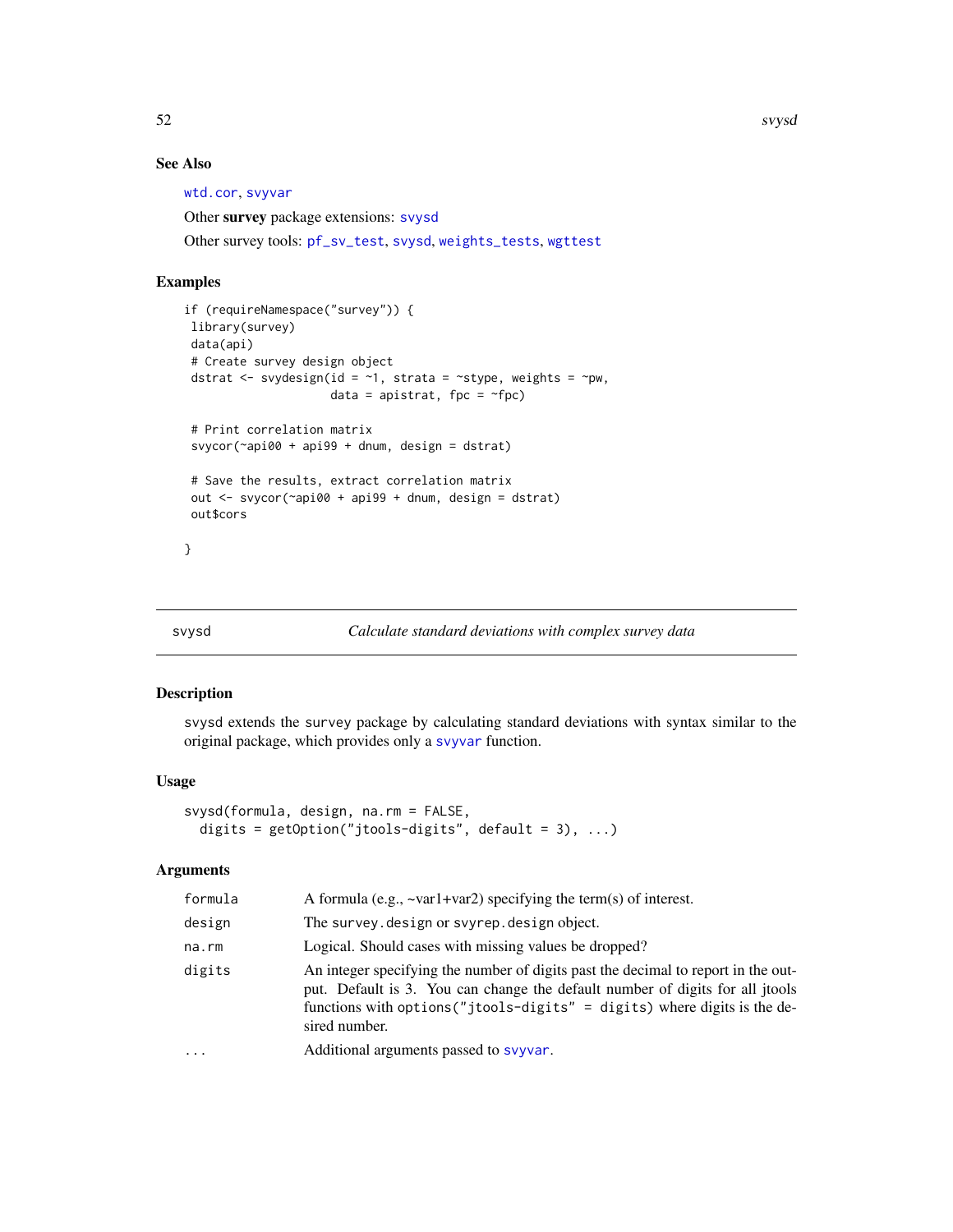## <span id="page-52-0"></span>theme\_apa 53

## Details

An alternative is to simply do sqrt(svyvar(~term, design = design)). However, if printing and sharing the output, this may be misleading since the output will say "variance."

#### Note

This function was designed independent of the survey package and is neither endorsed nor known to its authors.

## See Also

## [svyvar](#page-0-0)

Other survey package extensions: [svycor](#page-49-1)

Other survey tools: [pf\\_sv\\_test](#page-25-1), [svycor](#page-49-1), [weights\\_tests](#page-56-1), [wgttest](#page-57-1)

#### Examples

```
if (requireNamespace("survey")) {
library(survey)
data(api)
# Create survey design object
dstrat \leq svydesign(id = \sim1, strata = \simstype, weights = \simpw, data = apistrat,
                      fpc=~fpc)
# Print the standard deviation of some variables
svysd(~api00+ell+meals, design = dstrat)
}
```
theme\_apa *Format ggplot2 figures in APA style*

#### Description

theme\_apa() is designed to work like any other complete theme from [ggplot](#page-0-0). To the extent possible, it aligns with the (vague) APA figure guidelines.

## Usage

```
theme_apa(legend.pos = "right", legend.use.title = FALSE,
  legend.font.size = 12, x.font.size = 12, y.font.size = 12,
  facet.title.size = 12, remove.y.gridlines = TRUE,
  remove.x.gridlines = TRUE)
```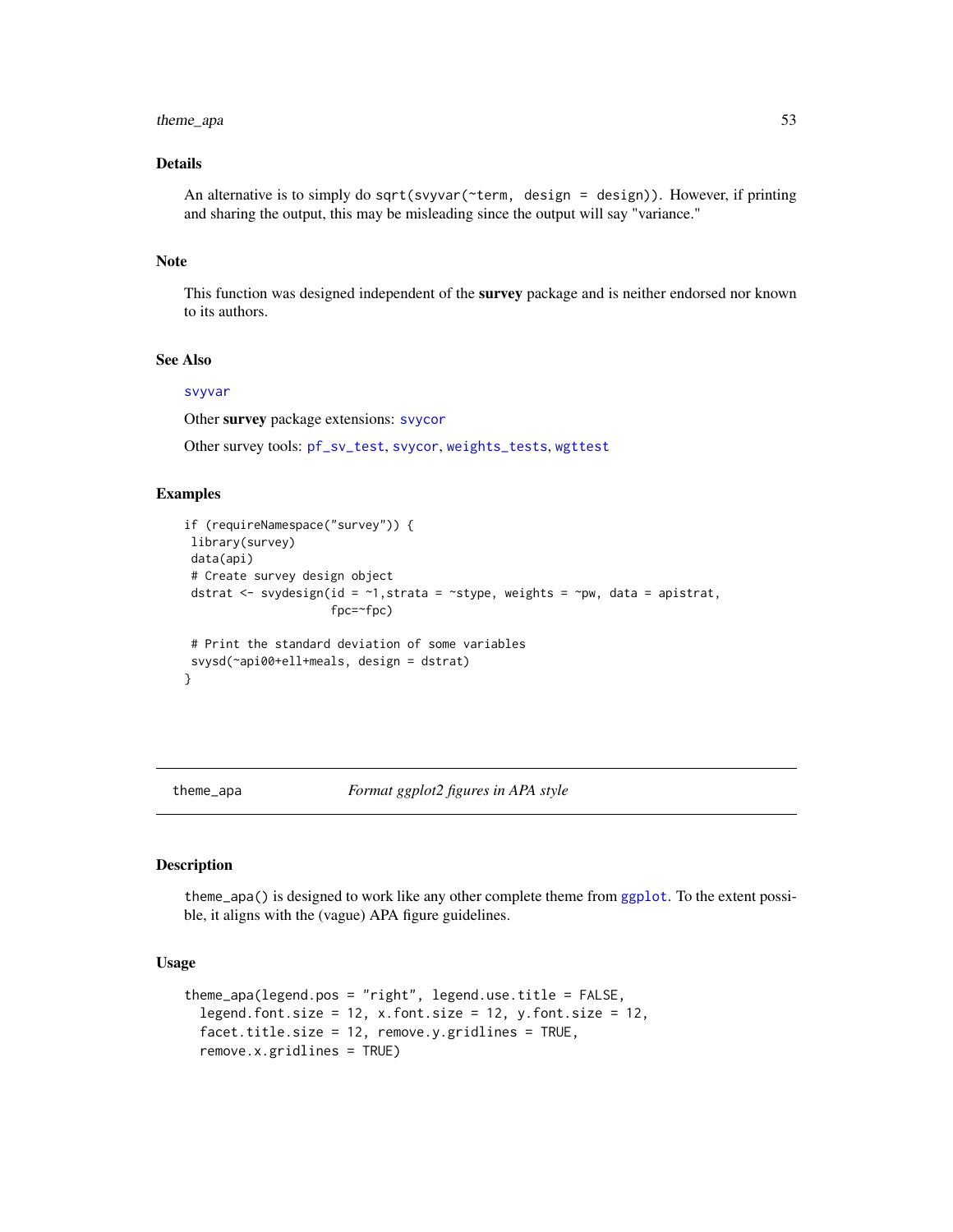#### Arguments

| legend.pos         | One of "right", "left", "top", "bottom", "topleft", "topright", "topmiddle",                                                                                                       |
|--------------------|------------------------------------------------------------------------------------------------------------------------------------------------------------------------------------|
|                    | "bottomleft", "bottomright", or "bottommiddle". Positions the legend,                                                                                                              |
|                    | which will layer on top of any geoms, on the plane.                                                                                                                                |
| legend.use.title   |                                                                                                                                                                                    |
|                    | Logical. Specify whether to include a legend title. Defaults to FALSE.                                                                                                             |
| legend.font.size   |                                                                                                                                                                                    |
|                    | Integer indicating the font size of the labels in the legend. Default and APA-<br>recommended is 12, but if there are many labels it may be necessary to choose<br>a smaller size. |
| x.font.size        | Font size of x-axis label.                                                                                                                                                         |
| y.font.size        | Font size of x-axis label.                                                                                                                                                         |
| facet.title.size   |                                                                                                                                                                                    |
|                    | Font size of facet labels.                                                                                                                                                         |
| remove.y.gridlines |                                                                                                                                                                                    |
|                    | Should the coordinate grid on the y-axis (horizontal lines) be removed? Default<br>is TRUE.                                                                                        |
| remove.x.gridlines |                                                                                                                                                                                    |
|                    | Should the coordinate grid on the x-axis (vertical lines) be removed? Default is<br>TRUE.                                                                                          |
|                    |                                                                                                                                                                                    |

#### Details

This function applies a theme to ggplot2 figures with a style that is roughly in line with APA guidelines. Users may need to perform further operations for their specific use cases.

There are some things to keep in mind about APA style figures:

- Main titles should be written in the word processor or typesetter rather than on the plot image itself.
- In some cases, users can forgo a legend in favor of describing the figure in a caption (also written in the word processor/typesetter).
- Legends are typically embedded on the coordinate plane of the figure rather than next to it, as is default in ggplot2.
- Use of color is generally discouraged since most of the applications for which APA figures are needed involve eventual publication in non-color print media.
- There are no hard and fast rules on font size, though APA recommends choosing between 8 and 14-point. Fonts in figures should be sans serif.

Because APA style calls for positioning legends on the plane itself, this function includes options for choosing a position–top left, top right, bottom left, bottom right–to place the legend. ggplot2 provides no obvious way to automatically choose a position that overlaps least with the geoms (the plotted data), so users will need to choose one.

Facetting is supported, but APA guidelines are considerably less clear for such situations.

This theme was created with inspiration from Rudolf Cardinal's [code,](http://egret.psychol.cam.ac.uk/statistics/R/graphs2.html) which required updating for newer versions of ggplot2 and adaptations for APA style.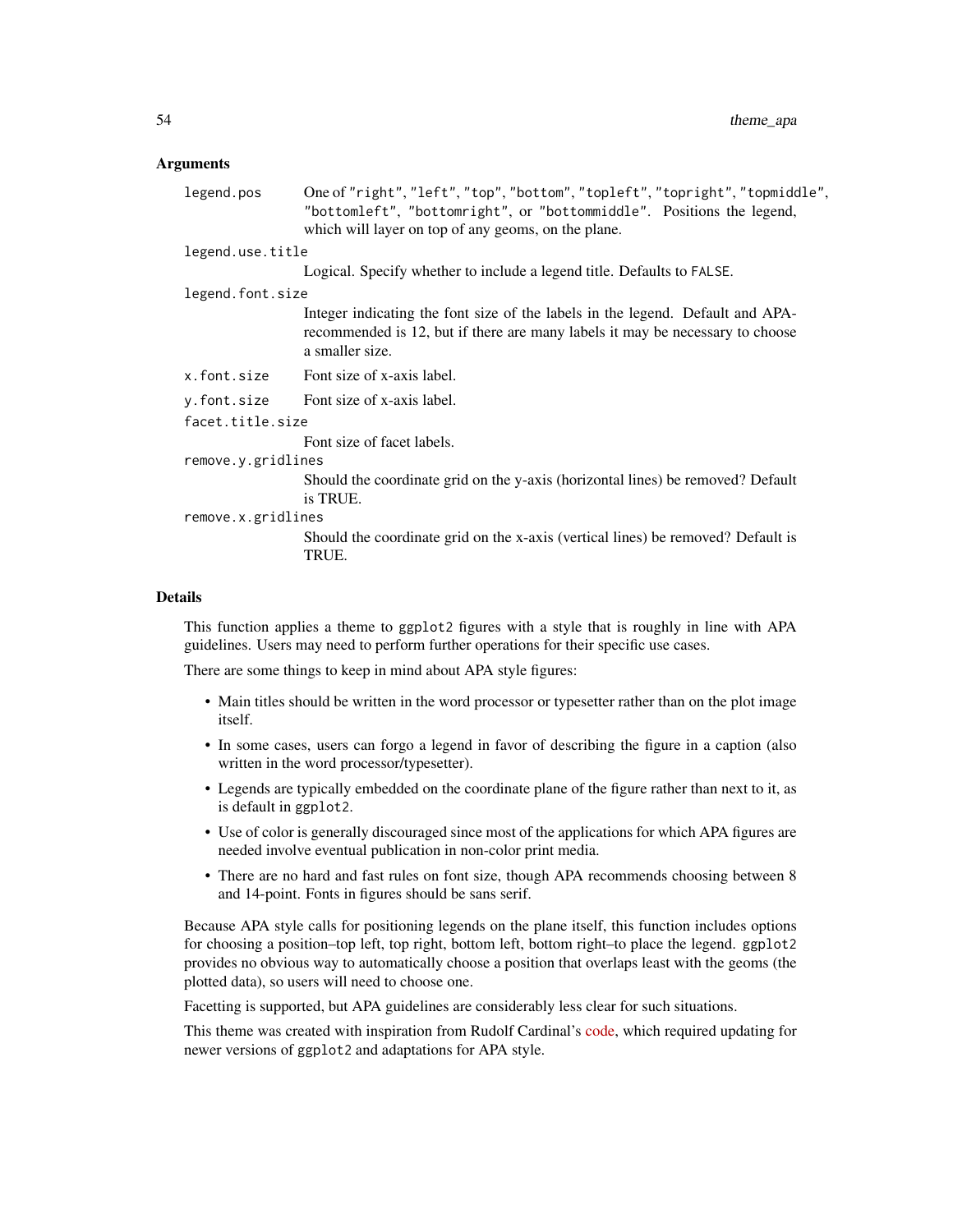## <span id="page-54-0"></span>theme\_nice 55

#### Author(s)

Jacob Long << long.1377@osu.edu>>

#### References

American Psychological Association. (2010). *Publication manual of the American Psychological Association, Sixth Edition*. Washington, DC: American Psychological Association.

Nicol, A.A.M. & Pexman, P.M. (2010). *Displaying your findings: A practical guide for creating figures, posters, and presentations, Sixth Edition*. Washington, D.C.: American Psychological Association.

## See Also

[ggplot](#page-0-0), [theme](#page-0-0)

#### Examples

```
# Create plot with ggplot2
library(ggplot2)
plot <- ggplot(mpg, aes(cty, hwy)) +
 geom_jitter()
# Add APA theme with defaults
```
plot + theme\_apa()

theme\_nice *A nice, flexible* ggplot2 *theme*

#### Description

theme\_nice is designed to work like any other complete theme from [ggplot](#page-0-0). It has a nice appearance.

#### Usage

```
theme_nice(legend.pos = "right", style = c("white", "light",
 "dark_blue", "dark_gray"), base_size = 11, base_family = "",
 base_line_size = base_size/22, base_rect_size = base_size/22)
```

```
legend.pos One of "right", "left", "top", "bottom" (outside the plotting area), "topleft",
                 "topright", "topmiddle", "bottomleft", "bottomright", or "bottommiddle"
                 (inside the plotting area).
```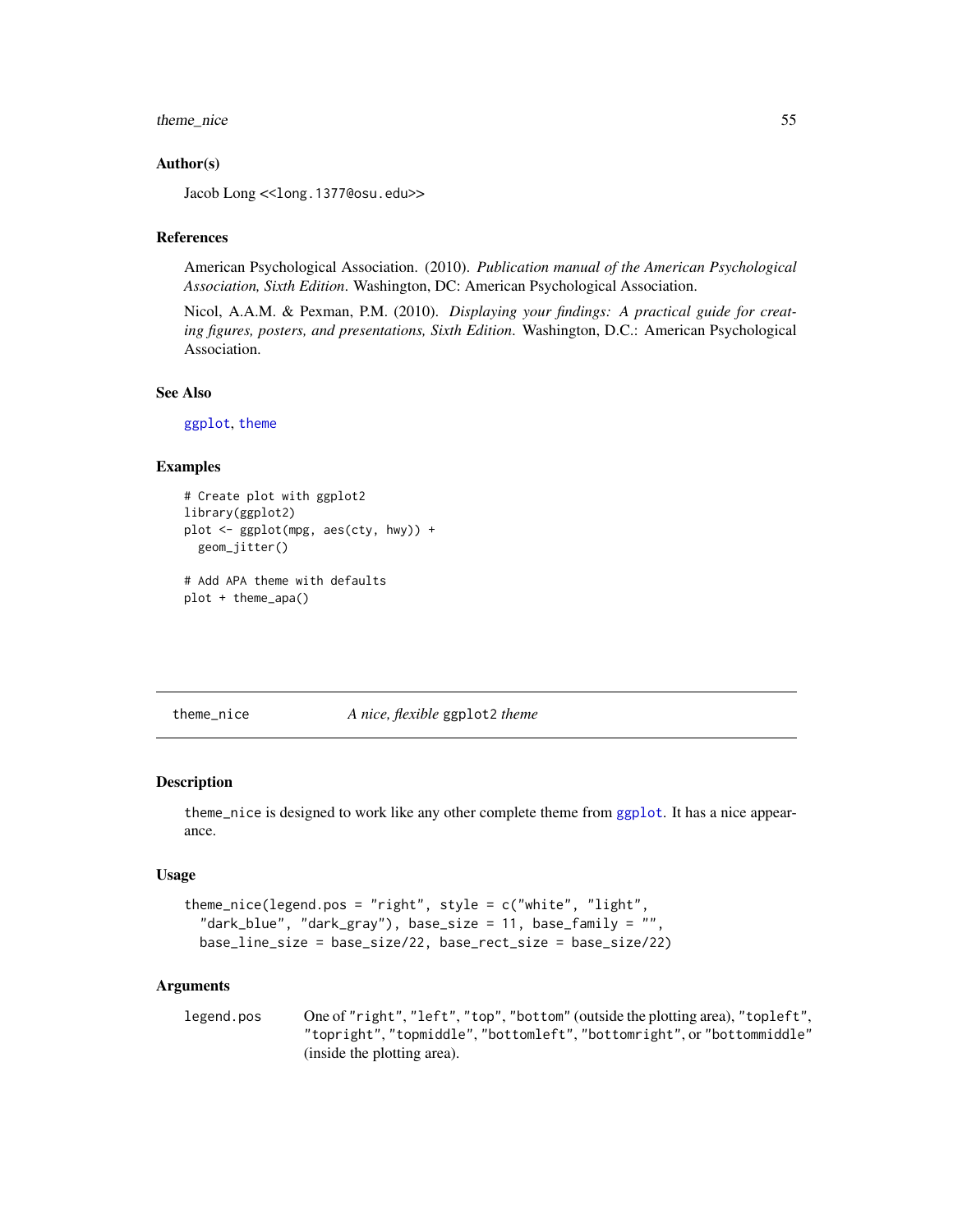## <span id="page-55-0"></span>56 tidy.summ

| stvle       | One of "white", "light", "dark_blue", or "dark_gray". "white" sets the<br>background to white, "light" to light gray, "dark_gray" to dark gray, "dark_blue"<br>to dark blue. |
|-------------|------------------------------------------------------------------------------------------------------------------------------------------------------------------------------|
| base size   | base font size                                                                                                                                                               |
| base_family | base font family                                                                                                                                                             |
|             | base_line_size base size for line elements                                                                                                                                   |
|             | base_rect_size base size for rect elements                                                                                                                                   |

## Author(s)

Jacob Long << long.1377@osu.edu>>

## Examples

```
# Create plot with ggplot2
library(ggplot2)
plot <- ggplot(mpg, aes(cty, hwy)) +
  geom_jitter() + theme_nice()
```
<span id="page-55-1"></span>

|  |  | tıdv.summ |  |
|--|--|-----------|--|
|  |  |           |  |

## tidy.summ *Broom extensions for summ objects*

## Description

These are functions used for compatibility with broom's tidying functions to facilitate use with huxreg, thereby making [export\\_summs](#page-10-1) works.

#### Usage

```
tidy.summ(x, conf.int = FALSE, conf.level = 0.95, ...)
glance.summ.lm(x, ...)
glance.summ.glm(x, ...)
glance.summ.svyglm(x, ...)
glance.summ.merMod(x, ...)
glance.summ.rq(x, ...)
```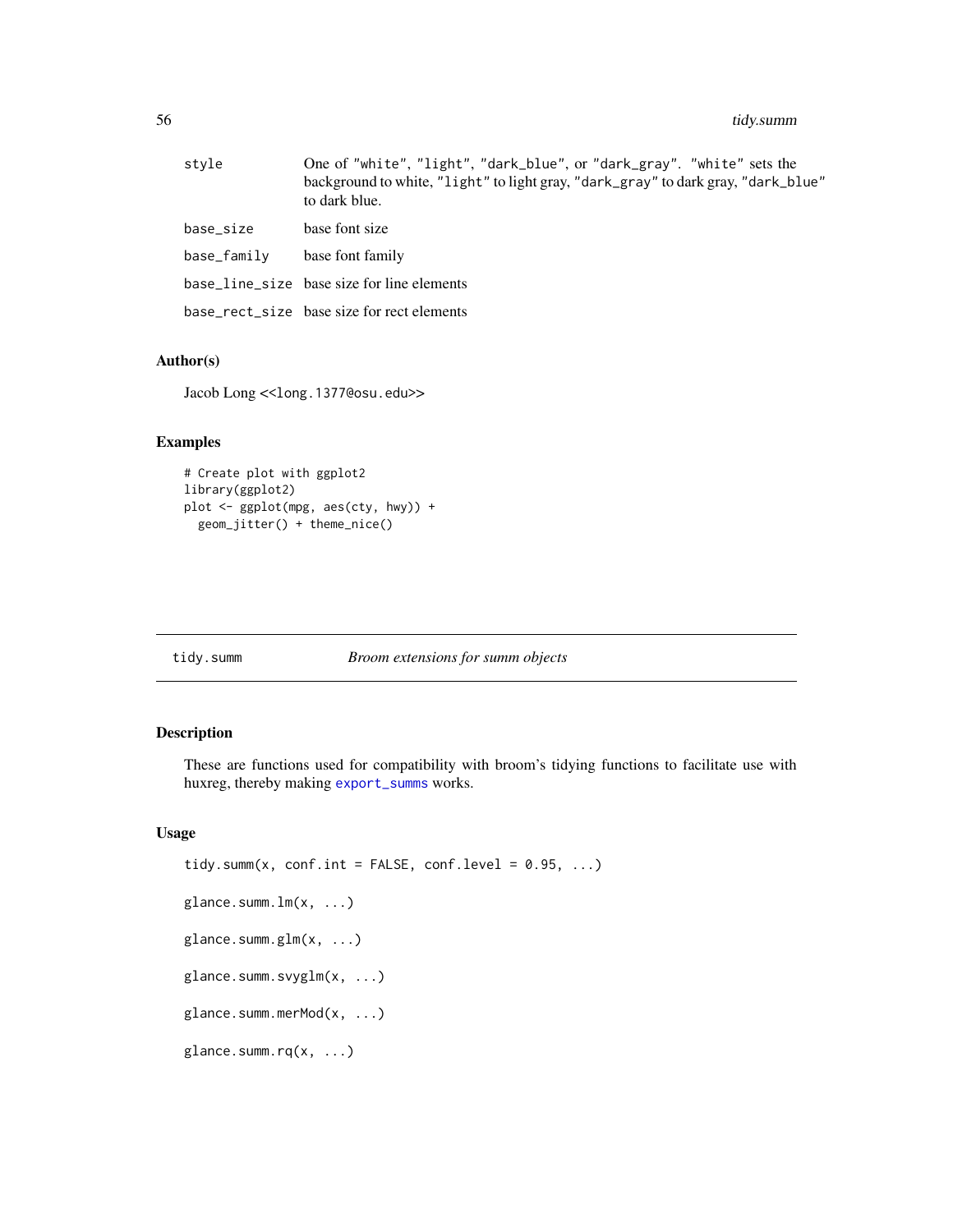## <span id="page-56-0"></span>weights\_tests 57

#### Arguments

| $\mathsf{X}$            | The summ object.                                                        |
|-------------------------|-------------------------------------------------------------------------|
| conf.int                | Include confidence intervals? Default is FALSE.                         |
| conf.level              | How wide confidence intervals should be, if requested. Default is 0.95. |
| $\cdot$ $\cdot$ $\cdot$ | Other arguments (usually ignored)                                       |

## Value

A data.frame with columns matching those appropriate for the model type per glance documentation.

## See Also

[glance](#page-0-0)

<span id="page-56-1"></span>weights\_tests *Test whether sampling weights are needed*

## Description

Use the tests proposed in Pfeffermann and Sverchkov (1999) and DuMouchel and Duncan (1983) to check whether a regression model is specified correctly without weights.

#### Usage

```
weights_tests(model, weights, data, model_output = TRUE, test = NULL,
 sims = 1000, digits = getOption("jtools-digits", default = 2))
```

| model        | The fitted model, without weights                                                                                                                                                                                                                                |
|--------------|------------------------------------------------------------------------------------------------------------------------------------------------------------------------------------------------------------------------------------------------------------------|
| weights      | The name of the weights column in model's data frame or a vector of weights<br>equal in length to the number of observations included in model.                                                                                                                  |
| data         | The data frame with the data fed to the fitted model and the weights                                                                                                                                                                                             |
| model_output | Should a summary of the model with weights as predictor be printed? Default<br>is TRUE, but you may not want it if you are trying to declutter a document.                                                                                                       |
| test         | Which type of test should be used in the ANOVA? The default, NULL, chooses<br>based on the model type ("F" for linear models). This argument is passed to<br>anova.                                                                                              |
| sims         | The number of bootstrap simulations to use in estimating the variance of the<br>residual correlation. Default is 1000, but for publications or when computing<br>power/time is sufficient, a higher number is better.                                            |
| digits       | An integer specifying the number of digits past the decimal to report in the out-<br>put. Default is 3. You can change the default number of digits for all jtools<br>functions with options ("jtools-digits" = digits) where digits is the de-<br>sired number. |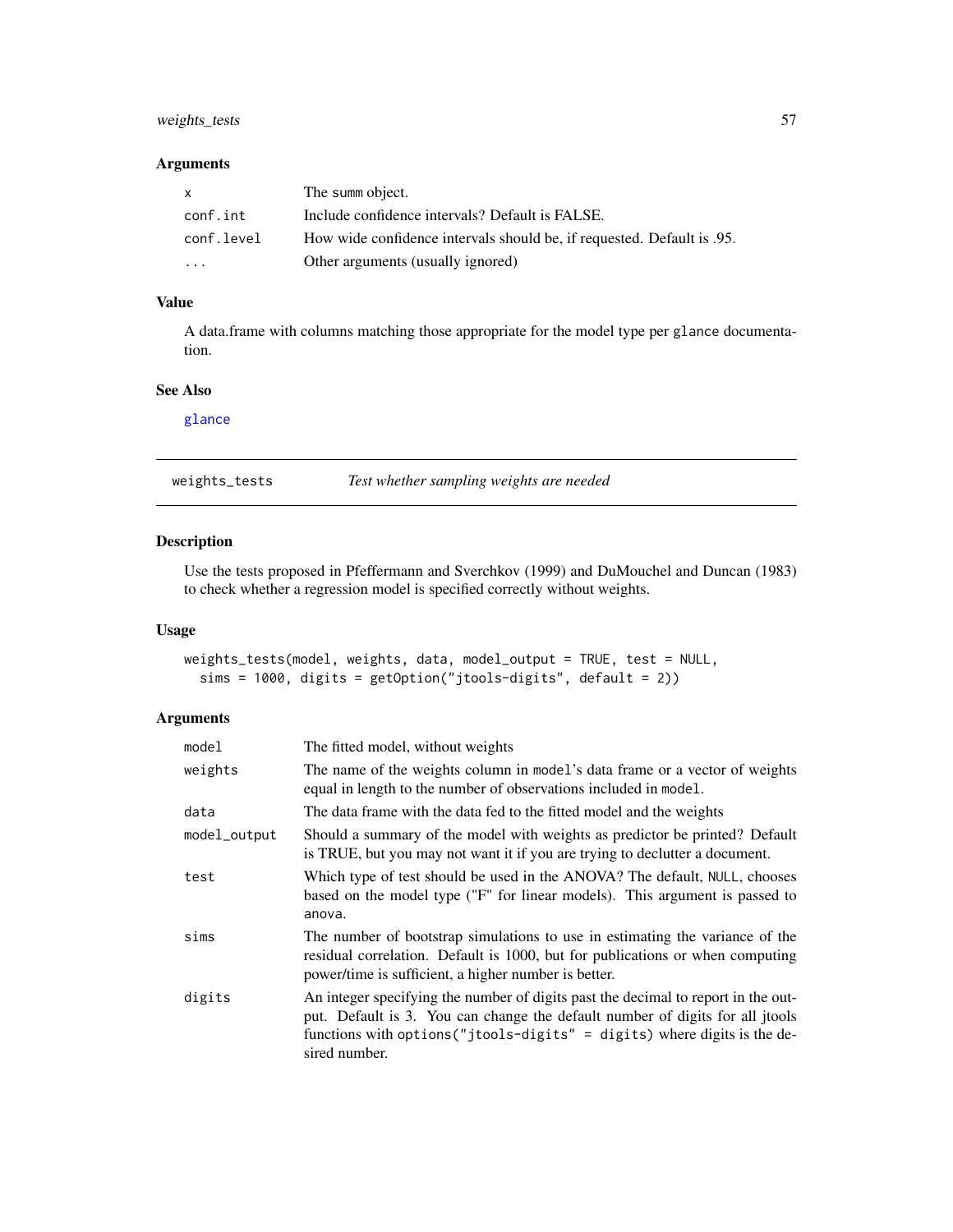#### Details

This function is a wrapper for the two tests implemented in this package that test whether your regression model is correctly specified. The first is [wgttest](#page-57-1), an R adaptation of the Stata macro of the same name. This test can otherwise be referred to as the DuMouchel-Duncan test. The other test is the Pfeffermann-Sverchkov test, which can be accessed directly with [pf\\_sv\\_test](#page-25-1).

For more details on each, visit the documentation on the respective functions. This function just runs each of them for you.

## References

DuMouchel, W. H. & Duncan, D.J. (1983). Using sample survey weights in multiple regression analyses of stratified samples. *Journal of the American Statistical Association*, *78*. 535-543.

Nordberg, L. (1989). Generalized linear modeling of sample survey data. *Journal of Official Statistics; Stockholm*, *5*, 223-239.

Pfeffermann, D., & Sverchkov, M. (1999). Parametric and semi-parametric estimation of regression models fitted to survey data. *Sankhya: The Indian Journal of Statistics*, *61*. 166-186.

## See Also

Other survey tools: [pf\\_sv\\_test](#page-25-1), [svycor](#page-49-1), [svysd](#page-51-1), [wgttest](#page-57-1)

#### Examples

```
# Note: This is a contrived example to show how the function works,
# not a case with actual sammpling weights from a survey vendor
if (requireNamespace("boot")) {
 states <- as.data.frame(state.x77)
 set.seed(100)
 states$wts <- runif(50, 0, 3)
 fit \leq lm(Murder \sim Illiteracy + Frost, data = states)
 weights_tests(model = fit, data = states, weights = wts, sims = 100)
}
```
<span id="page-57-1"></span>wgttest *Test whether sampling weights are needed*

#### Description

Use the DuMouchel-Duncan (1983) test to assess the need for sampling weights in your linear regression analysis.

#### Usage

```
wgttest(model, weights, data = NULL, model_output = FALSE,
  test = NULL, digits = getOption("jtools-digits", default = 3))
```
<span id="page-57-0"></span>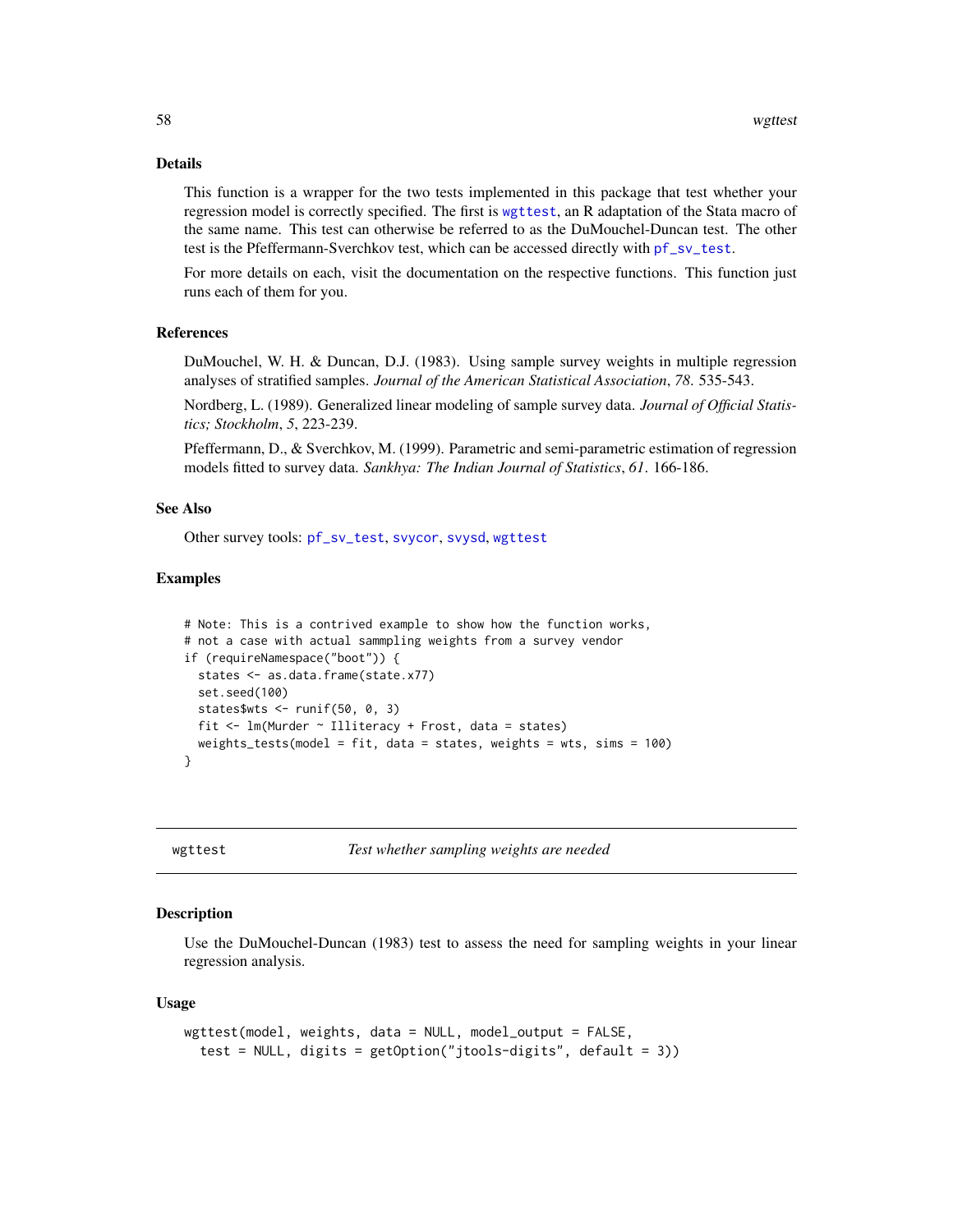#### wgttest 59

#### Arguments

| model        | The unweighted linear model (must be 1m, g1m, see details for other types) you<br>want to check.                                                                                                                                                                 |
|--------------|------------------------------------------------------------------------------------------------------------------------------------------------------------------------------------------------------------------------------------------------------------------|
| weights      | The name of the weights column in model's data frame or a vector of weights<br>equal in length to the number of observations included in model.                                                                                                                  |
| data         | The data frame with the data fed to the fitted model and the weights                                                                                                                                                                                             |
| model_output | Should a summary of the model with weights as predictor be printed? Default<br>is FALSE since the output can be very long for complex models.                                                                                                                    |
| test         | Which type of test should be used in the ANOVA? The default, NULL, chooses<br>based on the model type ("F" for linear models). This argument is passed to<br>anova.                                                                                              |
| digits       | An integer specifying the number of digits past the decimal to report in the out-<br>put. Default is 3. You can change the default number of digits for all jtools<br>functions with options ("jtools-digits" = digits) where digits is the de-<br>sired number. |

#### Details

This is designed to be similar to the wgttest macro for Stata ([http://fmwww.bc.edu/repec/](http://fmwww.bc.edu/repec/bocode/w/wgttest.html) [bocode/w/wgttest.html](http://fmwww.bc.edu/repec/bocode/w/wgttest.html)). This method, advocated for by DuMouchel and Duncan (1983), is fairly straightforward. To decide whether weights are needed, the weights are added to the linear model as a predictor and interaction with each other predictor. Then, an omnibus test of significance is performed to compare the weights-added model to the original; if insignificant, weights are not significantly related to the result and you can use the more efficient estimation from unweighted OLS.

It can be helpful to look at the created model using model\_output = TRUE to see which variables might be the ones affected by inclusion of weights.

This test can support most GLMs in addition to LMs, a use validated by Nordberg (1989). This, to my knowledge, is different from the Stata macro. It does not work for mixed models (e.g., lmer or lme) though it could plausibly be implemented. However, there is no scholarly consensus how to properly incorporate weights into mixed models. There are other types of models that may work, but have not been tested. The function is designed to be compatible with as many model types as possible, but the user should be careful to make sure s/he understands whether this type of test is appropriate for the model being considered. DuMouchel and Duncan (1983) were only thinking about linear regression when the test was conceived. Nordberg (1989) validated its use with generalized linear models, but to this author's knowledge it has not been tested with other model types.

#### References

DuMouchel, W. H. & Duncan, D.J. (1983). Using sample survey weights in multiple regression analyses of stratified samples. *Journal of the American Statistical Association*, *78*. 535-543.

Nordberg, L. (1989). Generalized linear modeling of sample survey data. *Journal of Official Statistics; Stockholm*, *5*, 223–239.

Winship, C. & Radbill, L. (1994). Sampling weights and regression analysis. *Sociological Methods and Research*, *23*, 230-257.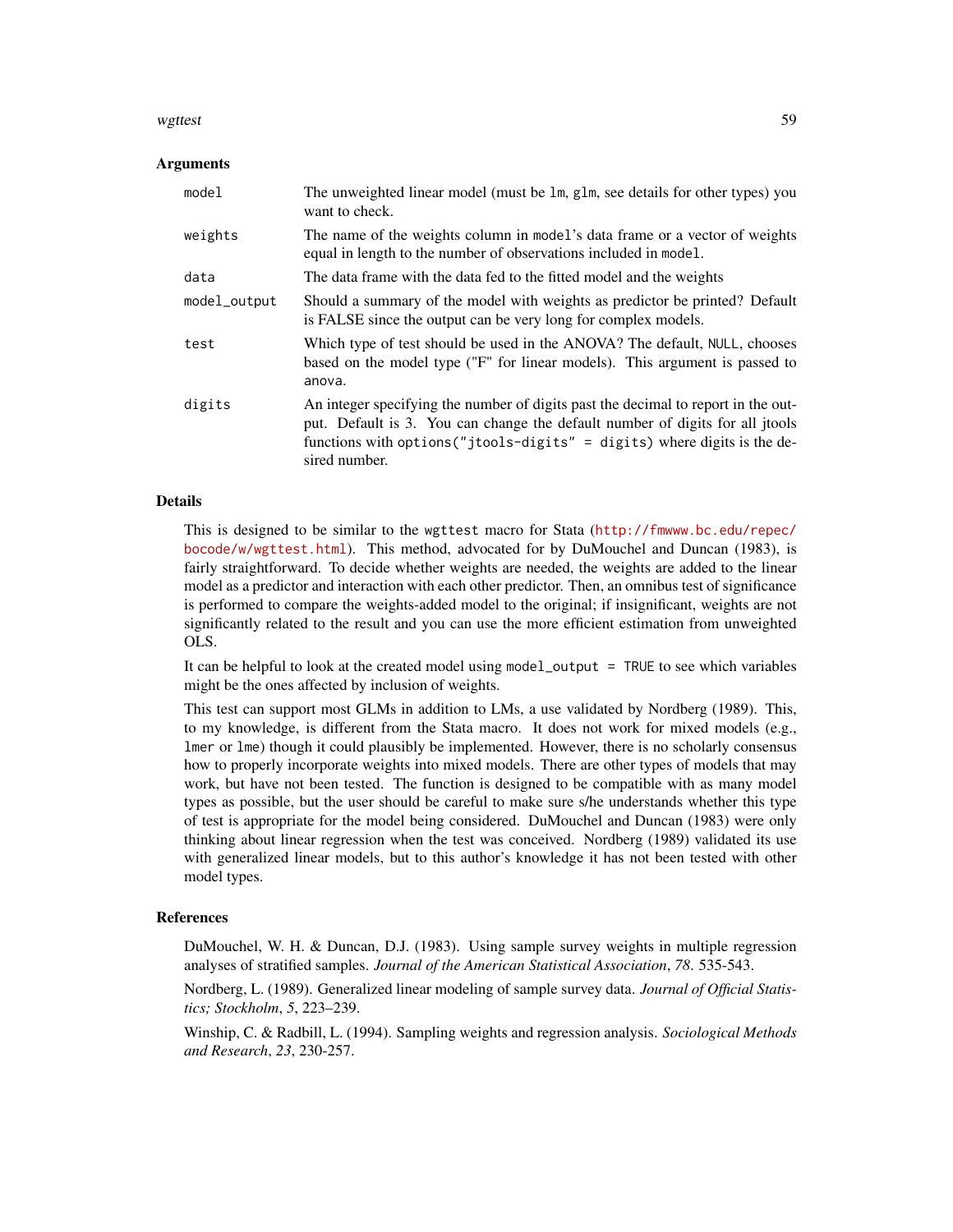#### See Also

Other survey tools: [pf\\_sv\\_test](#page-25-1), [svycor](#page-49-1), [svysd](#page-51-1), [weights\\_tests](#page-56-1)

#### Examples

```
# First, let's create some fake sampling weights
wts <- runif(50, 0, 5)
# Create model
fit <- lm(Income ~ Frost + Illiteracy + Murder,
          data = as.data.frame(state.x77))
# See if the weights change the model
wgttest(fit, weights = wts)
# With a GLM
wts <- runif(100, 0, 2)
x \le- rnorm(100)
y <- rbinom(100, 1, .5)
fit \leq glm(y \sim x, family = binomial)
wgttest(fit, wts)
## Can specify test manually
wgttest(fit, weights = wts, test = "Rao")
# Quasi family is treated differently than likelihood-based
## Dobson (1990) Page 93: Randomized Controlled Trial (plus some extra values):
counts <- c(18,17,15,20,10,20,25,13,12,18,17,15,20,10,20,25,13,12)
outcome <- gl(3,1,18)
treatment \leq gl(3,6)
glm.D93 < - glm(counts ~outcome ~+ treatment, family = quasipoisson)wts <- runif(18, 0, 3)
wgttest(glm.D93, weights = wts)
```
wrap\_str cat*,* message*,* warning*, and* stop *wrapped to fit the console's width.*

#### Description

These are convenience functions that format printed output to fit the width of the user's console.

#### Usage

```
wrap\_str(..., sep = "")cat_{wrap(..., brk = "")}warn_wrap(..., \text{brk} = "\n", \text{subclass} = \text{NULL}, \text{call.} = \text{FALSE})stop\_wrap(..., brk = "\\n", trace = rlang::trace_back(bottom =rlang::caller_env()), .subclass = NULL, call. = NULL)
```
<span id="page-59-0"></span>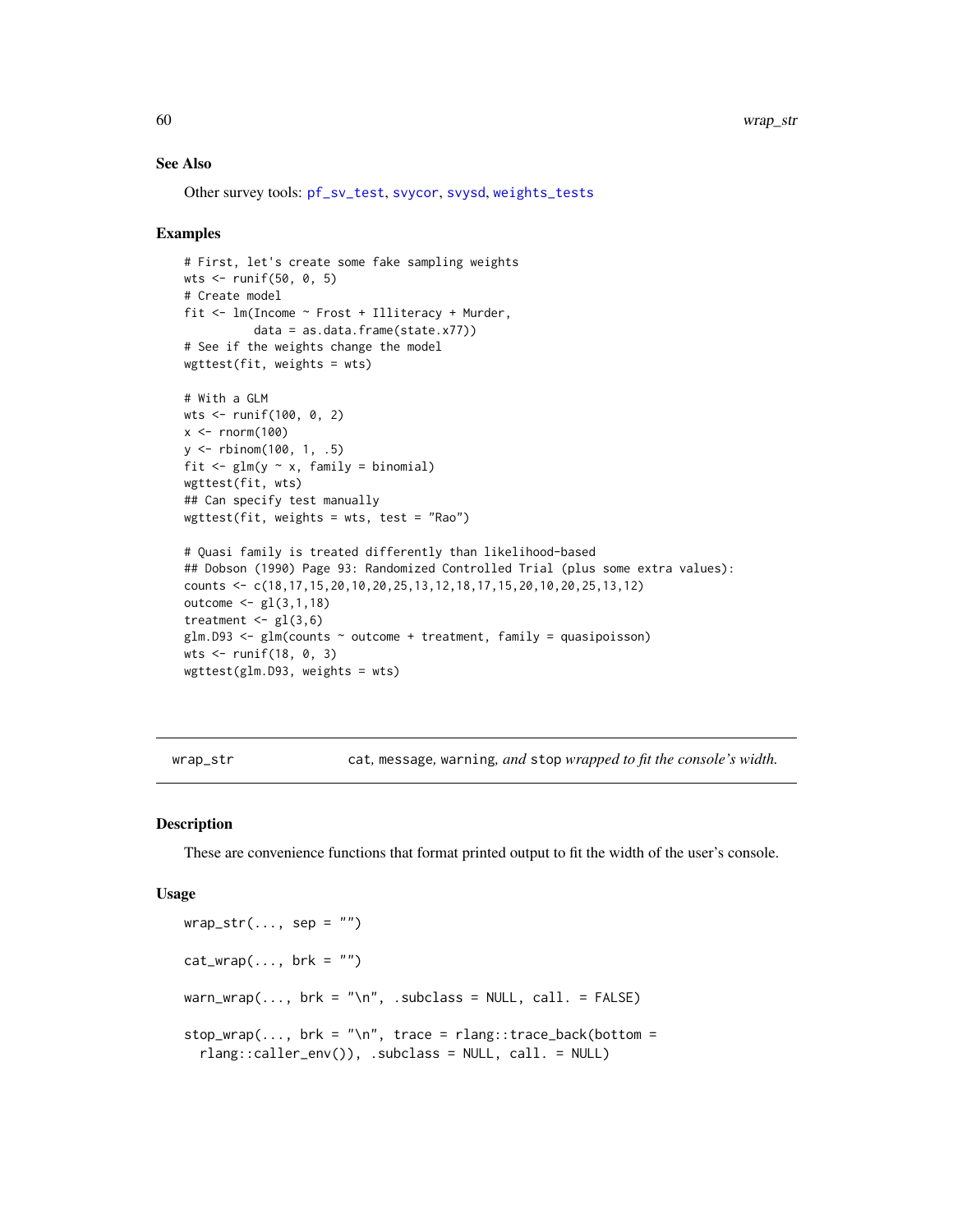#### <span id="page-60-0"></span>wtd.sd 61

 $msg\_wrap(..., .subclass = NULL, brk = "\\n")$ 

## Arguments

| $\cdot$   | Objects to print. For $stop\_wrap()$ , warn_wrap $()$ , and $msg\_wrap()$ , any named<br>objects are instead diverted to the  argument of $rlang::abort()$ , $rlang::warm()$ ,<br>and $rlang::inform()$ , respectively. |
|-----------|-------------------------------------------------------------------------------------------------------------------------------------------------------------------------------------------------------------------------|
| sep       | Separator between , Default: "                                                                                                                                                                                          |
| brk       | What should the last character of the message/warning/error be? Default is<br>$\gamma$ \n'', meaning the console output ends with a new line.                                                                           |
| .subclass | Subclass of the condition. This allows your users to selectively handle the con-<br>ditions signalled by your functions.                                                                                                |
| call.     | Here for legacy reasons. It is ignored.                                                                                                                                                                                 |
| trace     | A trace object created by trace_back().                                                                                                                                                                                 |
|           |                                                                                                                                                                                                                         |

## Details

The point of these functions is to allow you to print output/messages/warnings/errors to the console without having to figure out where to place newline characters. These functions get the width of the console from the "width" option, which in most editors adjusts dynamically as you resize.

So instead of writing a warning like this:

warning("I have to give you this very important message that may be too\n", "wide for your screen")

You can do it like this:

warn\_wrap("I have to give you this very important message that may be too wide for your screen")

And the function will automatically insert line breaks to fit the console. As a note, it will also ignore any newlines you insert. This means you can make your own fit your editor's screen and indent in the middle of a string without that formatting being carried over into the output.

wtd.sd *Weighted standard deviation calculation*

## Description

This function calculates standard deviations with weights and is a counterpart to the built-in weighted.mean function.

#### Usage

wtd.sd(x, weights)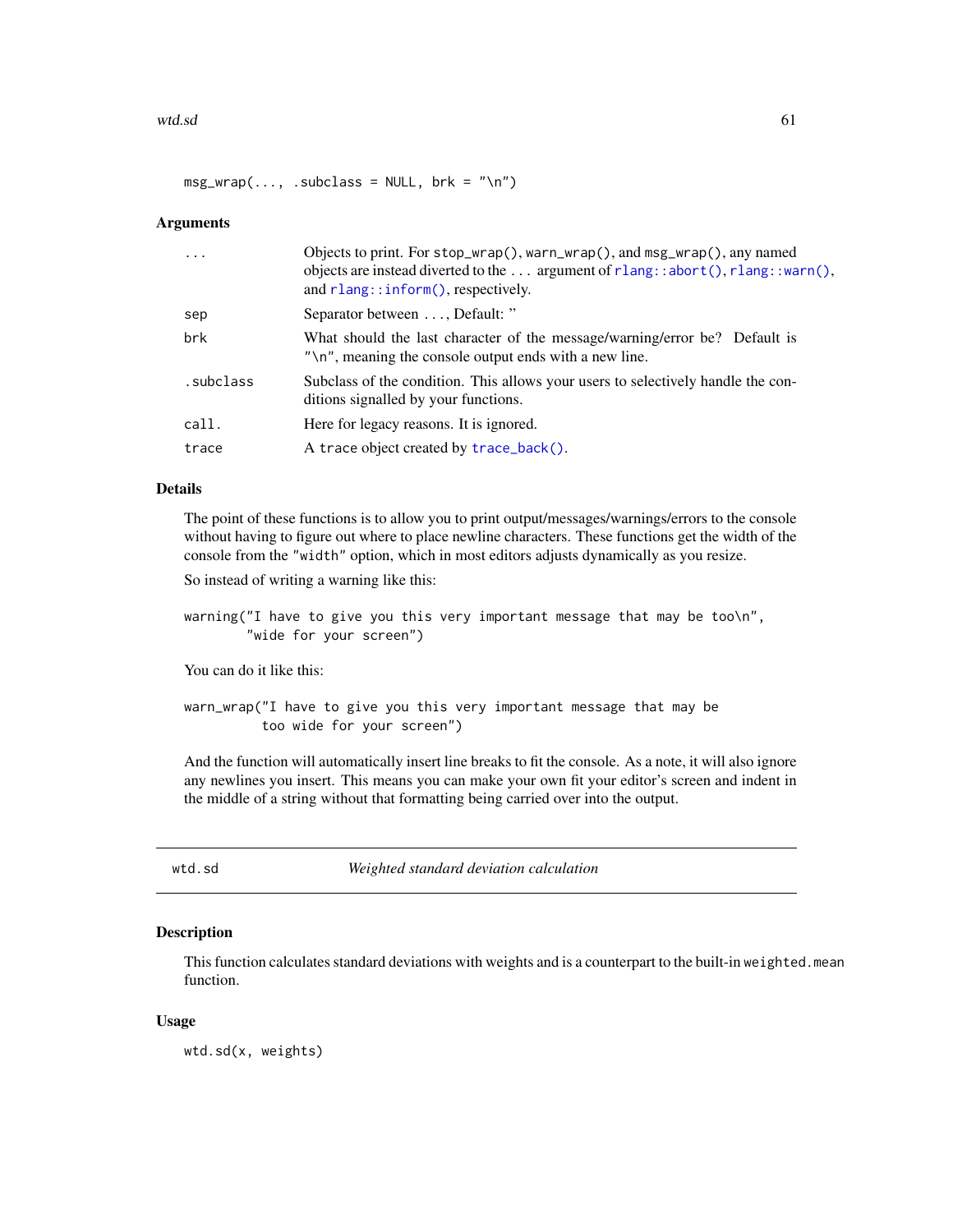<span id="page-61-0"></span>62 % not  $\%$  not  $\%$  not  $\%$ 

## Arguments

| $\mathsf{x}$ | A vector of values for which you want the standard deviation |
|--------------|--------------------------------------------------------------|
| weights      | A vector of weights equal in length to x                     |

| $\delta t$ %in%<br>$\mathbf{r}$<br>No. |
|----------------------------------------|
|----------------------------------------|

## Description

This function does the very opposite of %in%

## Usage

x %nin% table

## Arguments

| x     | An object                              |
|-------|----------------------------------------|
| table | The object you want see if x is not in |

#### Value

A logical vector

| %not% | Subsetting operators |  |
|-------|----------------------|--|
|       |                      |  |

## Description

%just% and %not% are subsetting convenience functions for situations when you would do x[x %in% y] or  $x[x \text{ % } y]$ . See details for behavior when x is a data frame or matrix.

## Usage

```
x %not% y
x
x %just% y
x
## Default S3 method:
x %not% y
```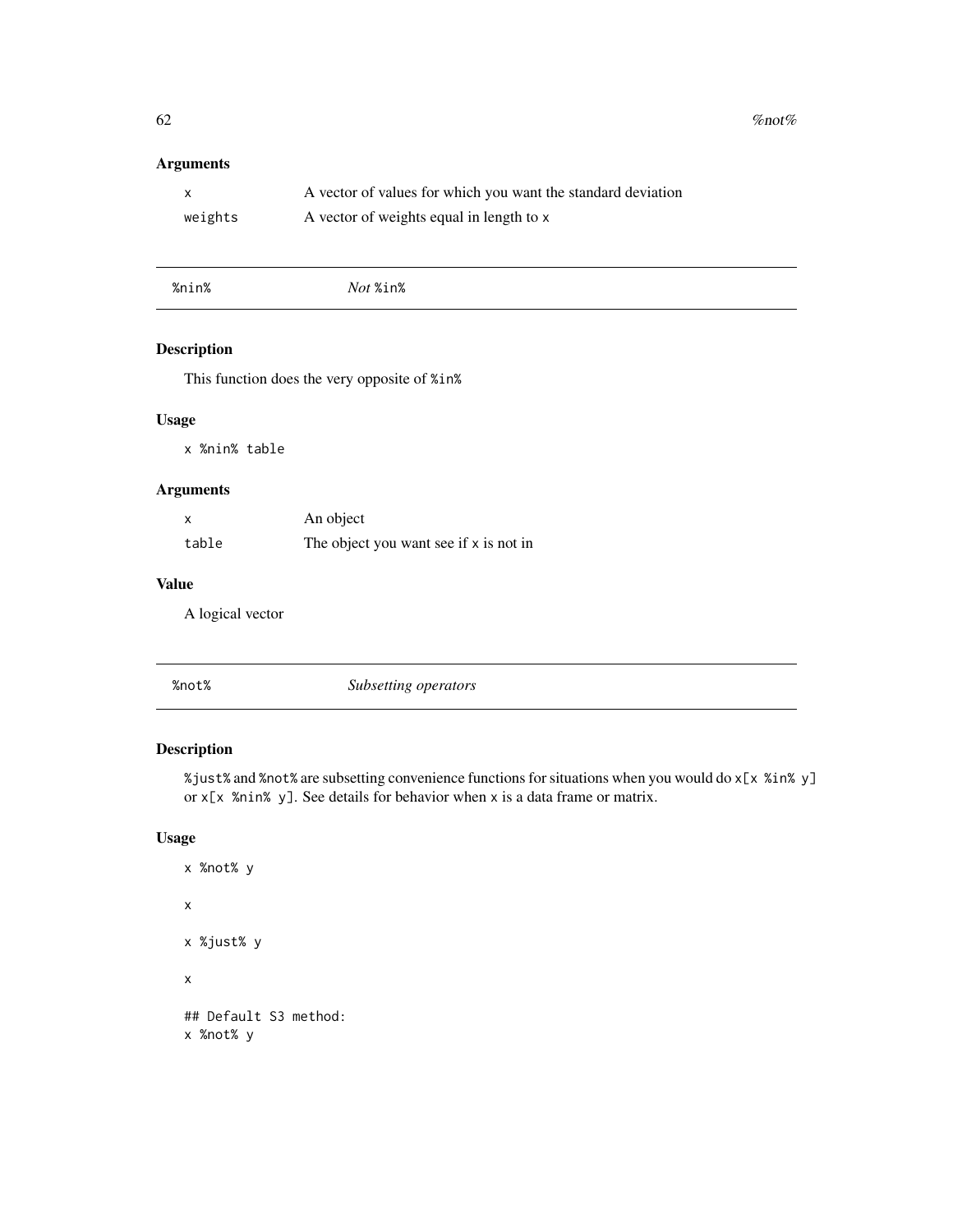#### % not % 63

```
## Default S3 method:
x %not% y <- value
## S3 method for class 'data.frame'
x %not% y
## S3 method for class 'data.frame'
x %not% y <- value
## S3 method for class 'matrix'
x %not% y
## S3 method for class 'matrix'
x %not% y <- value
## S3 method for class 'list'
x %not% y
## S3 method for class 'list'
x %not% y <- value
## Default S3 method:
x %just% y
## Default S3 method:
x %just% y <- value
## S3 method for class 'data.frame'
x %just% y
## S3 method for class 'data.frame'
x %just% y <- value
## S3 method for class 'matrix'
x %just% y
## S3 method for class 'matrix'
x %just% y <- value
## S3 method for class 'list'
x %just% y
## S3 method for class 'list'
x %just% y <- value
```

| x | Object to subset |
|---|------------------|
|---|------------------|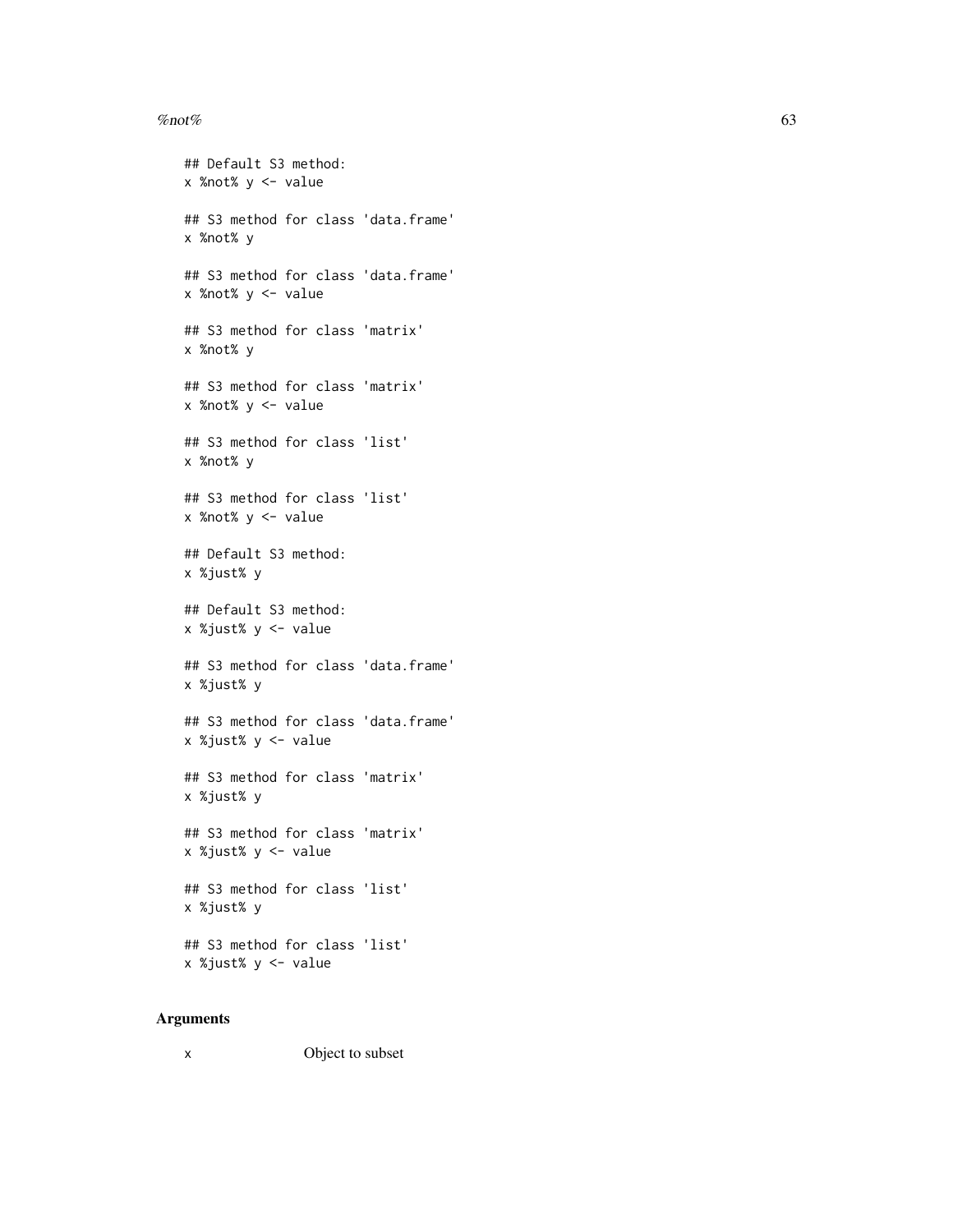|       | List of items to include if they are/aren't in x |
|-------|--------------------------------------------------|
| value | The object(s) to assign to the subsetted $x$     |

## Details

The behavior of data frames or matrices. The subset y in this case is interpreted as column names or indices.

You can also make assignments to the subset in the same way you could if subsetting with brackets.

## Value

All of x that are in y (%just%) or all of x that are not in y (%not%).

## Examples

```
x \le -1:5y \le -3:8x %just% y # 3 4 5
x %not% y # 1 2
# Assignment works too
x %just% y <- NA # 1 2 NA NA NA
x %not% y <- NA # NA NA 3 4 5
mtcars %just% c("mpg", "qsec", "cyl") # keeps only columns with those names
mtcars %not% 1:5 # drops columns 1 through 5
# Assignment works for data frames as well
```
mtcars %just% c("mpg", "qsec") <- gscale(mtcars, c("mpg", "qsec")) mtcars %not% c("mpg", "qsec") <- gscale(mtcars %not% c("mpg", "qsec"))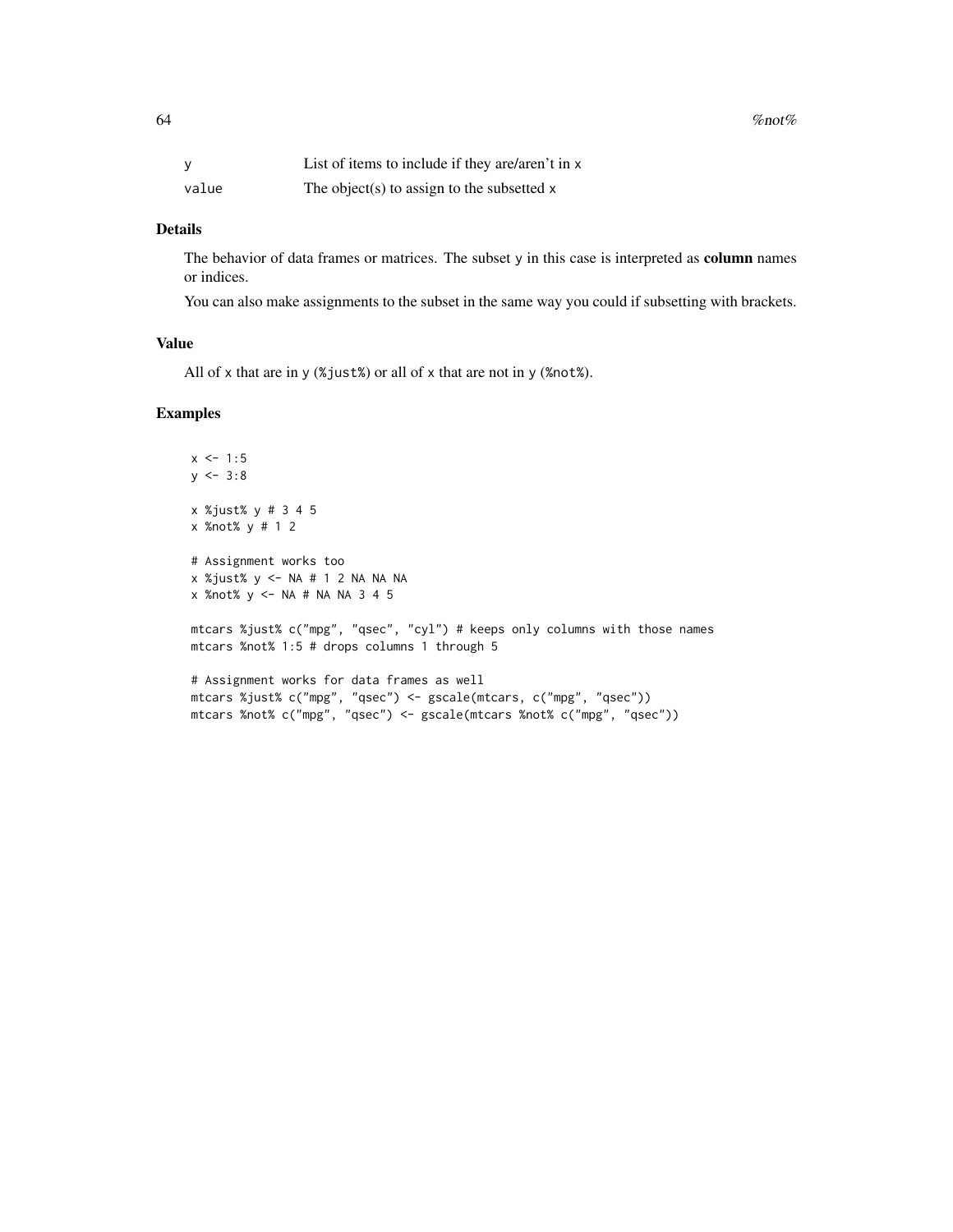# <span id="page-64-0"></span>**Index**

%just% *(*%not%*)*, [62](#page-61-0) %just%<- *(*%not%*)*, [62](#page-61-0) %not%<- *(*%not%*)*, [62](#page-61-0) %nin%, [62](#page-61-0) %not%, [62](#page-61-0) add\_gridlines, [3](#page-2-0) add\_x\_gridlines *(*add\_gridlines*)*, [3](#page-2-0) add\_y\_gridlines *(*add\_gridlines*)*, [3](#page-2-0) brmsfit, *[7](#page-6-0)* broom::tidy(), *[12](#page-11-0)*, *[29](#page-28-0)* cat\_plot *(*interact\_plot*)*, [19](#page-18-0) cat\_wrap *(*wrap\_str*)*, [60](#page-59-0) center, [3,](#page-2-0) *[6](#page-5-0)*, *[17](#page-16-0)*, *[33](#page-32-0)*, *[35](#page-34-0)* center\_lm *(*center\_mod*)*, [4](#page-3-0) center\_mod, *[4](#page-3-0)*, [4,](#page-3-0) *[17](#page-16-0)*, *[33](#page-32-0)*, *[35](#page-34-0)* center\_mod(), *[37,](#page-36-0) [38](#page-37-0)*, *[40,](#page-39-0) [41](#page-40-0)*, *[43,](#page-42-0) [44](#page-43-0)*, *[47](#page-46-0)*, *[49](#page-48-0)* drop\_gridlines *(*add\_gridlines*)*, [3](#page-2-0) drop\_x\_gridlines *(*add\_gridlines*)*, [3](#page-2-0) drop\_y\_gridlines *(*add\_gridlines*)*, [3](#page-2-0) effect\_plot, [6](#page-5-0) effect\_plot(), *[22](#page-21-0)* effects::Effect(), *[26](#page-25-0)* export\_summs, [11,](#page-10-0) *[56](#page-55-0)* function, *[31](#page-30-0)* geom\_ribbon, *[7](#page-6-0)*, *[23](#page-22-0)* get\_colors, [13](#page-12-0) get\_data *(*get\_offset\_name*)*, [14](#page-13-0) get\_offset\_name, [14](#page-13-0) get\_response\_name *(*get\_offset\_name*)*, [14](#page-13-0) get\_robust\_se, [15](#page-14-0) get\_weights *(*get\_offset\_name*)*, [14](#page-13-0) ggplot, *[53](#page-52-0)*, *[55](#page-54-0)* ggplot2::facet\_wrap(), *[29](#page-28-0)* ggplot2::geom\_errorbar(), *[9](#page-8-0)*

ggplot2::geom\_linerange(), *[9](#page-8-0)* ggplot2::geom\_rug(), *[9](#page-8-0)* ggplot2::position\_jitter(), *[8](#page-7-0)* ggplot2::theme(), *[3](#page-2-0)* glance, *[57](#page-56-0)* glance.summ.glm *(*tidy.summ*)*, [56](#page-55-0) glance.summ.lm *(*tidy.summ*)*, [56](#page-55-0) glance.summ.merMod *(*tidy.summ*)*, [56](#page-55-0) glance.summ.rq *(*tidy.summ*)*, [56](#page-55-0) glance.summ.svyglm *(*tidy.summ*)*, [56](#page-55-0) gscale, *[4](#page-3-0)*, *[6](#page-5-0)*, [16,](#page-15-0) *[33](#page-32-0)*, *[35](#page-34-0)* gscale(), *[3,](#page-2-0) [4](#page-3-0)*, *[34,](#page-33-0) [35](#page-34-0)*, *[38](#page-37-0)*, *[41](#page-40-0)*, *[44,](#page-43-0) [45](#page-44-0)*, *[49,](#page-48-0) [50](#page-49-0)*

```
huxreg, 11, 13
huxtable::huxreg(), 11, 13
huxtable::huxtable(), 13
huxtable::quick_docx(), 12
huxtable::quick_html(), 12
huxtable::quick_pdf(), 12
huxtable::quick_xlsx(), 12
```

```
interact_plot, 6, 19, 33
interactions::cat_plot(), 22
interactions::interact_plot(), 22
```

```
j_summ, 17
j_summ (summ), 35
j_summ.glm (summ.glm), 36
j_summ.lm (summ.lm), 39
j_summ.merMod (summ.merMod), 42
j_summ.svyglm (summ.svyglm), 48
johnson_neyman (interact_plot), 19
jtools_colors, 8, 14, 19, 28
```
knit\_print.summ.glm *(*knit\_print.summ.lm*)*, [20](#page-19-0) knit\_print.summ.lm, [20](#page-19-0) knit\_print.summ.merMod *(*knit\_print.summ.lm*)*, [20](#page-19-0) knit\_print.summ.rq *(*knit\_print.summ.lm*)*, [20](#page-19-0)